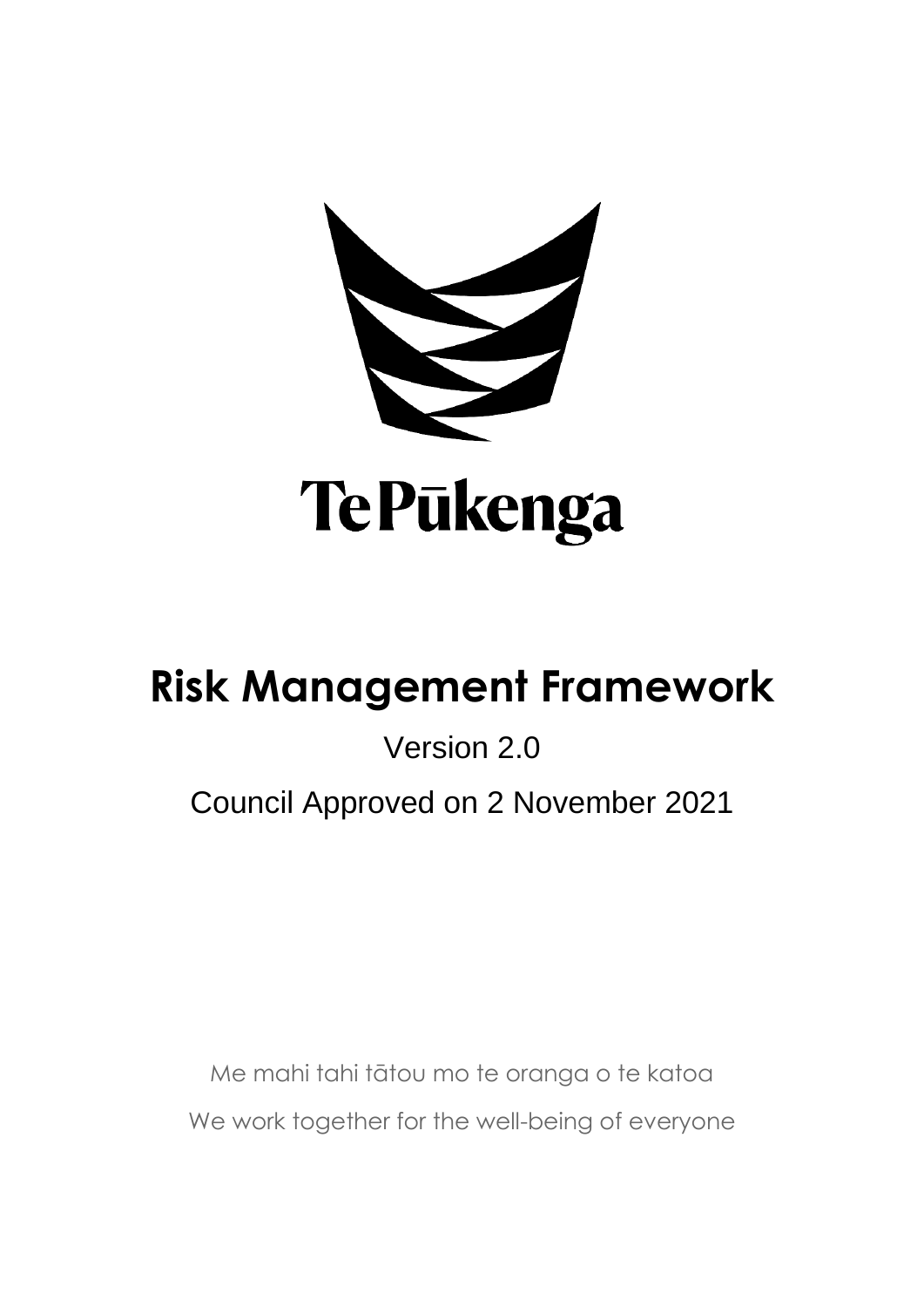### TePūkenga

# **Contents**

|    | Introductory Note                                   | $\mathbf{2}$   |
|----|-----------------------------------------------------|----------------|
| 1. | Executive Summary                                   | 3              |
|    | 1.1 Te Pae Tawhiti                                  | 3              |
|    | 1.2 Risk Management Principles                      | 3              |
|    | 1.3 Document review and approval                    | $\overline{4}$ |
| 2. | Governance and Oversight                            | 4              |
|    | 2.1 Governance and oversight principles             | 4              |
|    | 2.2 Risk management policy                          | 5              |
| 3. | Key Risk Management Statements                      | 6              |
|    | 3.1 Risk vision and strategy                        | 6              |
|    | 3.2 Risk appetite statement                         | 6              |
|    | 3.3 Risk tolerance                                  | $\overline{7}$ |
|    | 3.4 Charter principles                              | 8              |
| 4. | Roles and Responsibilities                          | 9              |
| 5. | <b>Risk Management Process</b>                      | 12             |
| 6. | <b>Risk Escalation</b>                              | 13             |
| 7. | Integrated / Total Assurance                        | 15             |
| 8. | Governance, Risk and Compliance Technology Platform | 16             |
| 9. | Appendices                                          | 17             |
|    | Appendix 1 - Risk Rating Methodology                | 17             |
|    | Appendix 2 - Assurance Map                          | 22             |
|    | Appendix 3 - ITP Quarterly Risk Summary Report      | 23             |
|    | Appendix 4 - Further Guidance for Subsidiaries      | 24             |
|    | Appendix 5 - Risk Management Process                | 28             |
|    | Appendix 6 - Risk Glossary                          | 36             |
|    |                                                     |                |

Te Pūkenga Management is responsible for reviewing, adapting and finalising the Risk Management Framework and managing any follow-ups required, including approval from Te Pūkenga Risk and Audit Committee.

| Version | Document                                                                     | Date Approved |
|---------|------------------------------------------------------------------------------|---------------|
|         | Risk Management Framework 4 May 2021<br>Pisk Management Framework 2 Nov 2021 |               |
|         |                                                                              |               |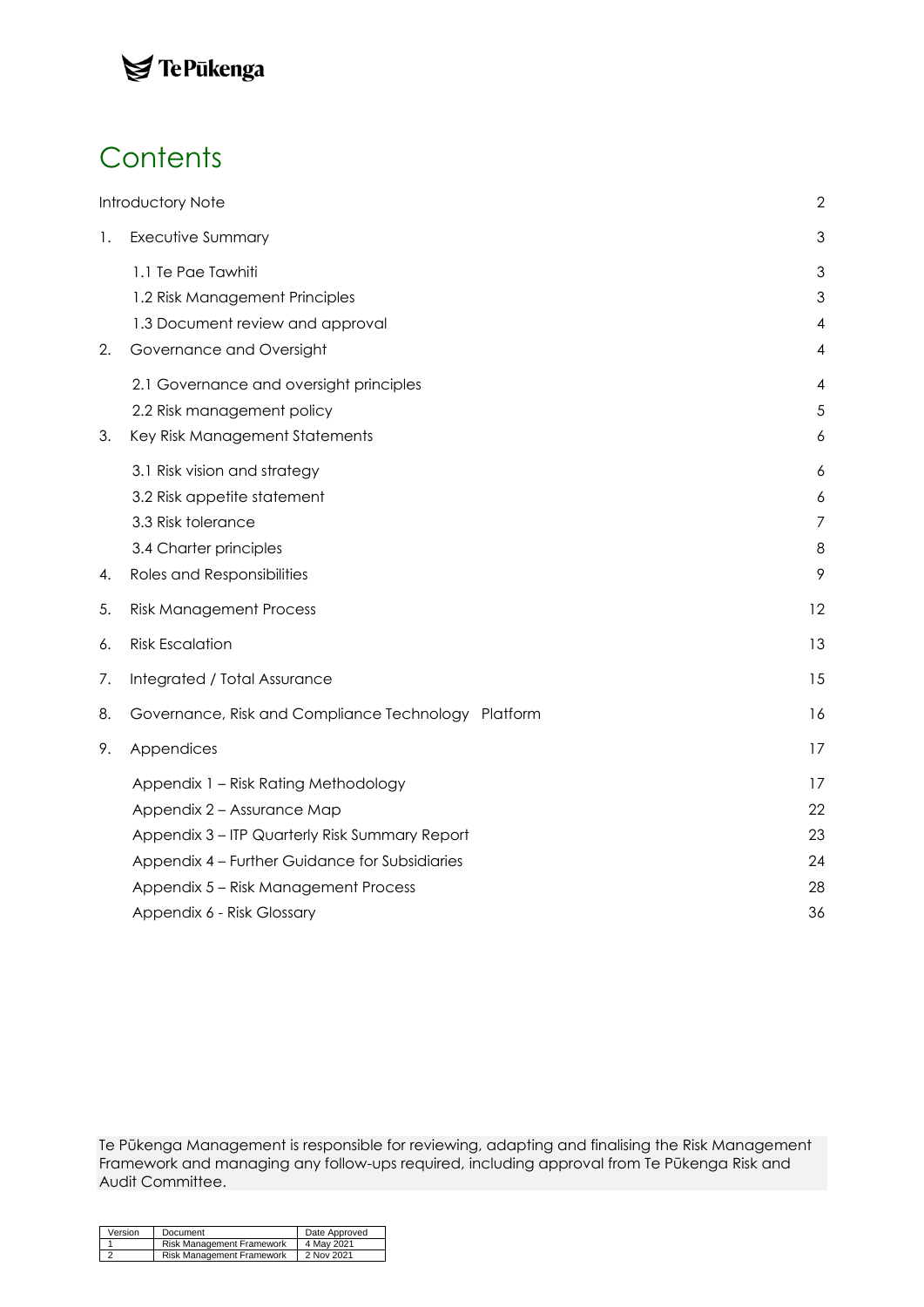### $\blacktriangleright$  Te Pūkenga

### <span id="page-2-0"></span>Introductory Note

Version 2 of the Risk Management Framework revokes and replaces version 1 with effect from the date of Council approval stated on the cover page.

The primary purpose for reviewing this document was to provide Council with an opportunity to review the risk appetite at 6 monthly intervals during the transitional period. We have also taken the opportunity to reformat the document based on feedback and so the layout has changed with the requirements of the framework included in the main body of the document and instructional guidelines ls for subsidiaries now contained at **Appendix 4** (Further Guidance for Subsidiaries) and **Appendix 5** (Risk Management Process).

#### Specific changes of note include:

- 1. Amendments to the 'Risk Appetite Statement' stated in paragraph 3.2 below. This includes three new statements, including:
	- a) any risk that could compromise Te Pūkenga (at a group level) operating in a financially responsible manner;
	- b) a risk of failure to meet obligations under any aspect of the legislative and regulatory framework;
	- c) risk in respect of any matter that could impact on our ability to work collaboratively.
- 2. Risk tolerance amended to consider: Learner and academic, People and culture, and project performance.
- 3. Section 8 'Governance, Risk and Compliance Technology Platform' now refers to the Protecht software as enterprise risk management system. The Risk Team will engage with the Risk Champions over time in relation to the roll out of this software and consequent training.

| Version | Document                                                                     | Date Approved |
|---------|------------------------------------------------------------------------------|---------------|
|         | Risk Management Framework 4 May 2021<br>Risk Management Framework 2 Nov 2021 |               |
|         |                                                                              |               |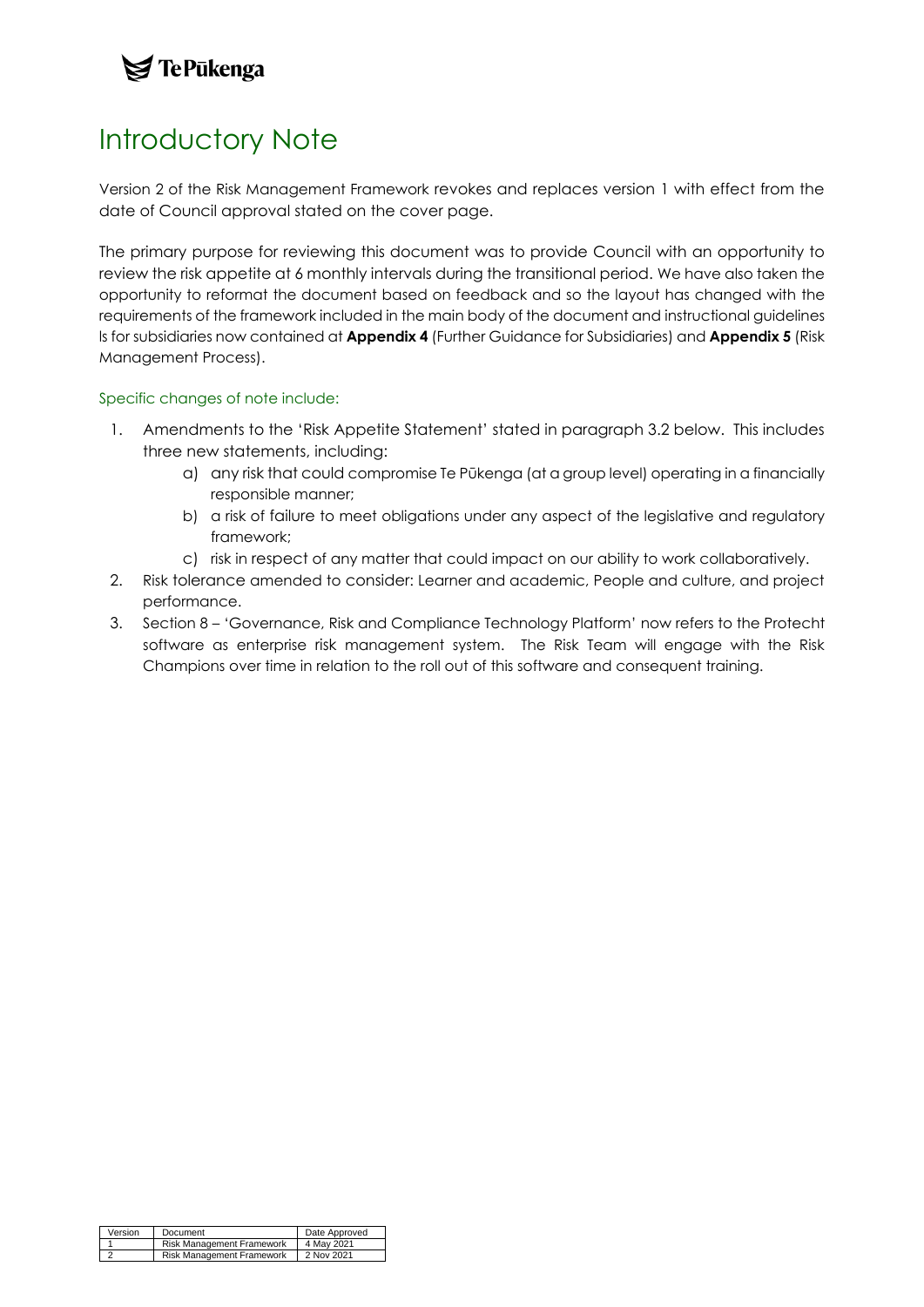### **/ TePūkenga**

### <span id="page-3-0"></span>1. Executive Summary

The value underpinning this Risk Management Framework document (**Framework**) is one of working together (mahi kotahitanga). Our objective is for Te Pūkenga to adopt the same language when discussing risk for transparent communication when it comes to identifying, assessing, and managing risk across Te Pūkenga.

The Framework is consistent with the principles and processes in ISO 31000: 2018 (E) Risk Management - Guidelines.

The Framework is designed to:

- **a) Reporting**: support each Te Pūkenga subsidiary in developing and managing its risk independently and provide the framework for consistent risk reporting through the reporting and escalation process set out in section 5.6 of this document. The reporting is to support the "no surprises" approach to risk set out in the Letter of Expectations issued to each Te Pūkenga subsidiary. (It is anticipated that this "no surprises" approach will apply equally in the delegation's policy that applies to each subsidiary of Te Pūkenga from 1 January 2023). Not all risk will be at a level of significance to warrant reporting to Te Pūkenga and parameters in this document define what is to be escalated. Until dissolved, each Te Pūkenga subsidiary is a separate legal entity and, as such, is accountable for its legal and regulatory compliance obligations. Any reporting of risk to Te Pūkenga does not defer that risk; the risk remains the legal responsibility of the subsidiary to manage; and
- b) **Common language and approach to risk**: set the common language and approach to risk that is expected across the network of Te Pūkenga.

### <span id="page-3-1"></span>**1.1 Te Pae Tawhiti**

Version 2 of the Framework will be used while there is ongoing work being carried out to consider how Te Pae Tawhiti - Te Tiriti o Waitangi Excellence Framework can / should be embedded into a risk management framework. Te Pūkenga is still on its transition journey and, as noted above, this Framework will be reviewed as the implementation plan unfolds to ensure that it aligns with the new Operating Model and reflects Te Pae Tawhiti.

### <span id="page-3-2"></span>**1.2 Risk Management Principles**

- 1. Te Pūkenga Council requires each subsidiary to be managed in line with the risk strategy of the subsidiary which sets out to realise the agreed vision within the risk appetite. Risk should be considered in a consistent, structured, and comprehensive way to align with the strategic plan and objectives and to maintain the desired risk profile.
- 2. Te Pūkenga Council is accountable for all group-level risk by overseeing the risk management of Te Pūkenga network. Te Pūkenga risk tolerance levels enable those within the network to operate their business within their agreed risk appetite. Each member of Te Pūkenga network must execute their strategy whilst operating within their risk tolerance levels. An effective risk culture is required to be in place, so these limits are adhered to.
- 3. Relevant resources are allocated and supported by an appropriate governance structure to ensure effective implementation of the agreed risk management framework. In addition, clear responsibilities for risk management are allocated across Te Pūkenga network.

| Version Document                     | Date Approved |
|--------------------------------------|---------------|
| Risk Management Framework 4 May 2021 |               |
| Risk Management Framework 2 Nov 2021 |               |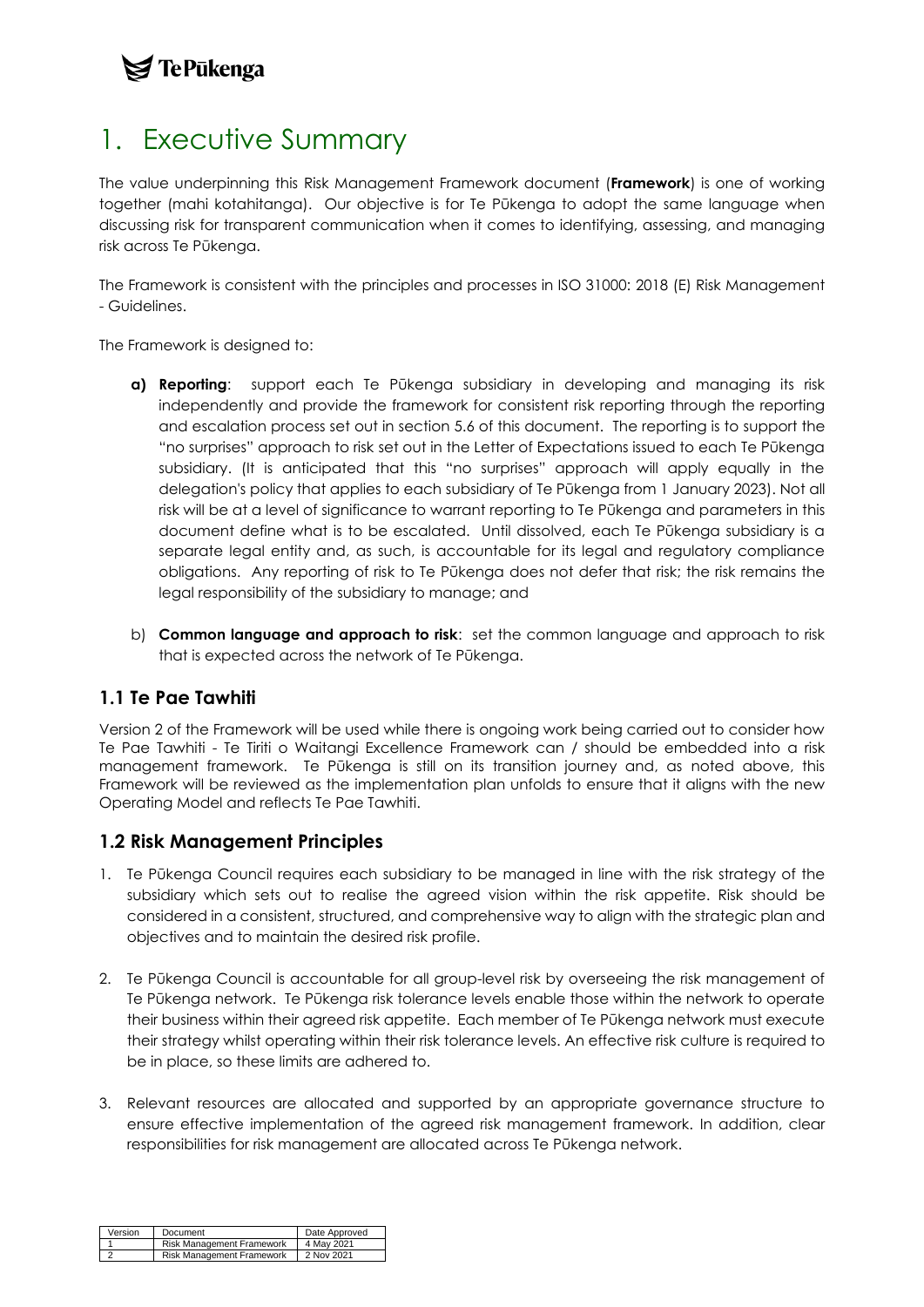### ≸ TePūkenga

- 4. Identified emerging or current risk should be actively managed in line with the Group model of identification, assessment, management, monitoring and reporting. Identification should be forward looking to allow management to take a proactive approach to risk management.
- 5. Te Pūkenga Risk and Audit Committee to have a high-level view of the aggregated risk profile of Te Pūkenga as a network and to be alerted to high/very high risk reported to Te Pūkenga to meet external obligations. Where such risks are identified and reported to Te Pūkenga Risk and Audit Committee, the Committee will consider and endorse to Council what the considered response of Te Pūkenga to that risk should be.
- 6. Appropriate risk management techniques are adopted across the network of Te Pūkenga and the use of these should be evidenced through documentation and self-certification.

### <span id="page-4-0"></span>**1.3 Document review and approval**

This document has been reviewed and approved by Te Pūkenga Council following endorsement by the Risk and Audit Committee.

| ocument History |                 |                                                                           |                                              |  |  |
|-----------------|-----------------|---------------------------------------------------------------------------|----------------------------------------------|--|--|
| Version         | Approval date   | Next review date                                                          | Key changes                                  |  |  |
|                 | 4 May 2021      | November 2021 (being 6<br>monthly reviews during the<br>transition phase) | N/A                                          |  |  |
| 2               | 2 November 2021 | May 2022 (being 6 monthly<br>reviews during the transition<br>phase)      | Further organisational<br>contextualisation. |  |  |

### **Document Hist**

### <span id="page-4-1"></span>2. Governance and Oversight

### <span id="page-4-2"></span>**2.1 Governance and oversight principles**

- 1. Te Pūkenga governance model (centralised, decentralised or hybrid model) is being designed having regard to the size, scale, and complexity of individual subsidiaries and Te Pūkenga overall governance needs.
- 2. Until a subsidiary is dissolved, subsidiary Boards are ultimately accountable for the governance and oversight of risk within their company as a separate legal entity. The subsidiary will provide assurance, through their committees, that management fulfil their risk, as well as their regulatory accountability and responsibilities.

| Version Document          | Date Approved |
|---------------------------|---------------|
| Risk Management Framework | 4 May 2021    |
| Risk Management Framework | 2 Nov 2021    |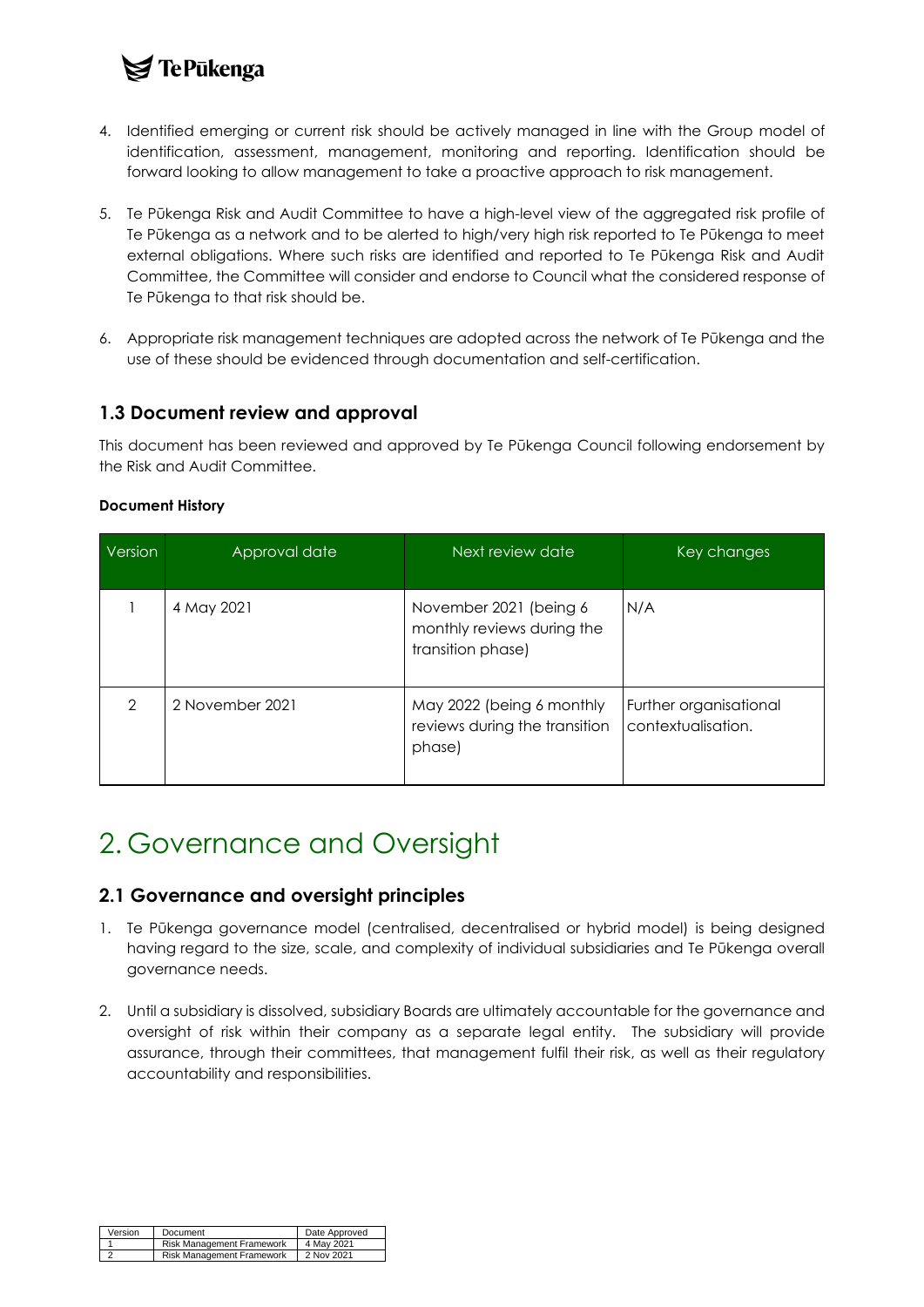### **7** Te Pūkenga

- 3. Each subsidiary is accountable in the first instance to their respective Board for the identification and management of risk. Individual subsidiary CEs have ultimate responsibility to their Board to ensure that risk and regulatory compliance is appropriately managed and to ensure that the Committee charged with risk within the relevant subsidiary is submitting the appropriate reports to the Risk and Audit Committee (RAC)/ Council of Te Pūkenga in accordance with the terms of this Framework, while at all times having regard to the need for Te Pūkenga to operate on a "no surprises" basis.
- 4. This same standard of identification and management of risk applies to the CE of Te Pūkenga and the need to ensure the RAC / Council of Te Pūkenga are aware of risk at the group level and parent level.
- 5. Where strategic risk matters fall outside management's scope of responsibility the Board/ Council (as relevant) will assume responsibility for their identification and management.
- 6. Key risk information and relevant compliance requirements at both Te Pūkenga and subsidiaries are reported quarterly to Te Pūkenga Risk and Audit Committee by completing the quarterly report in the form included at **Appendix 3**.
- 7. Governance and oversight requirements are expected to meet Operational and Financial Parameters as directed by Te Pūkenga from time to time, Te Tiriti o Waitangi (Te Pae Tawhiti) excellence framework, and the current Letter of Expectations issued by the Council which reflects the Minister's expectations for Te Pūkenga.

### <span id="page-5-0"></span>**2.2 Risk management policy**

The Risk Management Policy is under development. In the interim risk is managed by each Te Pūkenga subsidiary having regard to the contents of the Framework.

| Version | Document                                                                     | Date Approved |
|---------|------------------------------------------------------------------------------|---------------|
|         | Risk Management Framework 4 May 2021<br>Risk Management Framework 2 Nov 2021 |               |
|         |                                                                              |               |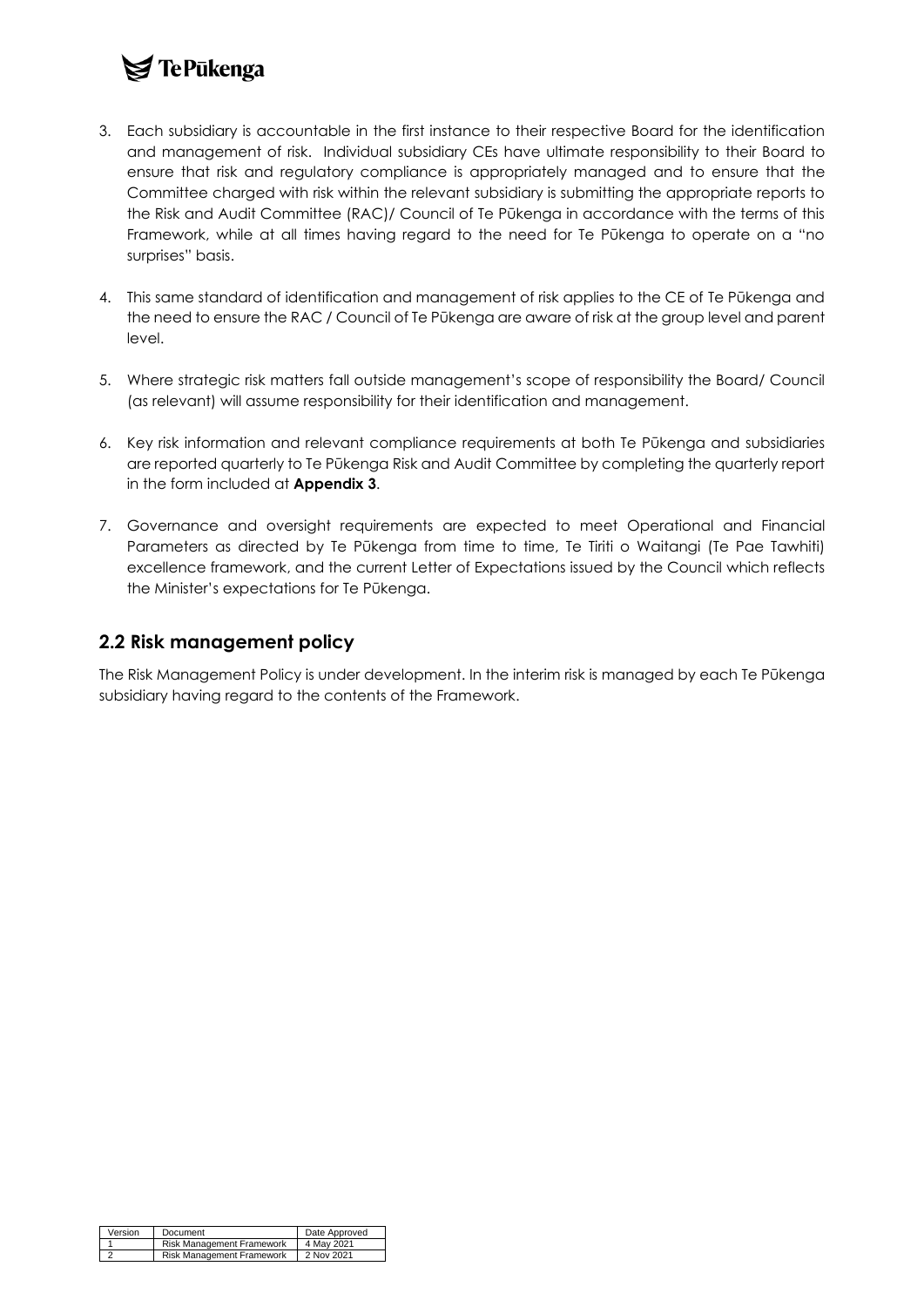### $\blacktriangleright$  Te Pūkenga

### <span id="page-6-0"></span>3. Key Risk Management Statements

### <span id="page-6-1"></span>**3.1 Risk vision and strategy**

This section sets out the overall vision and strategy for risk management and the risk function at Te Pūkenga and across Te Pūkenga subsidiaries. It sets out the goals, ambitions, and strategy of the function in line with organisational strategy and goals.

#### **Risk vision and strategy principles**

- 1. Risk management vision and strategy should align with Te Pūkenga strategy and objectives and be directed by the individual Te Pūkenga subsidiary strategy and objectives.
- 2. Risk vision and strategy should be set for a 1-year horizon in the start-up phase and, as Te Pūkenga becomes more established, this will extend to a 2-year horizon. Risk vision and strategy will at all stages be reviewed on at least an annual basis and approved through the appropriate governance channels having regard to the outcomes required by the most recent letter of expectations.
- 3. Once approved, the risk vision and strategy will be supported by an appropriate operating model (i.e., processes, artefacts, resources, technology, etc) to execute on the ambitions of the strategy.
- 4. The execution and success of the risk vision and strategy will be monitored through Key Performance Indicators (KPIs) agreed by Te Pūkenga Risk and Audit Committee. Regular reports will be monitored by senior leaders across Te Pūkenga network and the relevant consumers of risk information at Te Pūkenga level in addition to formal Board committees.

### <span id="page-6-2"></span>**3.2 Risk appetite statement**

The risk appetite statement describes the amount and type of risk that Te Pūkenga is willing to pursue or retain in the execution of its strategic and businesses objectives. The statement will influence, and guide decision making, clarify strategic intent, and help to ensure alignment with the strategic plan and direction of Te Pūkenga as a network (with each Te Pūkenga subsidiary ensuring that its strategic plan and direction aligns with the Letter of Expectations which is a governance requirement).

For Governance and Management to know the degree of risk they are prepared to countenance during the transition phase and beyond, Te Pūkenga risk appetite statement is as follows:

- 1. Te Pūkenga has a low appetite for risk as it moves through the transition phase and continues to acquire the work-based learning activity of the Transitional Industry Training Organisations through Te Pūkenga Work Based Learning Limited. The role of Te Pūkenga is to incorporate this activity into its model and carefully manage the transition so that there is no interruption to training for work-based learners but that risks are identified and managed appropriately.
- 2. Te Pūkenga has a low appetite for risk where the probability for regret is high because there is a likelihood of significant reputational damage; financial damage; harm to learners, staff, visitors, or other stakeholders; non-compliant or unethical conduct; or a perception that Te Pūkenga is not adhering to its Charter (see below) or is not ready to receive the operations of each subsidiary when they dissolve.

| Version Document                     | Date Approved |
|--------------------------------------|---------------|
| Risk Management Framework 4 May 2021 |               |
| Risk Management Framework            | 2 Nov 2021    |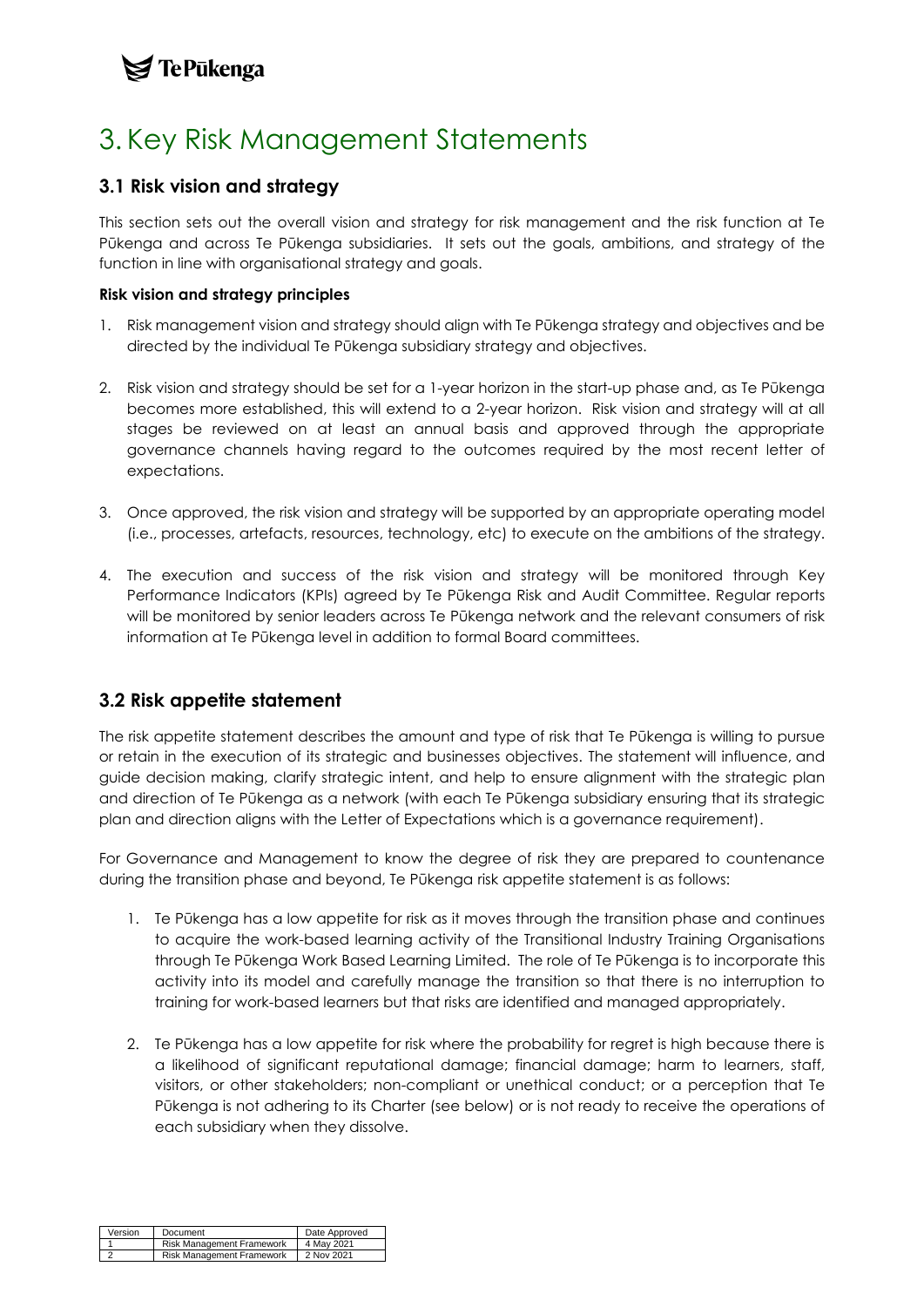### **7** Te Pūkenga

- 3. Te Pūkenga has a low appetite for risk in respect of any matter that could compromise Te Pūkenga (at a group level) operating in a financially responsible manner; all decisions should be guided by the need to ensure the efficient use of resources and maintenance of the institution's long-term viability.
- 4. Te Pūkenga has a low appetite for risk where there is a risk of failure to meet its legislative and regulatory obligations.
- 5. Te Pūkenga has a low appetite for risk in respect of any matter that could impact on its ability to work collaboratively with Workforce Development Councils, Regional Skills Leadership Groups, schools, wānanga and other tertiary sector organisations that would create benefit for Te Pūkenga and its stakeholders.
- 6. Te Pūkenga has a moderate to high appetite for risk in respect of strategic growth, teaching innovation and programme development. To achieve this, it will, to the extent it is within its resources to do so, support its subsidiaries in promoting innovative teaching programmes by enhancing existing programmes, developing new programmes and improving facilities that attract learners and staff.
- 7. It is expected that Te Pūkenga will be sufficiently flexible and nimble from time to time to step outside the parameters set by this risk appetite statement in pursuit of a desired outcome but always ensuring that a high standard of delivery quality is maintained and that actions align with the legislative functions and purpose of Te Pūkenga. It is also the case that risk appetite may be prescriptive at the strategic and operational levels of Te Pūkenga. The risk appetite will be used to inform how specific risk should be treated.

### <span id="page-7-0"></span>**3.3 Risk tolerance**

Risk Tolerance is not synonymous with risk appetite (refer to glossary at **Appendix 6**). Risk tolerance is the application of risk appetite to specific objectives.

The risk tolerance shown in the table below informs the quantitative and qualitative measures in the risk rating analysis (refer **Appendix 1** for further detail of the Risk Rating).

|                                                            | Risk consequences          | <b>Risk Averse</b> | <b>Balanced</b> | <b>Risk Tolerant</b> |
|------------------------------------------------------------|----------------------------|--------------------|-----------------|----------------------|
| Relationships and Reputation                               |                            |                    | ПF              |                      |
| Financial<br>Performance against<br><b>Investment Plan</b> |                            |                    |                 |                      |
| People & Culture                                           |                            |                    | ПF              |                      |
| Health & Safety                                            |                            | ПF                 |                 |                      |
| Environmental                                              |                            |                    | ПF              |                      |
| Legal & Regulatory Compliance                              |                            | $\Box$ $\Box$      |                 |                      |
| Learner & Academic                                         |                            | ПΠ                 |                 |                      |
| Project Performance                                        |                            |                    | ПГ              |                      |
| People & Culture                                           |                            |                    |                 |                      |
|                                                            | <b>Business continuity</b> | $\Box\Box$         |                 |                      |
| Operational                                                | Information Management     |                    |                 |                      |

| Version Document                     | Date Approved |
|--------------------------------------|---------------|
| Risk Management Framework            | 4 May 2021    |
| Risk Management Framework 2 Nov 2021 |               |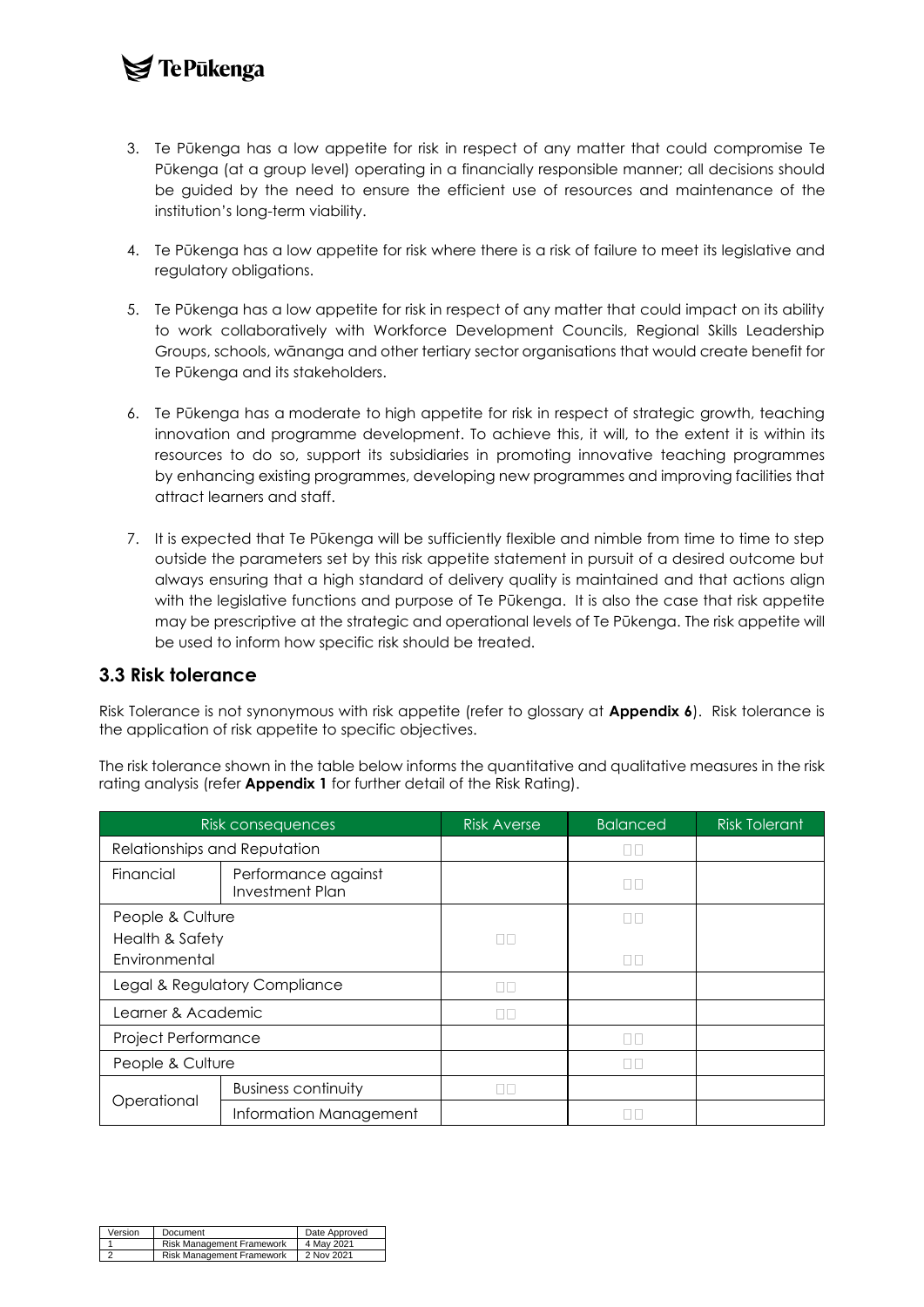

Risk which has consequences falling within the risk categories designated as 'risk averse' are risk which Te Pūkenga and Te Pūkenga subsidiaries seek to avoid and/or mitigate as much as possible, or risk they are unwilling to take.

Taking a 'balanced' approach to particular risk categories enables Te Pūkenga and Te Pūkenga subsidiaries to have flexibility in their respective approach to managing certain risk, to ensure an appropriate balance between risk and reward.

### <span id="page-8-0"></span>**3.4 Charter principles**

All risk assessment of Te Pūkenga must have regard to:

- 1. the Charter of Te Pūkenga, as set out in Schedule 13 of the Education and Training Act 2020 [\(https://www.legislation.govt.nz/act/public/2020/0038/latest/LMS253892.html\)](https://www.legislation.govt.nz/act/public/2020/0038/latest/LMS253892.html); and
- 2. the statutory functions of Te Pūkenga to:
	- a) provide or arrange, and support, a variety of education and training, including vocational, foundation, and degree-level or higher education and training;
	- b) conduct research, with a focus on applied and technological research;
	- c) be responsive to, and to meet the needs of the regions of New Zealand and their learners, industries, employers, and communities by utilising the national network of tertiary education programmes and activities of Te Pūkenga;
	- d) to improve the consistency of vocational education and training by using skill standards and working in collaboration with workforce development councils;
	- e) to improve outcomes in the tertiary education system as a whole, including (without limitation) by making connections with schools and other organisations involved in tertiary education and by promoting and supporting life-long learning;
	- f) to improve outcomes for Māori learners and Māori communities in collaboration with Māori and iwi partners, hapū, and interested persons or bodies; and
	- g) to carry out any other functions consistent with its role as a tertiary education institution.

|            | Version Document                     | Date Approved |
|------------|--------------------------------------|---------------|
|            | Risk Management Framework 4 May 2021 |               |
| $\epsilon$ | Risk Management Framework 2 Nov 2021 |               |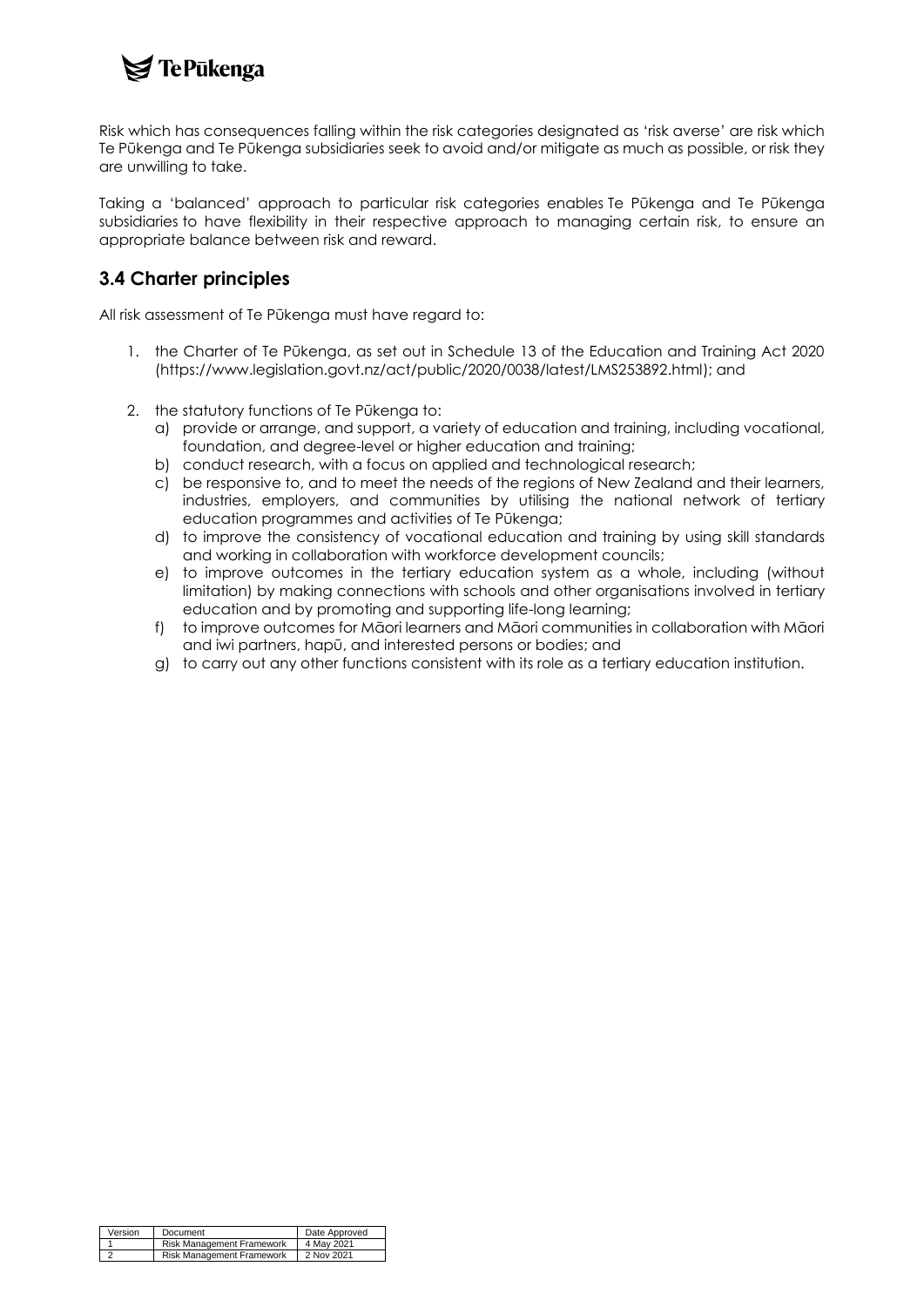

# <span id="page-9-0"></span>4. Roles and Responsibilities

| Position                             | Roles and Responsibilities                                                                                                                                                                                                                                                                                                                                                                                                                                                                                                                                                                                                                                                                                                                                                                                                                                                                                                                                                                                                                                                                                                                                                                                                                                                                                                                                                                                     |
|--------------------------------------|----------------------------------------------------------------------------------------------------------------------------------------------------------------------------------------------------------------------------------------------------------------------------------------------------------------------------------------------------------------------------------------------------------------------------------------------------------------------------------------------------------------------------------------------------------------------------------------------------------------------------------------------------------------------------------------------------------------------------------------------------------------------------------------------------------------------------------------------------------------------------------------------------------------------------------------------------------------------------------------------------------------------------------------------------------------------------------------------------------------------------------------------------------------------------------------------------------------------------------------------------------------------------------------------------------------------------------------------------------------------------------------------------------------|
| Council                              | Approval of the Framework and stated risk appetite<br>$\bullet$<br>Review the risk appetite and tolerance levels every six months during the<br>transition phase<br>Ensure reporting systems are in place to identify and report potential risk<br>$\bullet$<br>event at a Te Pūkenga parent level<br>Review relevant risk as reported by individual subsidiaries quarterly (e.g.<br>$\bullet$<br>High to Very High, with a focus on impact), and take appropriate action<br>(delegate to the Risk and Audit Committee)<br>Review relevant risk from Te Pükenga Executive Leadership Team (ELT)<br>٠<br>quarterly (e.g. High to Very High, with a focus on impact) and take<br>appropriate action (delegate to the Risk and Audit Committee)<br>Monitor emerging risk reported by the Chief Executive of Te Pūkenga<br>$\bullet$<br>Use information derived through application of the Framework to:<br>inform planning and decision-making processes; and<br>$\circ$<br>advise the Minister/Tertiary Education Commission (TEC) of emerging<br>$\circ$<br>risk that they need to be aware of. (Note: NZQA risk to be managed<br>at a subsidiary level but with reporting to DCE Academic and Delivery<br>and Te Pūkenga CE)<br>Review the full risk register as needed<br>$\bullet$<br>Review the high and very high risk at each Council meeting (as tabled by<br>$\bullet$<br>the Risk and Audit Committee) |
| <b>Risk and Audit</b><br>Committee   | Review and monitor relevant risk as reported by the subsidiaries and Te<br>$\bullet$<br>Pūkenga Executive Leadership Team quarterly (e.g., High to Very High,<br>with a focus on impact) and take appropriate action<br>Ensure that Council and management are sufficiently trained in relation<br>٠<br>to the operation of the Framework and relevant staff can effectively<br>identify, treat, monitor, and report strategic and operational risk. It is<br>accepted that this will be a work in progress as Te Pūkenga moves through<br>a transitional phase and the operating model is formulated                                                                                                                                                                                                                                                                                                                                                                                                                                                                                                                                                                                                                                                                                                                                                                                                          |
| Executive<br>Leadership Team         | Identify and report potential risk event at Te Pūkenga parent level<br>$\bullet$<br>Monitor and report to the CE the extent to which the Framework and its<br>application meets Te Pūkenga needs<br>Promote risk awareness and a risk management culture<br>$\bullet$<br>Ensure training is provided to all staff on the operation of the Framework<br>$\bullet$<br>and their respective roles and responsibilities                                                                                                                                                                                                                                                                                                                                                                                                                                                                                                                                                                                                                                                                                                                                                                                                                                                                                                                                                                                            |
| <b>Centralised Risk</b><br>oversight | Pending the adoption of an operating model, each subsidiary is asked to<br>$\bullet$<br>have regard to the Framework to ensure common language is used<br>across Te Pūkenga and all Te Pūkenga subsidiaries when discussing risk;<br>there is a clear process for reporting risk from subsidiaries up to the RAC<br>and there is a mechanism by which Te Pukenga can support the risk<br>function in each subsidiary and provide adequate training to ensure risk<br>management is embedded into Te Pūkenga culture. Te Pūkenga will<br>support the subsidiaries but Te Pūkenga will not be responsible for the risk.<br>At all times, risk rests with the Board and management team of the<br>relevant subsidiary.                                                                                                                                                                                                                                                                                                                                                                                                                                                                                                                                                                                                                                                                                            |

| Version Document                     | Date Approved |
|--------------------------------------|---------------|
| Risk Management Framework 4 May 2021 |               |
| Risk Management Framework 2 Nov 2021 |               |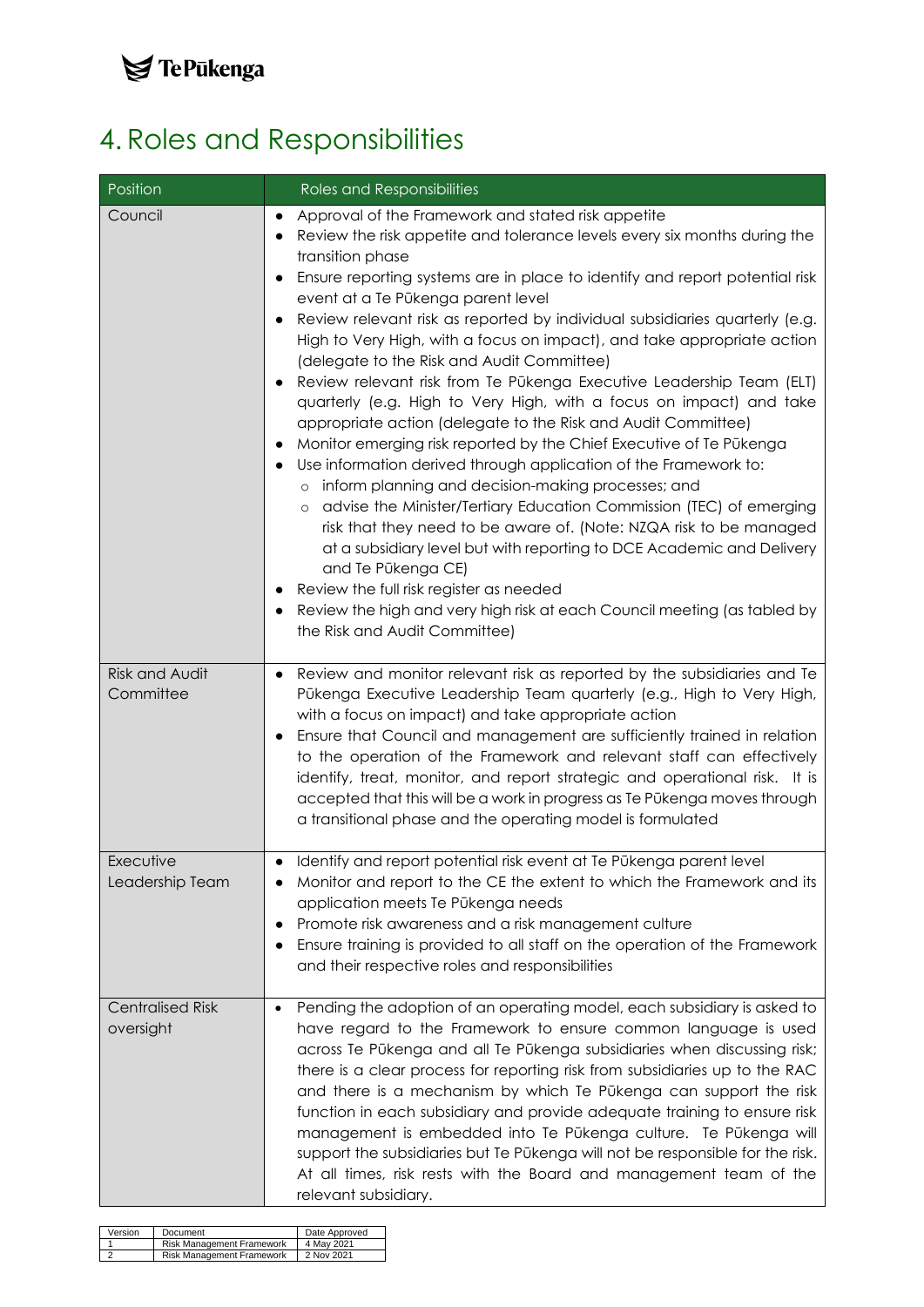

#### **Subsidiary Roles and Responsibilities**

| Position                                      | Roles and Responsibilities                                                                                                                                                                                                                                                                                                                                                                                                                                                                                                                                                                                                                                                                                                                                                                                                                                                                                              |
|-----------------------------------------------|-------------------------------------------------------------------------------------------------------------------------------------------------------------------------------------------------------------------------------------------------------------------------------------------------------------------------------------------------------------------------------------------------------------------------------------------------------------------------------------------------------------------------------------------------------------------------------------------------------------------------------------------------------------------------------------------------------------------------------------------------------------------------------------------------------------------------------------------------------------------------------------------------------------------------|
| <b>Board</b>                                  | Determine the risk appetite for the subsidiary<br>$\bullet$<br>Ensure reporting systems are in place to identify risk in accordance with<br>$\bullet$<br>the Framework and having regard to the subsidiaries strategic plan and<br>objectives<br>Review and monitor the relevant risks as reported by the subsidiary<br>$\bullet$<br>leadership (e.g., High to Very High, with a focus on impact) quarterly, and<br>take appropriate action (delegated to the subsidiary's Audit and Risk<br>Committee)<br>Monitor emerging risk reported by the subsidiary's CE<br>$\bullet$<br>Use information derived through application of the risk management<br>$\bullet$<br>framework to inform planning and decision-making processes<br>Review the subsidiary's full risk register annually<br>$\bullet$<br>Review the high and very high risks at each meeting (as reported by the<br>subsidiary's Audit and Risk Committee) |
| Subsidiary Risk and<br><b>Audit Committee</b> | Review and monitor the relevant risk as reported by the subsidiary<br>$\bullet$<br>leadership (e.g., High to Very High, with a focus on impact) quarterly and<br>take appropriate action<br>Ensure responsibility for completion of the quarterly report to Te Pulkenga<br>$\bullet$<br>Risk Team is allocated and owned at all times and any high-risk items are<br>brought to the immediate attention of Te Pūkenga<br>Assess the effectiveness of the implementation of the risk management<br>framework within the subsidiary and monitor the implementation of an<br>effective risk management culture. Report the findings to Te Pūkenga<br>Risk and Audit Committee as requested                                                                                                                                                                                                                                 |
| Chief Executive (CE)                          | Report to the subsidiary Board and RAC emerging risk as well as any<br>$\bullet$<br>relevant risk (for example High to Very High, with a focus on impact) that<br>they need to be aware of<br>Report to the Board on the Framework effectiveness and recommend<br>$\bullet$<br>changes to the Board as appropriate<br>Ensuring that the subsidiary has:<br>an up to date and comprehensive understanding of its risk;<br>$\circ$<br>ability to identify risk, evaluate and effective control processes that<br>O<br>meet expectations; and<br>risk reporting that is effective and timely<br>$\circ$<br>Use information derived through application of the Framework to:<br>inform all planning and decision-making processes; and<br>O<br>evaluate and report potential very high and high-risk events to the<br>$\circ$<br><b>Board</b>                                                                               |
| Executive Leadership<br>Team (ELT)            | Monitor and report to the CE the extent to which the Framework and its<br>$\bullet$<br>application meets the subsidiary's needs<br>Implement the Framework<br>٠<br>Promote risk awareness and a risk management culture<br>Ensure training is provided to all staff on the operation of the Framework<br>and their respective roles and responsibilities<br>Co-ordinate risk management process throughout the organisation                                                                                                                                                                                                                                                                                                                                                                                                                                                                                             |

| Version Document                     | Date Approved |
|--------------------------------------|---------------|
| Risk Management Framework 4 May 2021 |               |
| Risk Management Framework 2 Nov 2021 |               |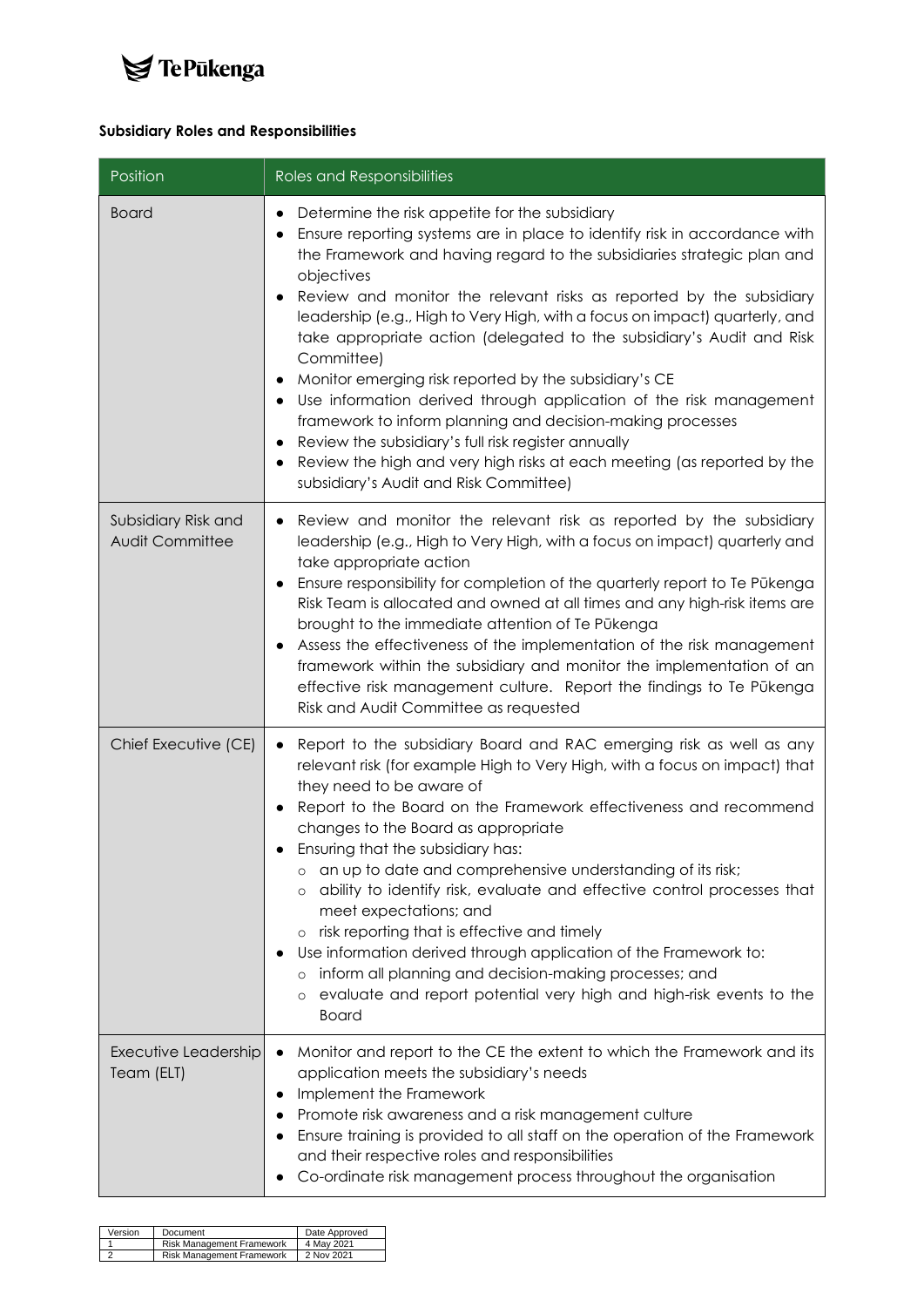

|               | Facilitate reporting to the Board on behalf of the CE<br>$\bullet$                                                                                                                                                                                                                                                                                                           |
|---------------|------------------------------------------------------------------------------------------------------------------------------------------------------------------------------------------------------------------------------------------------------------------------------------------------------------------------------------------------------------------------------|
| All Managers  | Identify, analyse, evaluate, manage, respond, and report risk<br>Ensure the timely implementation of internal controls and<br>auditl<br>recommendations<br>Use information derived through application of the Framework process to:<br>٠<br>inform all planning and decision-making processes; and<br>2. advise their manager of emerging risk that they need to be aware of |
| Risk Owner    | Analyse, evaluate, manage, monitor, and report on assigned risk                                                                                                                                                                                                                                                                                                              |
| Control Owner | Assess and evaluate control effectiveness on a periodic basis. Ultimately<br>be responsible for implementation of controls.                                                                                                                                                                                                                                                  |
| All Staff     | Identify and report potential risk events                                                                                                                                                                                                                                                                                                                                    |

| Version | Document                                                                     | Date Approved |
|---------|------------------------------------------------------------------------------|---------------|
|         | Risk Management Framework 4 May 2021<br>Risk Management Framework 2 Nov 2021 |               |
|         |                                                                              |               |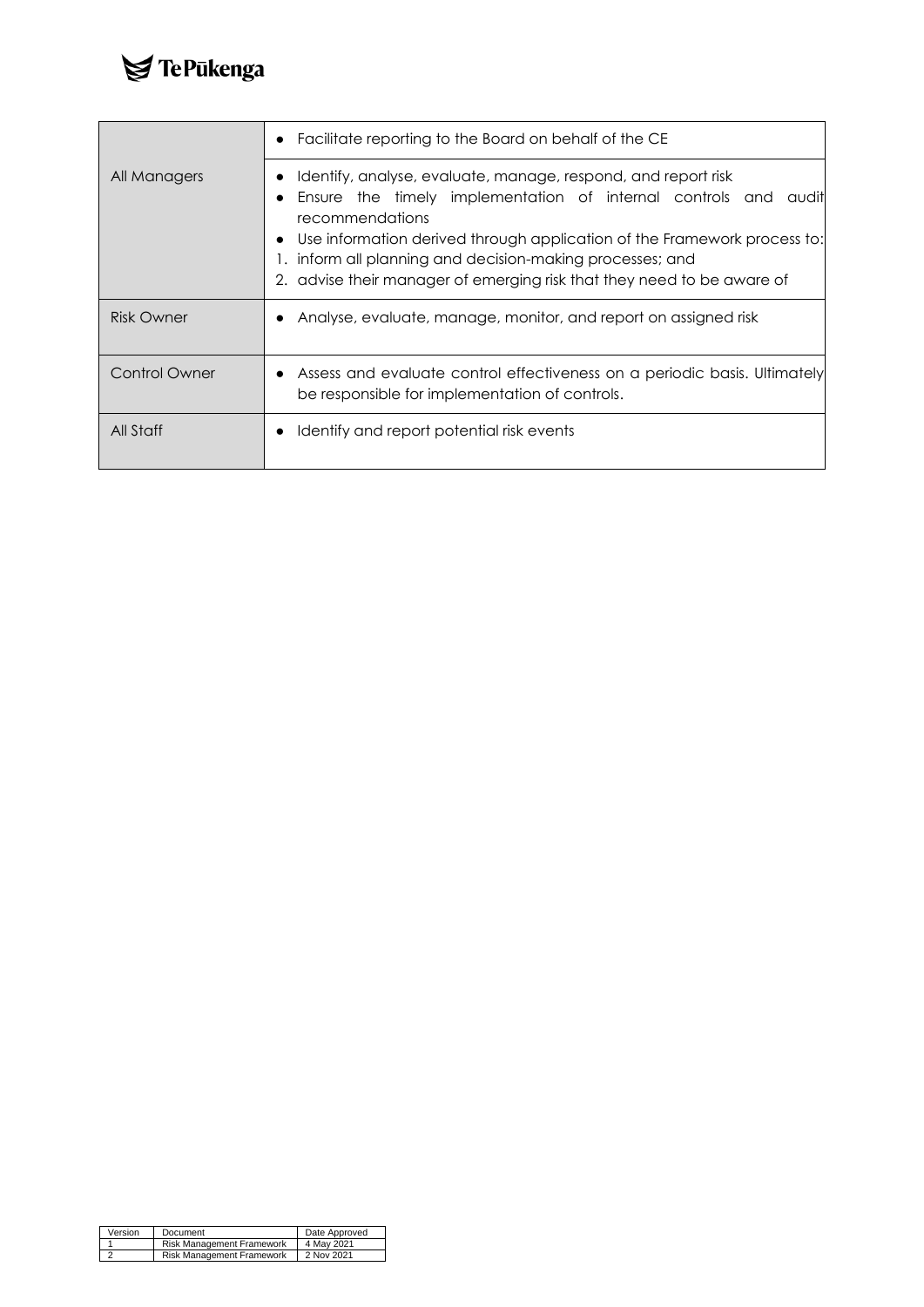### 7 Te Pūkenga

### <span id="page-12-0"></span>5. Risk Management Process

The Risk Management Process at Te Pūkenga consists of the steps depicted in the diagram below. For more information on each of the steps, refer to **Appendix 5** – Risk Management Process.



- 1. **Establish the Context** Establishing the context means considering internal and external factors and the interface with the strategic objectives of the subsidiary and, in conjunction with their business plans, goals and project deliverables.
- 2. **Identify risk** Identify any uncertainty that has the potential to compromise the achievement of Te Pūkenga/ subsidiary objectives. Te Pūkenga has specific focus categories of risk.
- 3. **Analyse risks** The purpose of inherent risk analysis is to comprehend the nature of the risk and its characteristics including, where appropriate, the level of risk and includes assessing the likelihood and consequence of the risk.
- 4. **Evaluate for residual risk** Once the inherent risk rating has been established, assess the likelihood and consequence of the risk after considering the effectiveness of controls in place. The residual risk rating is the resultant level of exposure after taking into account the effectiveness of existing key controls.
- 5. **Treat risk** The next step is to decide on the optimal level of risk (risk threshold) that would better ensure the achievement of objectives.
- 6. **Monitor, review, and report** Responsibility for monitoring and reviewing risk identified in the risk register lies with risk owners, management, and governance as covered in the Roles and Responsibilities in Section 4.
- 7. **Communicate and consult** Effective communication and consultation across Te Pūkenga is key to successfully implementing the Framework; the objective of which is to increase the level of risk management awareness and understanding at all levels of Te Pūkenga and establish an organisation wide risk aware culture.

|                | Version Document                                                             | Date Approved |
|----------------|------------------------------------------------------------------------------|---------------|
| $\overline{A}$ | Risk Management Framework 4 May 2021<br>Risk Management Framework 2 Nov 2021 |               |
|                |                                                                              |               |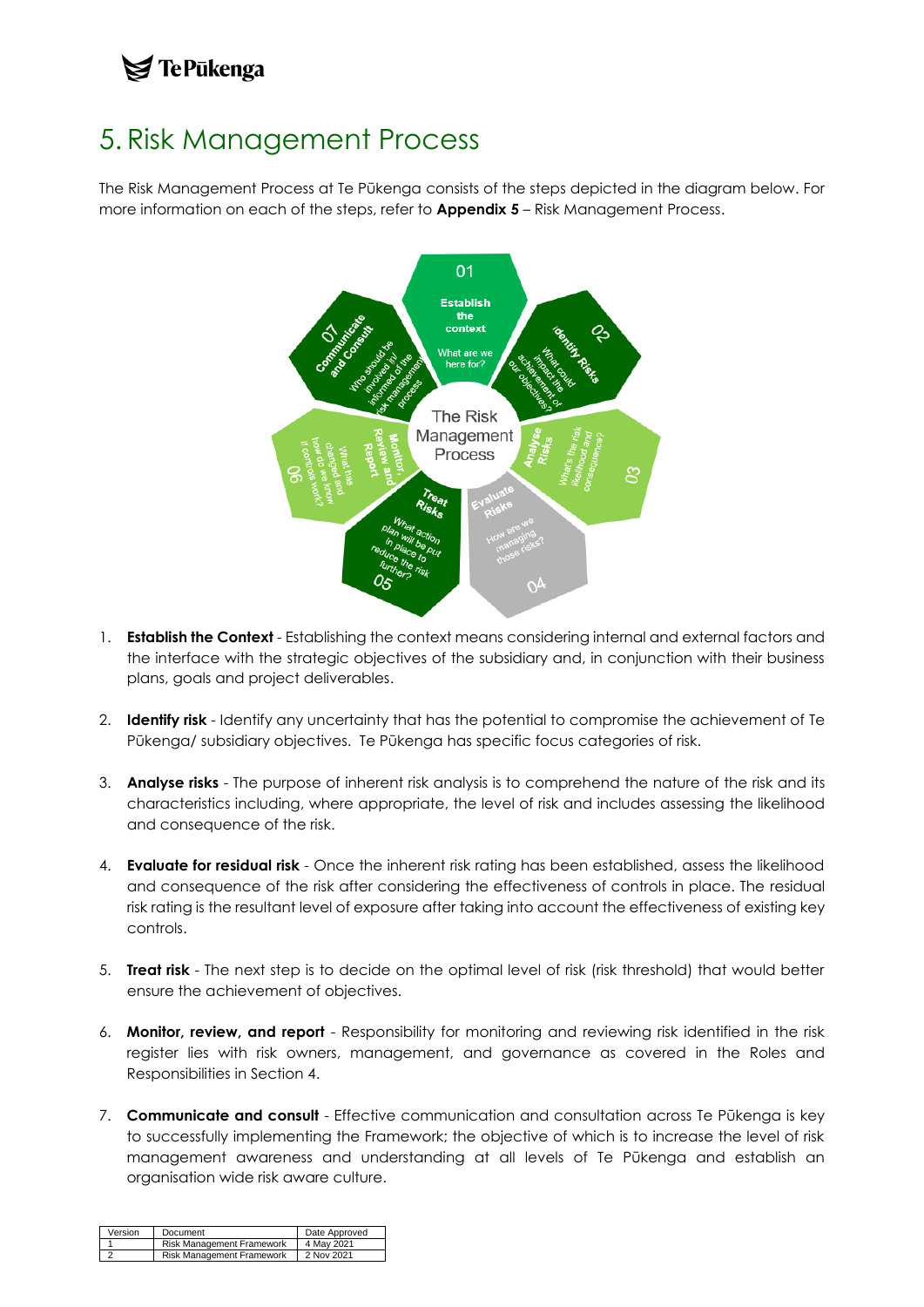### **S**TePūkenga

## <span id="page-13-0"></span>6. Risk Escalation

Risk reporting is necessary at the subsidiary level to inform strategic and business planning process and all decision making. Risk is reported (together with comment on the status of risk improvement activities where these are being investigated or implemented) in accordance with the table below.

New risk and risk arising as a result of change will be added or updated in the relevant risk register as soon as they are identified and initially assessed and will be notified to the appropriate level based on the overall risk rating.

| <b>To</b>                                                     | From                                                 | Reporting requirement                                                                                                                                                                                                                                                           | Frequency                                                                                                                        |
|---------------------------------------------------------------|------------------------------------------------------|---------------------------------------------------------------------------------------------------------------------------------------------------------------------------------------------------------------------------------------------------------------------------------|----------------------------------------------------------------------------------------------------------------------------------|
| Minister/TEC                                                  | Te Pūkenga<br><b>RAC</b>                             | Risk should be reported by<br>subsidiaries to the RAC (as per<br>below) who in turn will manage<br>how the matter will be raised<br>with the Minister / TEC.                                                                                                                    | As and when required                                                                                                             |
| <b>NZQA</b>                                                   | Subsidiary                                           | While NZQA approval and<br>accreditation is held by the<br>subsidiary, any risk in relation to<br>NZQA compliance should be<br>reported directly by the<br>subsidiary to NZQA with a copy<br>to Te Pūkenga CE and DCE<br>Academic and Delivery where<br>the breach is material. | As and when required                                                                                                             |
| Te Pūkenga<br>RAC (and risk<br>team)                          | Subsidiary<br>internal<br>audit and<br>risk function | Dashboard status summary of<br>high / very high risk identified in<br>subsidiary risk register                                                                                                                                                                                  | Quarterly and in the form<br>attached as Appendix 3                                                                              |
| Subsidiary Board                                              | $\mathsf{CE}% _{\mathcal{A}}$                        | Emerging/hot risk<br>Mitigations for risk rated as very<br>high or high                                                                                                                                                                                                         | Immediately<br>Quarterly<br>In strategic planning process<br>and quarterly                                                       |
| Te Pūkenga<br>Council                                         | Te Pūkenga<br><b>RAC</b>                             | Emerging from subsidiaries and<br>within Te Pūkenga itself.<br>Mitigations for risks rated as very<br>high or high                                                                                                                                                              | Immediately<br>Quarterly<br>In strategic planning process<br>and quarterly                                                       |
| Subsidiary<br><b>Board</b>                                    | CE                                                   | Full Risk Register<br>Mitigation for risk rated as<br>medium or above                                                                                                                                                                                                           | Annually and in format to be<br>prescribed by Te Pūkenga<br>Risk Team.                                                           |
| Subsidiary<br>CE and Te<br>Pūkenga Risk<br>Management<br>team | Managers<br>and Project<br>managers                  | Mitigation for risk rated as high<br>or above<br>Emerging risk                                                                                                                                                                                                                  | Immediately                                                                                                                      |
| <b>Risk Register</b>                                          | <b>Risk Owner</b>                                    | <b>Updated Risk Register</b>                                                                                                                                                                                                                                                    | Quarterly, and whenever<br>new risk is identified. Only<br>the prescribed Te Pūkenga<br>risk register template should<br>be used |

| Version Document |                                      | Date Approved |
|------------------|--------------------------------------|---------------|
| $\overline{a}$   | Risk Management Framework 4 May 2021 |               |
|                  | Risk Management Framework 2 Nov 2021 |               |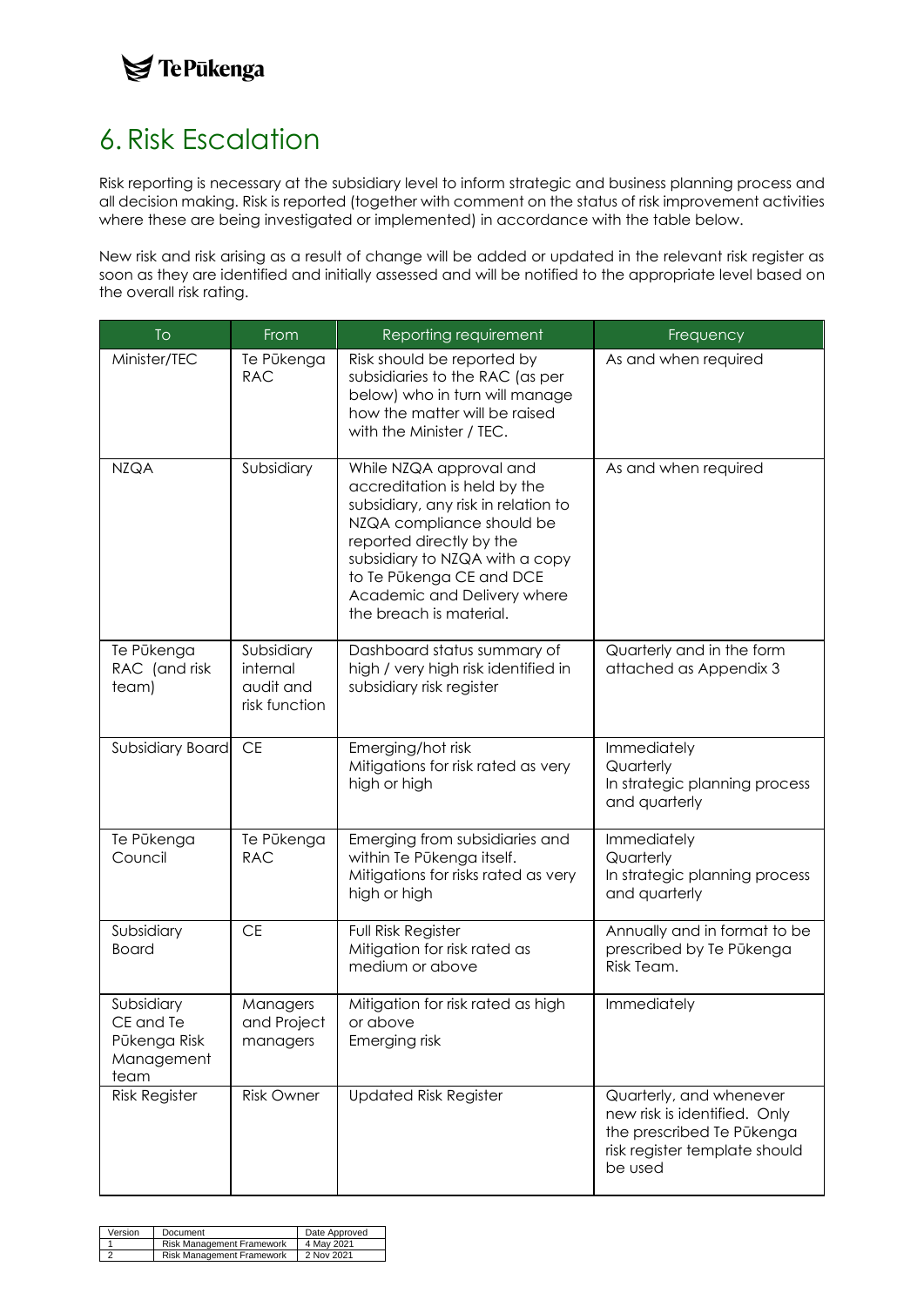# $\blacktriangleright$ TePūkenga

The table below provides guidance for the management of risk based on the nature of the risk and the risk rating.

| Residual Risk<br>Rating | <b>Actions</b>                                                                                                                                                                                                                                                                                              |
|-------------------------|-------------------------------------------------------------------------------------------------------------------------------------------------------------------------------------------------------------------------------------------------------------------------------------------------------------|
| Very High               | Intolerable - Immediate action required<br>Operations / activity should be discontinued until level of risk is able to be<br>reduced (or written authorisation to continue is provided by the CE and /or<br>Council). Consider options for reducing the impact or probability of the risk.                  |
| High                    | May be tolerable level of risk if specifically considered and strategically<br>approved<br>Significant management and monitoring required.<br>Action should be taken to ensure risk level is within the agreed risk appetite<br>level. Consider options for reducing the impact or probability of the risk. |
| Medium                  | Tolerable level of risk<br>Follow operating procedures.                                                                                                                                                                                                                                                     |
| l ow                    | Tolerable level of risk<br>Maintain existing controls. No additional controls required. Monitor for any<br>escalation.                                                                                                                                                                                      |
| Very Low                | Tolerable level of risk<br>Maintain existing controls. No additional controls required.                                                                                                                                                                                                                     |

| Version Document                     | Date Approved |
|--------------------------------------|---------------|
| Risk Management Framework 4 May 2021 |               |
| Risk Management Framework 2 Nov 2021 |               |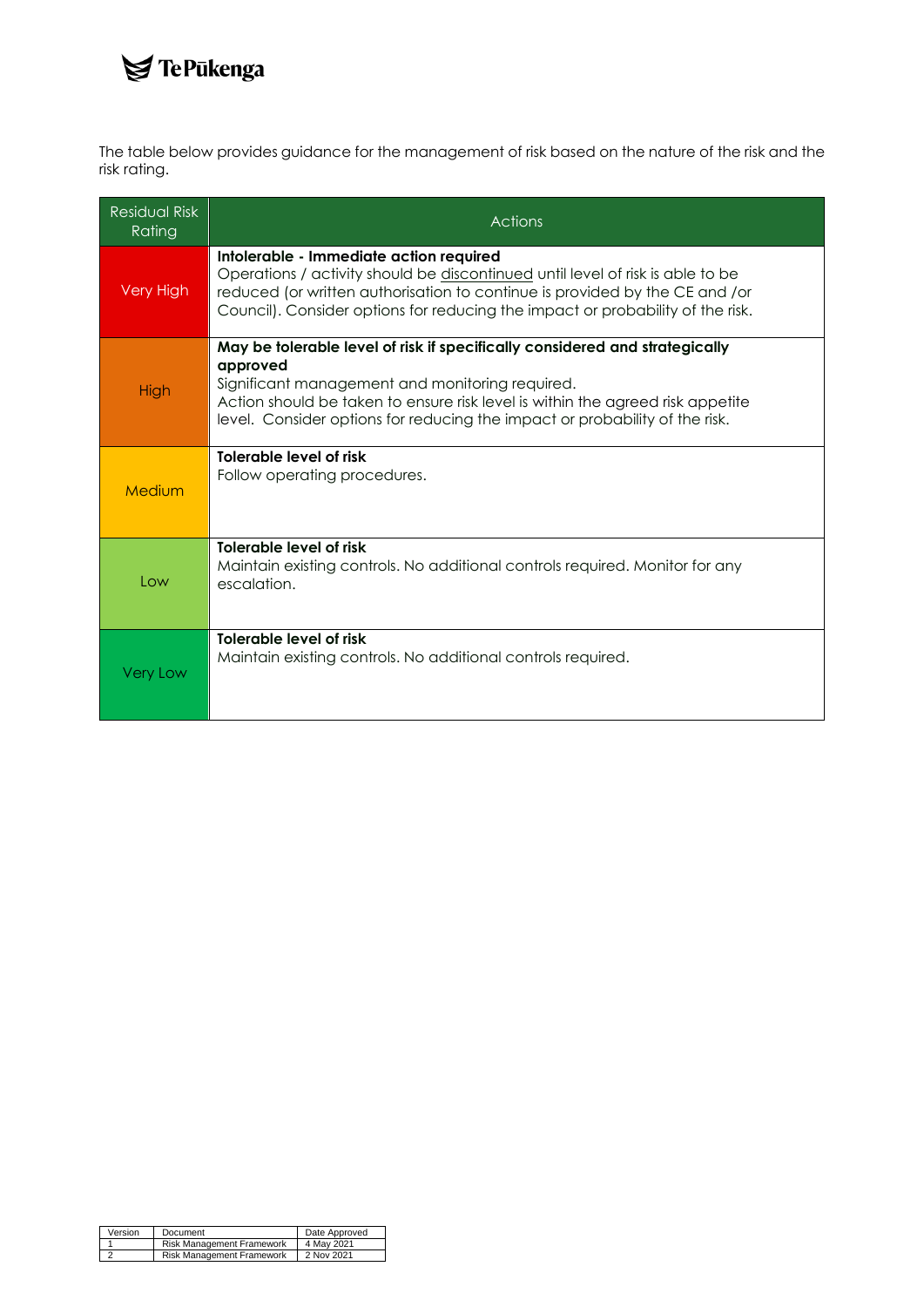### $\blacktriangleright$  TePūkenga

# <span id="page-15-0"></span>7. Integrated / Total Assurance

Assurance activities (internal audit, external audit, internal quality assurance, or other) provide trust and confidence that what is relied on to manage risk is fit for purpose (i.e., internal controls are designed effectively, and work as expected).

To avoid duplication or gaps in assurance coverage, Te Pūkenga and each subsidiary will explicitly define their respective assurance needs, understand whether (and where) these assurance needs are met and use this to drive future assurance activity.

The table below shows the link between the risk and control environment, assurance coverage (through an **assurance map**) and identification of assurance needs (refer Assurance Map at **Appendix 2**).

| Who is<br>Where are the<br>What we do<br>accountable?<br>risks?                                                                                                                                                                                                                                                                  | What<br>What assurance do we<br>assurances<br>need?<br>do we have?                                                                                                                                                                                                                                                                                                                                                                      | What do we need to do differently?                                                                                                                                                                                                                                                                                                                                                                                                                                      |
|----------------------------------------------------------------------------------------------------------------------------------------------------------------------------------------------------------------------------------------------------------------------------------------------------------------------------------|-----------------------------------------------------------------------------------------------------------------------------------------------------------------------------------------------------------------------------------------------------------------------------------------------------------------------------------------------------------------------------------------------------------------------------------------|-------------------------------------------------------------------------------------------------------------------------------------------------------------------------------------------------------------------------------------------------------------------------------------------------------------------------------------------------------------------------------------------------------------------------------------------------------------------------|
| <b>Control Environment</b><br>Identify main functions and<br>$\bullet$<br>operational activities<br>Determine single point<br>$\bullet$<br>accountabilities for these within the<br>business<br>Map key risks and mitigating<br>$\bullet$<br>controls to these functions/activities<br>based on the risk management<br>framework | <b>Assurance Map</b><br>• Use the 'three lines model'<br>approach to identify existing<br>sources of assurance that key<br>controls are in place and work<br>effectively<br>• Map prior Assurance work to<br>identify coverage of internal<br>audit over time<br>• Identify potential assurance<br>needs and prioritise this based on<br>high-risk areas<br>• Develop a rolling 12-month<br>programme with three tranches<br>of reviews | Delivery of specific reviews<br>• Assess critical elements of operations<br>and controls<br>• Determine what is working well and<br>what is not<br>• Identify risks, issues, and areas for<br>improvement<br>• Agree future improvements, actions<br>and accountabilities with other<br>assurance practitioners and the<br><b>business</b><br>• Track progress to address issues over<br>time and report all assurance<br>activities to the Risk and Audit<br>Committee |

#### **The Three Lines Model**

- The **Three Lines Model** identifies all acts and where accountabilities sit for this. In the Three Lines Model, management perform actions and manage risk to achieve organisational objectives.
	- o the first line roles in management provide services and manages risk
		- o the second line roles in management provide expertise, support, monitoring and challenge risk related matters
		- o the third line roles provide independent assurance (internal audit) through independent and objective assurance and advice on all matters related to the achievement of objectives.
		- o The governing body provides integrity, leadership and transparency enabling accountability to stakeholders or organisational oversight.
	- o External assurance providers provide objective assurance from outside the organisation
- An **Assurance Map** shows how risks are controlled (line 1), how management know controls are effective (line 2) and the role of internal and external audit (line 3)

| Version Document<br>Risk Management Framework | Date Approved |
|-----------------------------------------------|---------------|
|                                               | 4 May 2021    |
| <b>Risk Management Framework</b>              | 2 Nov 2021    |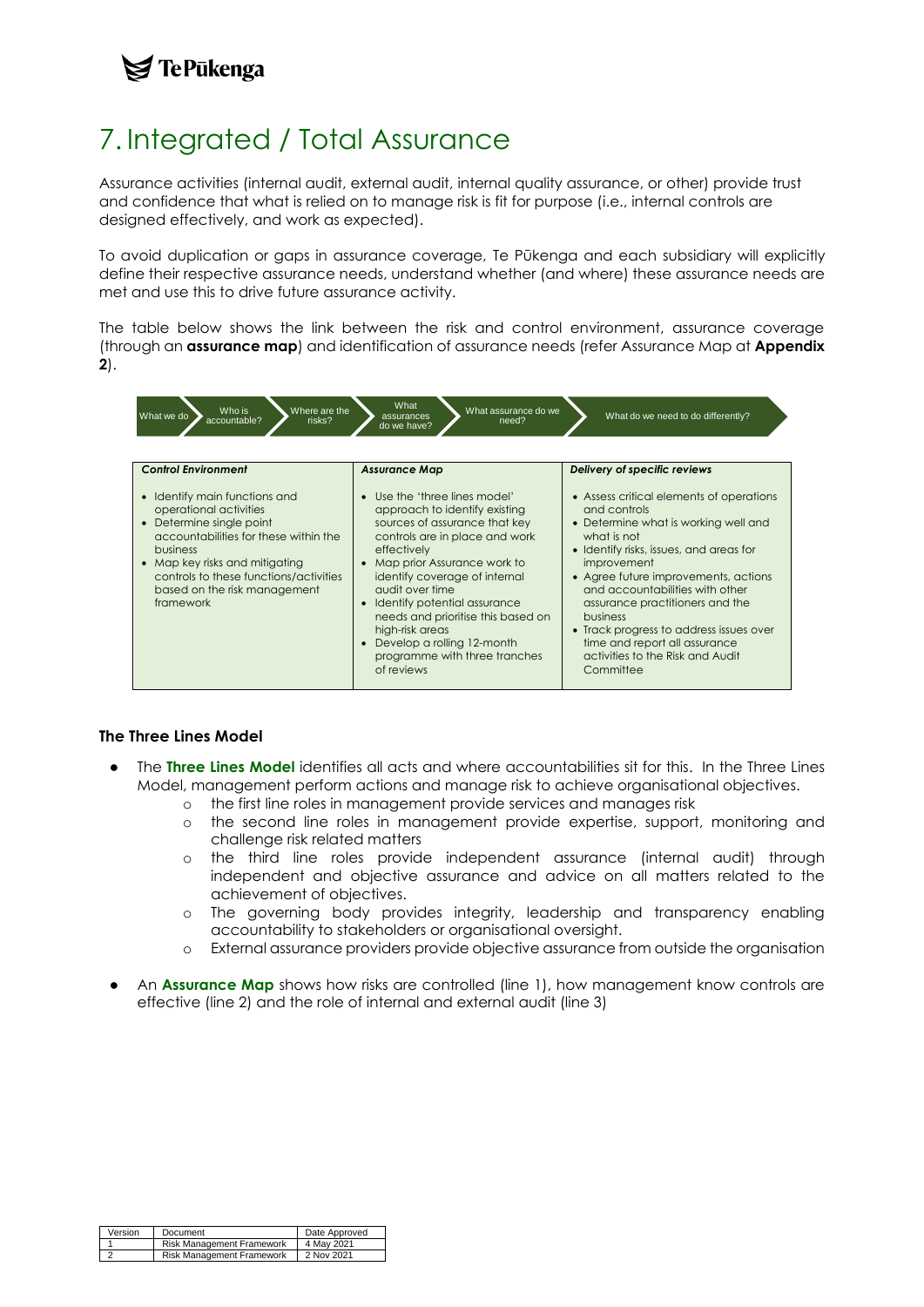### **S**TePūkenga

### <span id="page-16-0"></span>8. Governance, Risk and Compliance Technology **Platform**

Te Pūkenga is implementing an enterprise risk management system. The purpose of this is to provide a more functional platform to enable understanding and management of risk across the network. Use of the software will be underpinned by this Framework.

| Version Document                                                             | Date Approved |
|------------------------------------------------------------------------------|---------------|
| Risk Management Framework 4 May 2021<br>Risk Management Framework 2 Nov 2021 |               |
|                                                                              |               |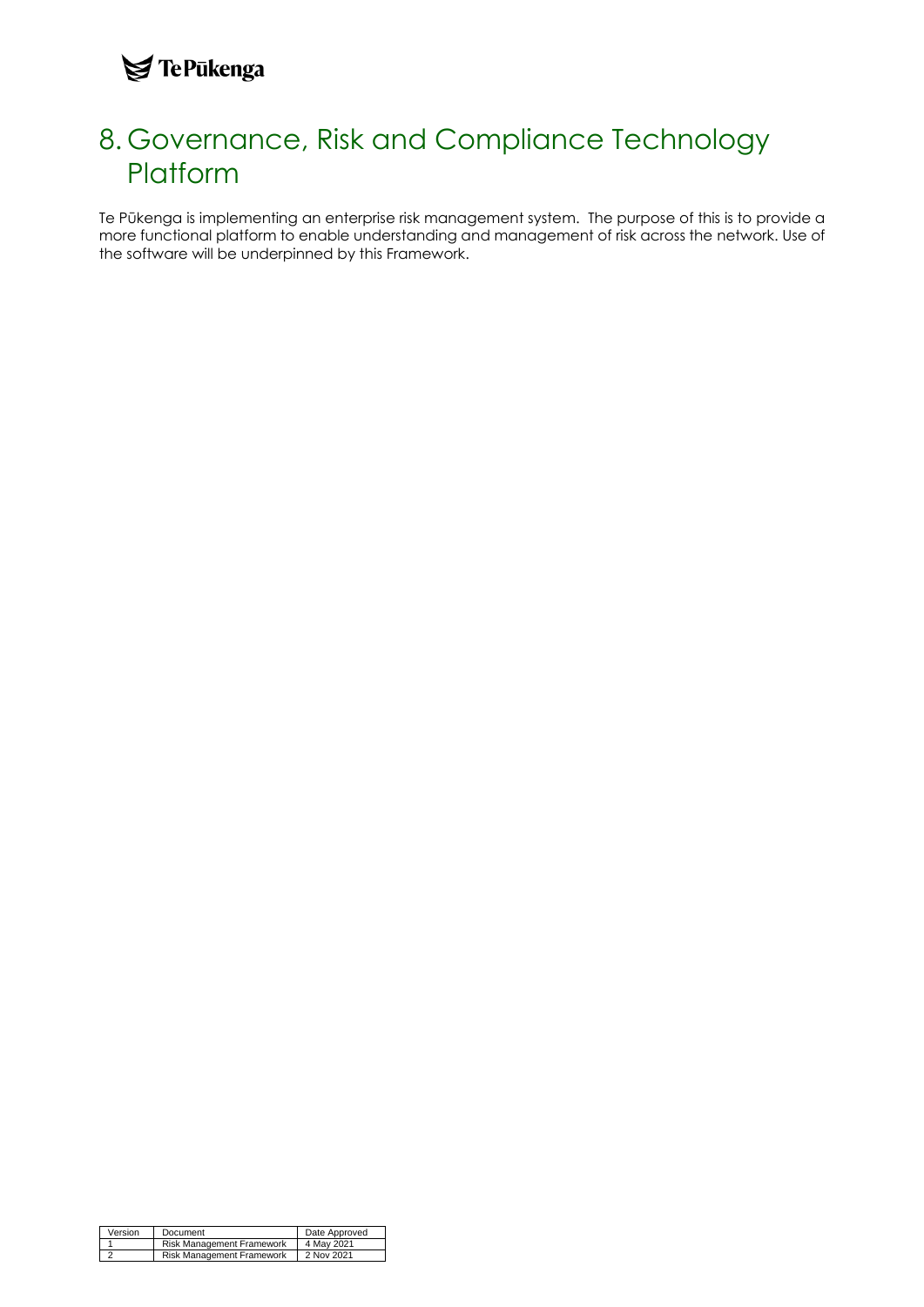# $\blacktriangleright$ TePūkenga

## 9. Appendices

# **Appendix 1 – Risk Rating Methodology**

|            |                 |                   |                                                                        |                       |                                   | Consequence                       |                         |                                |
|------------|-----------------|-------------------|------------------------------------------------------------------------|-----------------------|-----------------------------------|-----------------------------------|-------------------------|--------------------------------|
|            |                 |                   |                                                                        |                       | $\mathbf{2}$                      | $\mathbf{3}$                      | $\overline{\mathbf{A}}$ | $5\phantom{.0}$                |
|            |                 |                   |                                                                        | Insignificant         | Minor                             | Moderate                          | Major                   | <b>Extreme</b>                 |
|            | $5\overline{)}$ | Almost<br>Certain | Highly likely to happen,<br>expected to occur in<br>most circumstances | <b>Medium</b><br>5    | <b>High</b><br>10                 | <b>High</b><br>15                 | <b>Very High</b><br>20  | <b>Very High</b><br>25         |
| Likelihood | $\overline{4}$  | Likely            | Will probably happen,<br>but not a persistent issue                    | Low<br>4              | <b>Medium</b><br>8                | <b>High</b><br>12                 | <b>High</b><br>16       | <b>Very High</b><br>20         |
|            | $\mathbf{3}$    | Possible          | May occur at some<br>time                                              | Low<br>3              | <b>Medium</b><br>6                | <b>Medium</b><br>9                | <b>High</b><br>12       | <b>High</b><br>15              |
|            | $\overline{2}$  | <b>Unlikely</b>   | Not expected to<br>happen, but is a<br>possibility                     | <b>Very Low</b><br>-2 | Low<br>4                          | <b>Medium</b><br>$\boldsymbol{6}$ | <b>Medium</b><br>8      | <b>High</b><br>10 <sup>°</sup> |
|            |                 | Rare              | Very unlikely to occur                                                 | <b>Very Low</b>       | <b>Very Low</b><br>$\overline{2}$ | Low<br>$\mathbf{3}$               | Low<br>4                | <b>Medium</b><br>5             |

<span id="page-17-1"></span><span id="page-17-0"></span>

| Rating         |                  |
|----------------|------------------|
| 1.2            | <b>Very Low</b>  |
| 3.4            | Low              |
| 5,6,8,9        | Medium           |
| 10, 12, 15, 16 | High             |
| 20.25          | <b>Very High</b> |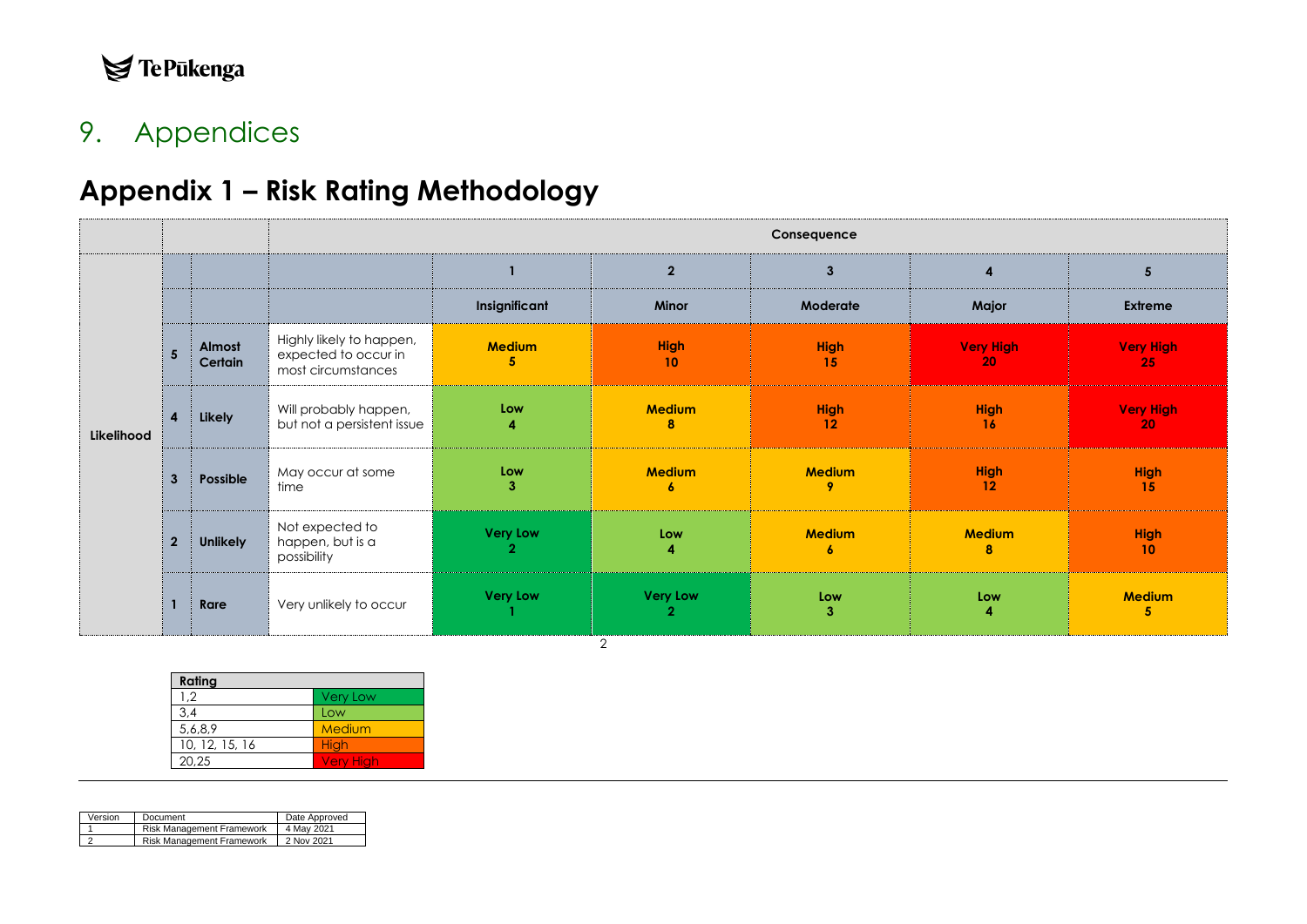$\blacktriangleright$ TePūkenga

|                                                                                                                                                                                                                                                                                                                                                                                                                                                                                                                                                                                                                                                                                                                                                                 |                                                                                                                                     | Consequence                                                                                                                                                |                                                                                                                                                                                                         |                                                                                                                                                                             |                                                                                                                                                                                                                                       |
|-----------------------------------------------------------------------------------------------------------------------------------------------------------------------------------------------------------------------------------------------------------------------------------------------------------------------------------------------------------------------------------------------------------------------------------------------------------------------------------------------------------------------------------------------------------------------------------------------------------------------------------------------------------------------------------------------------------------------------------------------------------------|-------------------------------------------------------------------------------------------------------------------------------------|------------------------------------------------------------------------------------------------------------------------------------------------------------|---------------------------------------------------------------------------------------------------------------------------------------------------------------------------------------------------------|-----------------------------------------------------------------------------------------------------------------------------------------------------------------------------|---------------------------------------------------------------------------------------------------------------------------------------------------------------------------------------------------------------------------------------|
|                                                                                                                                                                                                                                                                                                                                                                                                                                                                                                                                                                                                                                                                                                                                                                 | Insignificant                                                                                                                       | Minor                                                                                                                                                      | Moderate                                                                                                                                                                                                | Major                                                                                                                                                                       | <b>Extreme</b>                                                                                                                                                                                                                        |
| Financial - compared against:<br>Budget vs. actuals<br>Revenue loss<br>Increased costs,<br>Where the difference could result in<br>an over 10% deviation from the<br>budget put to Te Pūkenga prior to the<br>start of the relevant financial year.<br>These thresholds and risk reporting are<br>over and above the Operating and<br>Financial Parameters stipulated by Te<br>Pūkenga from time to time as<br>reserved matters under each<br>subsidiary company constitution.<br>No threshold applies where there is a<br>risk of the Subsidiary not meeting the<br>solvency test set out in the<br>Companies Act 1993; this being:<br>Liquidity limb: the subsidiary must be<br>able to pay its debts as they become<br>due in the normal course of business. | Unlikely to impact on<br>budget or funded activities<br>Anticipated loss of less<br>than 0.5% of turnover in<br>any 12-month period | Requires monitoring &<br>possible corrective action<br>within existing resources<br>Anticipated loss of .5% - 1%<br>of turnover in any 12-<br>month period | Moderate financial<br>impact/loss which will<br>require close monitoring of<br>budgets and reallocation<br>of existing budgets<br>Anticipated loss of 1% - 5%<br>of turnover in any 12-<br>month period | Requires significant<br>adjustment or cancellation<br>to approved / funded<br>projects / programs<br>Anticipated loss of 5% -<br>10% of turnover in any 12-<br>month period | Significant financial<br>impact/loss (revenue<br>shortfall or expense over-<br>run) with no capacity to<br>adjust within existing<br>budget / resources<br>Anticipated loss greater<br>than 10% of turnover in any<br>12-month period |
| <b>Balance Sheet limb:</b> the value of the<br>company's assets is greater than the<br>value of its liabilities, including<br>contingent liabilities                                                                                                                                                                                                                                                                                                                                                                                                                                                                                                                                                                                                            |                                                                                                                                     |                                                                                                                                                            |                                                                                                                                                                                                         |                                                                                                                                                                             |                                                                                                                                                                                                                                       |

| Version Document                     | Date Approved |
|--------------------------------------|---------------|
| Risk Management Framework 4 May 2021 |               |
| Risk Management Framework 2 Nov 2021 |               |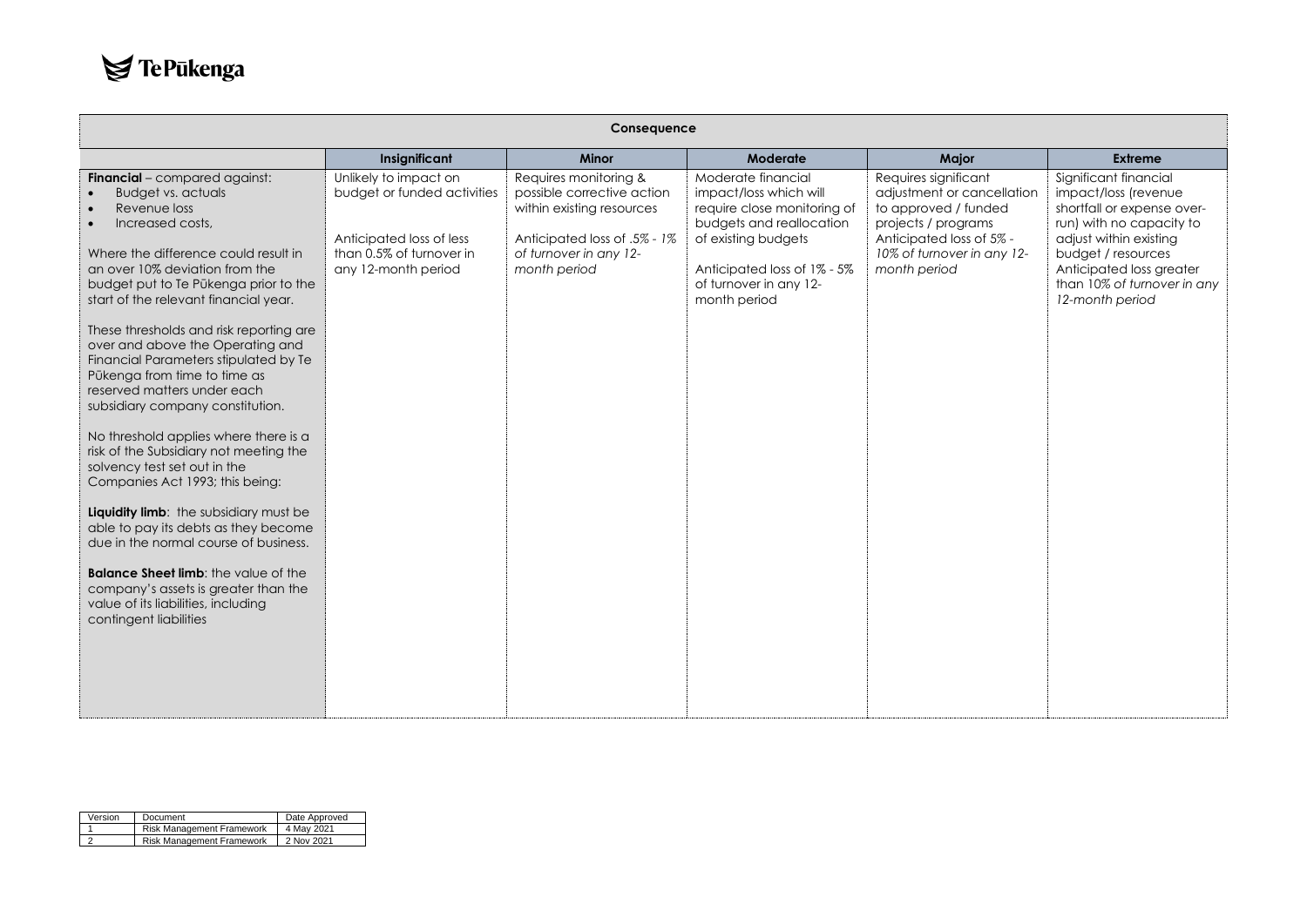

|                                                                                                                                                                    |                                                                                                                  | Consequence                                                                                                                                                                                                                                                                                                                                         |                                                                                                                                                                                                                                                                                                                                                                                          |                                                                                                                                                                                                                                                                                                                                                                                                             |                                                                                                                                                                                                                                                                                                                                                    |
|--------------------------------------------------------------------------------------------------------------------------------------------------------------------|------------------------------------------------------------------------------------------------------------------|-----------------------------------------------------------------------------------------------------------------------------------------------------------------------------------------------------------------------------------------------------------------------------------------------------------------------------------------------------|------------------------------------------------------------------------------------------------------------------------------------------------------------------------------------------------------------------------------------------------------------------------------------------------------------------------------------------------------------------------------------------|-------------------------------------------------------------------------------------------------------------------------------------------------------------------------------------------------------------------------------------------------------------------------------------------------------------------------------------------------------------------------------------------------------------|----------------------------------------------------------------------------------------------------------------------------------------------------------------------------------------------------------------------------------------------------------------------------------------------------------------------------------------------------|
|                                                                                                                                                                    | Insignificant                                                                                                    | <b>Minor</b>                                                                                                                                                                                                                                                                                                                                        | Moderate                                                                                                                                                                                                                                                                                                                                                                                 | Major                                                                                                                                                                                                                                                                                                                                                                                                       | Extreme                                                                                                                                                                                                                                                                                                                                            |
| <b>Relationships and Reputation</b>                                                                                                                                | • Slight impact - public<br>awareness may exist<br>but no public concern<br>$\bullet$ No stakeholder<br>concerns | • Some short-term<br>negative media<br>coverage<br>• Minor concern raised by<br>Learners / stakeholders                                                                                                                                                                                                                                             | • Significant but short-term<br>damage to brand /<br>reputation<br>• learner / stakeholder<br>and / or community<br>concern<br>• Prominent local negative<br>media<br>• Minister/ TEC/ NZQA<br>concern                                                                                                                                                                                   | • Sustained damage to<br>brand / image /<br>reputation nationally /<br>internationally resulting in<br>negative public, learner<br>or regulator response<br>• Long term national or<br>local negative media<br>coverage                                                                                                                                                                                     | • Irreparable damage to<br>or loss of brand / image<br>reputation<br>• Public, learner,<br>regulator dissatisfaction<br>resulting in loss of<br>confidence in the<br>Institution's processes<br>• Widespread / persistent<br>/ sustained negative<br>media attention<br>• Government intervenes                                                    |
| Operational<br>This includes the following sub-<br>categories in the risk register:<br>Technology<br>$\bullet$<br>Infrastructure<br><b>Other Operational risks</b> | • No disruption to<br>established routines<br>and operations.<br>• Isolated end user<br>device failure           | • Minor interruption to<br>service or programme.<br>$\bullet$ Inconvenience to<br>localised operations.<br>• Isolated infrastructure<br>equipment failure<br>• Loss of data causing<br>operational<br>inconvenience but no<br>impact on service<br>delivery<br>• Minor impact on<br>organisational strategic<br>goals and operational<br>activities | • Some disruption<br>manageable by altered<br>operational routine.<br>• Multiple or related<br>infrastructure equipment<br>failure<br>• Widespread user device<br>failure<br>• Loss of data adversely<br>impacting internal<br>objectives at<br>department level but no<br>external impact<br>• Significant impact on<br>organisational strategic<br>goals and operational<br>activities | • Disruption to a number of<br>operational areas/<br>campus.<br>$\bullet$ Closure of an<br>operational<br>area/campus for up to<br>one day.<br>• Infrastructure equipment<br>failure or security breach<br>compromising the<br>integrity or confidentiality<br>of institutional data.<br>• Loss of data adversely<br>impacting external<br>parties<br>• Loss of a business system<br>for an extended period | • Several key operational<br>areas closed.<br>• Disruption to teaching /<br>course schedules or key<br>business activities for up<br>to one week.<br>• Unrecoverable loss of<br>significant institutional<br>data<br>• Complete loss of IT<br>infrastructure or multiple<br>core business systems<br>for an extended period<br>• Closure of campus |

| Version Document<br>Date Approved    |
|--------------------------------------|
| Risk Management Framework 4 May 2021 |
| Risk Management Framework 2 Nov 2021 |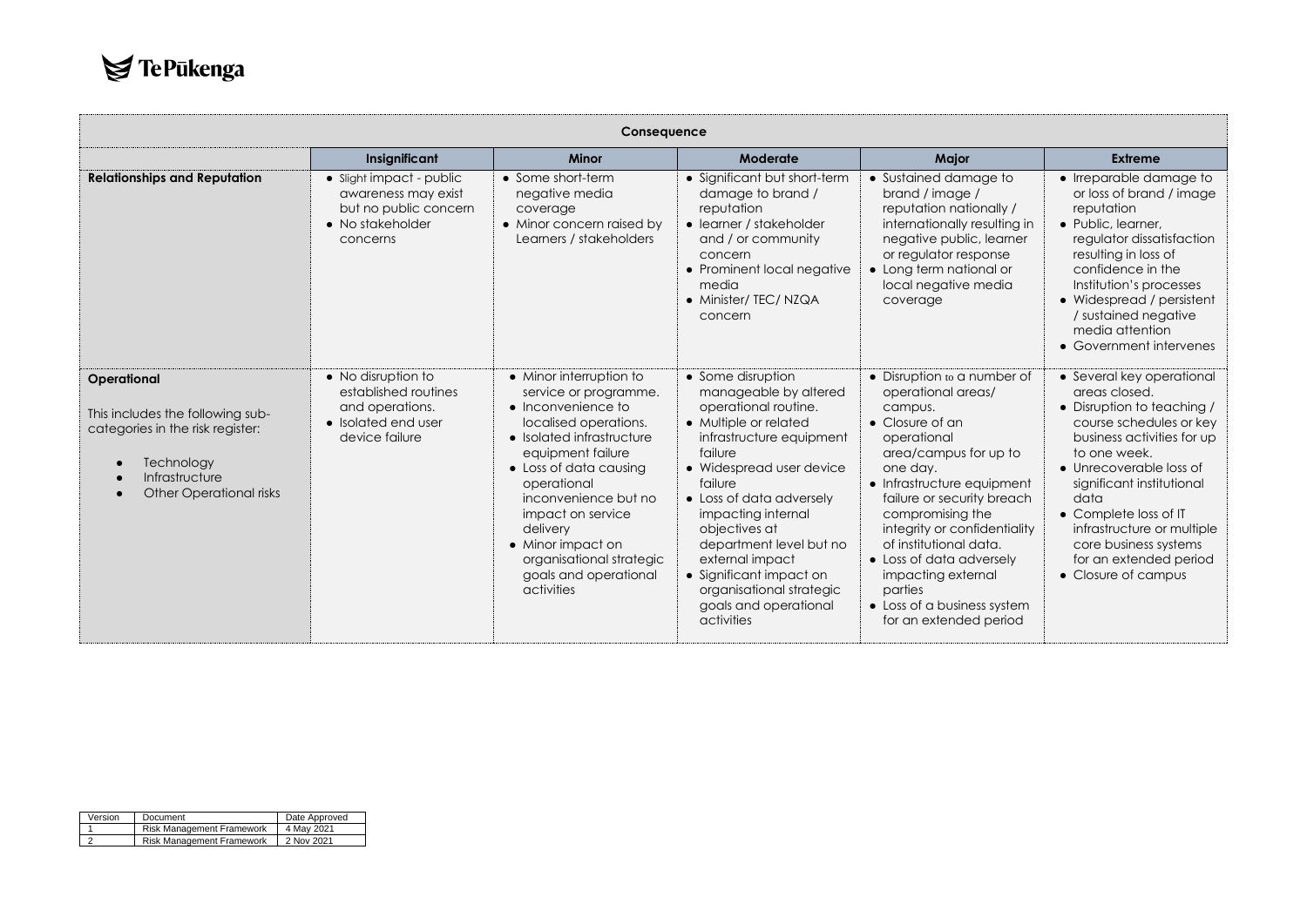|                                                                                                                                                                                                                                                              |                                                                                                                              | Consequence                                                                                                                                 |                                                                                                                                                                                                                                        |                                                                                                                                                                                         |                                                                                                                                                                                                                                                               |
|--------------------------------------------------------------------------------------------------------------------------------------------------------------------------------------------------------------------------------------------------------------|------------------------------------------------------------------------------------------------------------------------------|---------------------------------------------------------------------------------------------------------------------------------------------|----------------------------------------------------------------------------------------------------------------------------------------------------------------------------------------------------------------------------------------|-----------------------------------------------------------------------------------------------------------------------------------------------------------------------------------------|---------------------------------------------------------------------------------------------------------------------------------------------------------------------------------------------------------------------------------------------------------------|
|                                                                                                                                                                                                                                                              | Insignificant                                                                                                                | Minor                                                                                                                                       | Moderate                                                                                                                                                                                                                               | <b>Major</b>                                                                                                                                                                            | Extreme                                                                                                                                                                                                                                                       |
| Learner and Academic specific<br>(e.g., learner, curriculum and<br>learning specific risk)<br>This includes the following sub-<br>category in the risk register:<br>Performance of priority<br>$\bullet$<br>learners and equity                              | • Minor downturn in<br>learner<br>enrolments/retentions.                                                                     | • Short term reduction in<br>learner enrolment<br>/retention.<br>• Temporary problems<br>meeting some<br>teaching/research -KPIs            | • Significant loss/reduction<br>of number of learners in<br>a course<br>• Loss of a key academic<br>course.<br>• Significant problem<br>meeting teaching or<br>research KPIs<br>• Significant but short-term<br>damage to partnership. | • Major loss/reduction in<br>learner<br>enrolment/retention.<br>• Major problems meeting<br>teaching or research KPIs<br>• Major long-term<br>damage to partnerships<br>/collaboration. | • Unsustainable<br>loss/reduction in learner<br>enrolment/retentions.<br>• Serious / sustained<br>problems reaching a<br>number of learners or<br>teaching - KPIs.<br>• Irreparable long-term<br>damage to partnerships<br>and collaborators.                 |
| Legal and regulatory compliance<br>This includes the following<br>categories in the risk register:<br><b>Pastoral Care duties</b><br>Māori and Te Tiriti<br>obligations<br>NZQA breach<br><b>TEC</b> breach<br>Audit NZ<br>recommendation<br>WorkSafe breach | • Minor non-compliances<br>unlikely to result in<br>adverse regulatory<br>response or action<br>(negligible<br>consequences) | • Minor non compliances<br>or breaches of<br>contract, Act,<br>regulations, consent<br>conditions<br>• May result in<br>infringement notice | • Breach of contract, Act,<br>regulation or consent<br>conditions<br>• Regulator informed and<br>potential for regulatory<br>action<br>• Potential for allegations<br>of criminal / unlawful<br>conduct                                | • Major breach of<br>contract, Act,<br>regulations<br>• Investigation,<br>prosecution and / or<br>major fines possible<br>• Allegations of criminal /<br>unlawful conduct               | • Serious breach of<br>legislation, contract<br>with significant<br>prosecution, fines<br>$\bullet$ License to<br>operate/funding at risk<br>• Potential for litigation<br>including class actions<br>• Criminal or civil<br>prosecutions and<br>imprisonment |

|        | Version Document                       | Date Approved |
|--------|----------------------------------------|---------------|
|        | Risk Management Framework 4 May 2021   |               |
| $\sim$ | 2 Risk Management Framework 2 Nov 2021 |               |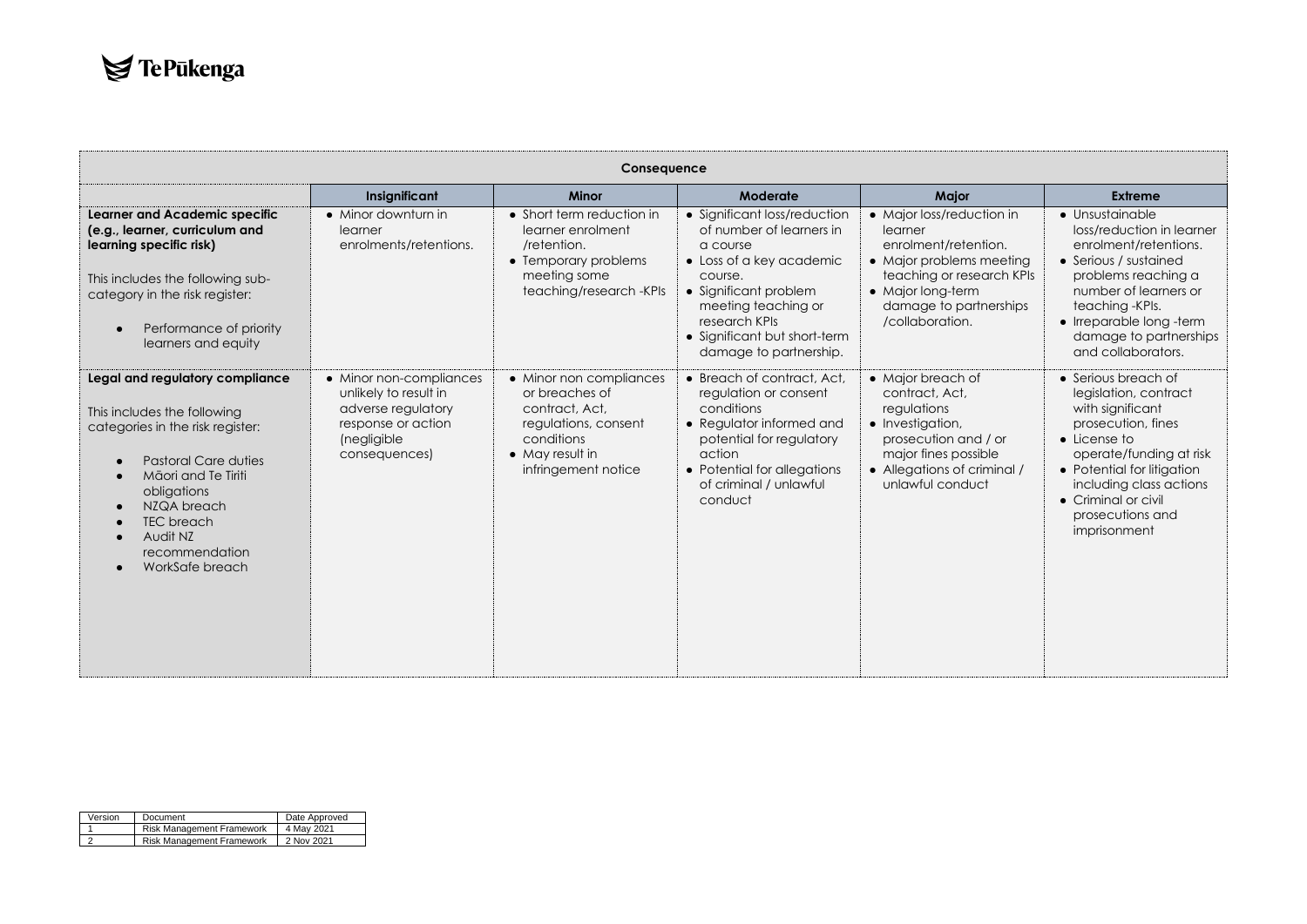

|                                                                                                                                                                                                                                                                                                                                                                                                                                                                                                                                                                                                   |                                                                                                                    | Consequence                                                                                                                                                                                                                 |                                                                                                                                                                                                                                                                                           |                                                                                                                                                                                                                                                                                                                                                                                                                                                                                                 |                                                                                                                                                                                                                                                                                |
|---------------------------------------------------------------------------------------------------------------------------------------------------------------------------------------------------------------------------------------------------------------------------------------------------------------------------------------------------------------------------------------------------------------------------------------------------------------------------------------------------------------------------------------------------------------------------------------------------|--------------------------------------------------------------------------------------------------------------------|-----------------------------------------------------------------------------------------------------------------------------------------------------------------------------------------------------------------------------|-------------------------------------------------------------------------------------------------------------------------------------------------------------------------------------------------------------------------------------------------------------------------------------------|-------------------------------------------------------------------------------------------------------------------------------------------------------------------------------------------------------------------------------------------------------------------------------------------------------------------------------------------------------------------------------------------------------------------------------------------------------------------------------------------------|--------------------------------------------------------------------------------------------------------------------------------------------------------------------------------------------------------------------------------------------------------------------------------|
|                                                                                                                                                                                                                                                                                                                                                                                                                                                                                                                                                                                                   | Insignificant                                                                                                      | <b>Minor</b>                                                                                                                                                                                                                | Moderate                                                                                                                                                                                                                                                                                  | <b>Major</b>                                                                                                                                                                                                                                                                                                                                                                                                                                                                                    | Extreme                                                                                                                                                                                                                                                                        |
| <b>People and Culture</b><br><b>Health and Safety</b><br>This category includes People and<br>culture elements for example:<br>staff wellbeing<br>capability, productivity and<br>performance<br>retention, development and<br>progression.<br>It also includes elements related to<br>Environmental.                                                                                                                                                                                                                                                                                             | • No injury or damage to<br>health<br>• No release to<br>environment,<br>immediately cleaned<br>Up                 | • Superficial injury not<br>affecting ability to work<br>or causing long term<br>damage<br>• Minor release.<br>immediate<br>containment, no<br>environmental impact<br>• Short term<br>loss/reduction in<br>number of staff | • Injury requiring medical<br>attention and/or short-<br>term injury but not life-<br>threatening.<br>• Restricted or alternate<br>duties may be required<br>short term<br>• Minor release.<br>contained, minor clean<br>up measures required<br>• Undesirable<br>loss/reduction of staff | • Single fatality<br>• Permanent total disability<br>or injury with irreversible<br>health problems resulting<br>from injury or<br>occupational illness.<br>• Unlikely to return to work<br>with significant<br>modifications<br>• Damage to the<br>environment able to be<br>contained, minimal long-<br>term effect<br>• Organisational strategic<br>goals and operational<br>activities are impacted<br>such that there is an<br>undesired loss of staff<br>and curtailment of<br>activities | • Multiple fatalities or<br>long-term widespread<br>health impact<br>• Damage to a large<br>area, uncontained,<br>immediate and / or<br>long term serious<br>environmental damage<br>• Unsustainable<br>loss/reduction of staff<br>threatening the<br>continuity of operations |
| <b>Project performance</b><br>Project sponsors are accountable<br>for the achievement of project<br>deliverables and outcomes. A<br>project carries risk across all the<br>categories listed above. Project<br>risk must be assessed having<br>regard to each relevant category<br>with any moderate to high risk<br>referred to the relevant ITP Deputy<br>Chief Executive / ELT member who<br>will assess the reporting<br>requirements having regard to the<br>nature of the risk, the risk appetite<br>of Te Pūkenga and the reporting<br>requirements set out in this<br>framework document. | • Cost and budget<br>overruns $<$ 1%<br>• Negligible impact on<br>quality and resources<br>reauired<br>• No delays | • Costs and budget<br>overruns between 2%-<br>5%<br>• Minor impact to quality<br>of the output remedied<br>within approved<br>resources<br>• Minor delays                                                                   | • Cost and budget<br>overruns between 6-9%.<br>• Short delay - duration<br>increased >2%<br>• Quality and<br>performance below goal<br>and moderate changes<br>required to achieve<br>intended benefits                                                                                   | • Cost and budget<br>overruns between 10-<br>15%.<br>• Significant changes<br>required to meet a<br>threshold requirement.<br>• Significant project<br>benefits not realised.<br>• Significant delay -<br>duration increased >10%<br>• Resolved at ELT level                                                                                                                                                                                                                                    | • Cost and budget<br>overruns of $>15\%$ .<br>• Product or service<br>doesn't deliver the key<br>intended outcomes for<br>the business.<br>• No benefit realised from<br>the project.<br>• Major delay - duration<br>$increased > 25\%$<br>$\bullet$ CE intervention           |

|        | Variation Document<br>Risk Management Framework 4 May 2021 |  |
|--------|------------------------------------------------------------|--|
|        |                                                            |  |
| $\sim$ | Risk Management Framework 2 Nov 2021                       |  |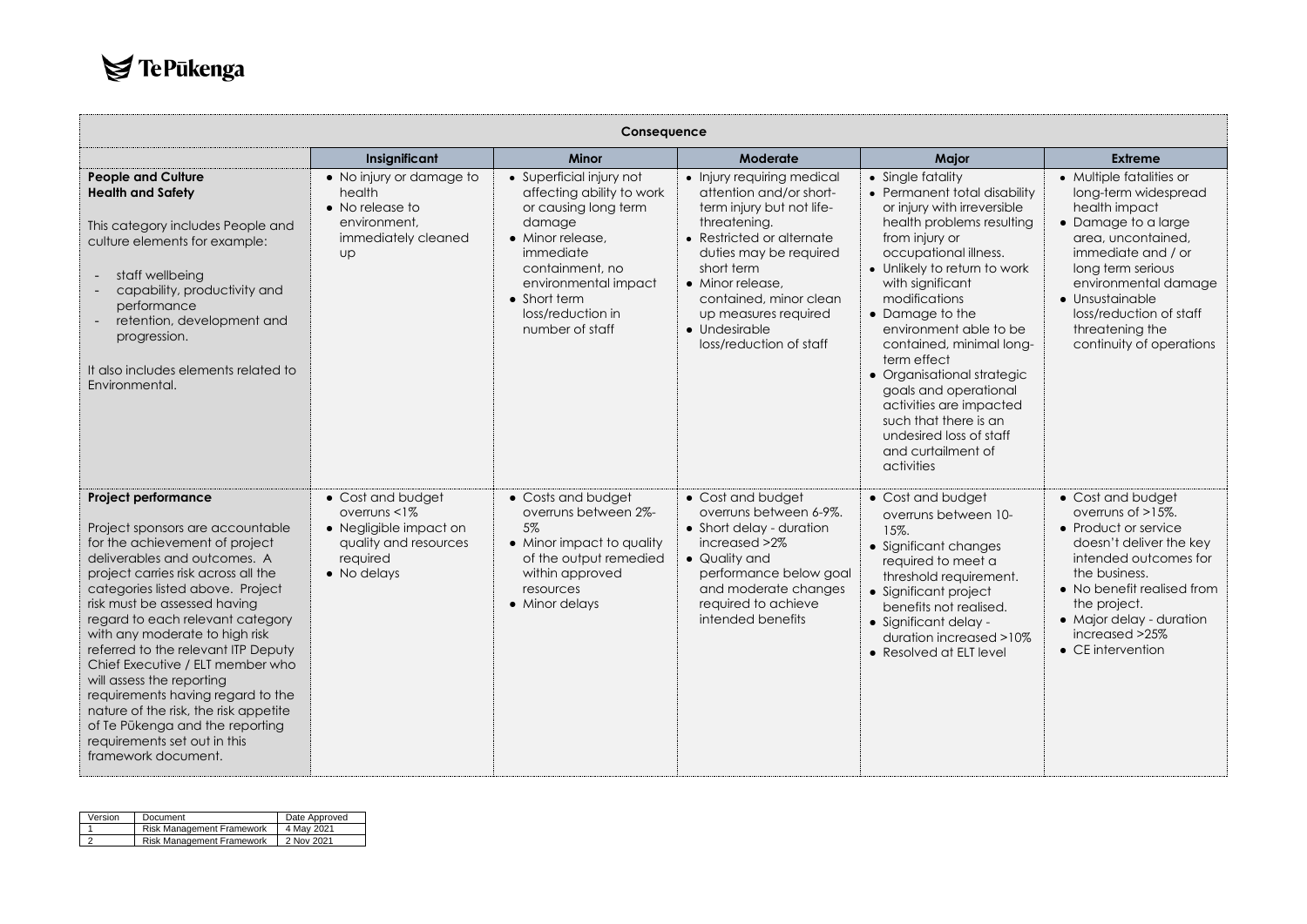### TePūkenga

### **Appendix 2 – Assurance Map**

As set out in section 6 of the Framework Document, an Assurance Map is a useful way to get transparency over the critical aspects of:

- the core operations of your business
- key risk associated with these operational activities
- the critical internal controls that manage risk
- 'assurance' generated from within the business ensures 'what is expected is done' and critical controls are fit for purpose

An exemplar assurance map is included below:

<span id="page-22-0"></span>

| <b>Activity</b>                                                                | <b>Accountable</b>                                                                                                                                                                                                          | <b>Risk</b>                                                                                                                                  | <b>Critical controls</b>                       | Self-assurance and<br>compliance<br>management                                                                                                             | <b>Internal Audit</b>                                                                                                                     | <b>External Audit</b>                                                                                                 |
|--------------------------------------------------------------------------------|-----------------------------------------------------------------------------------------------------------------------------------------------------------------------------------------------------------------------------|----------------------------------------------------------------------------------------------------------------------------------------------|------------------------------------------------|------------------------------------------------------------------------------------------------------------------------------------------------------------|-------------------------------------------------------------------------------------------------------------------------------------------|-----------------------------------------------------------------------------------------------------------------------|
| Description of the<br>core operational<br>activity - e.g.<br>payroll and leave | The single point of<br>accountability<br>within your<br>organisation for<br>ensuring that this<br>operational area is<br>effective in design<br>and operation, and<br>that inherent risk<br>within this area is<br>managed. | A brief overview of key<br>risk (what can go<br>wrong) or opportunities<br>(what can be improved)<br>related to this<br>operational activity | Key controls in place<br>that manage this risk | Management self-<br>checking and<br>compliance<br>monitoring activities<br>that ensure these<br>critical controls work<br>as expected (control<br>testing) | Independent<br>assurance through<br>internal audit that<br>core operational<br>activities and<br>internal controls are<br>fit for purpose | External audit<br>activities<br>including those<br>of:<br>Audit NZ<br>$\bullet$<br>Regulators<br>such as<br>TEC, NZQA |

| Triversion Document<br>Risk Management Framework   4 map | Date Approved |
|----------------------------------------------------------|---------------|
|                                                          | 4 May 2021    |
| Risk Management Framework 2 Nov 2021                     |               |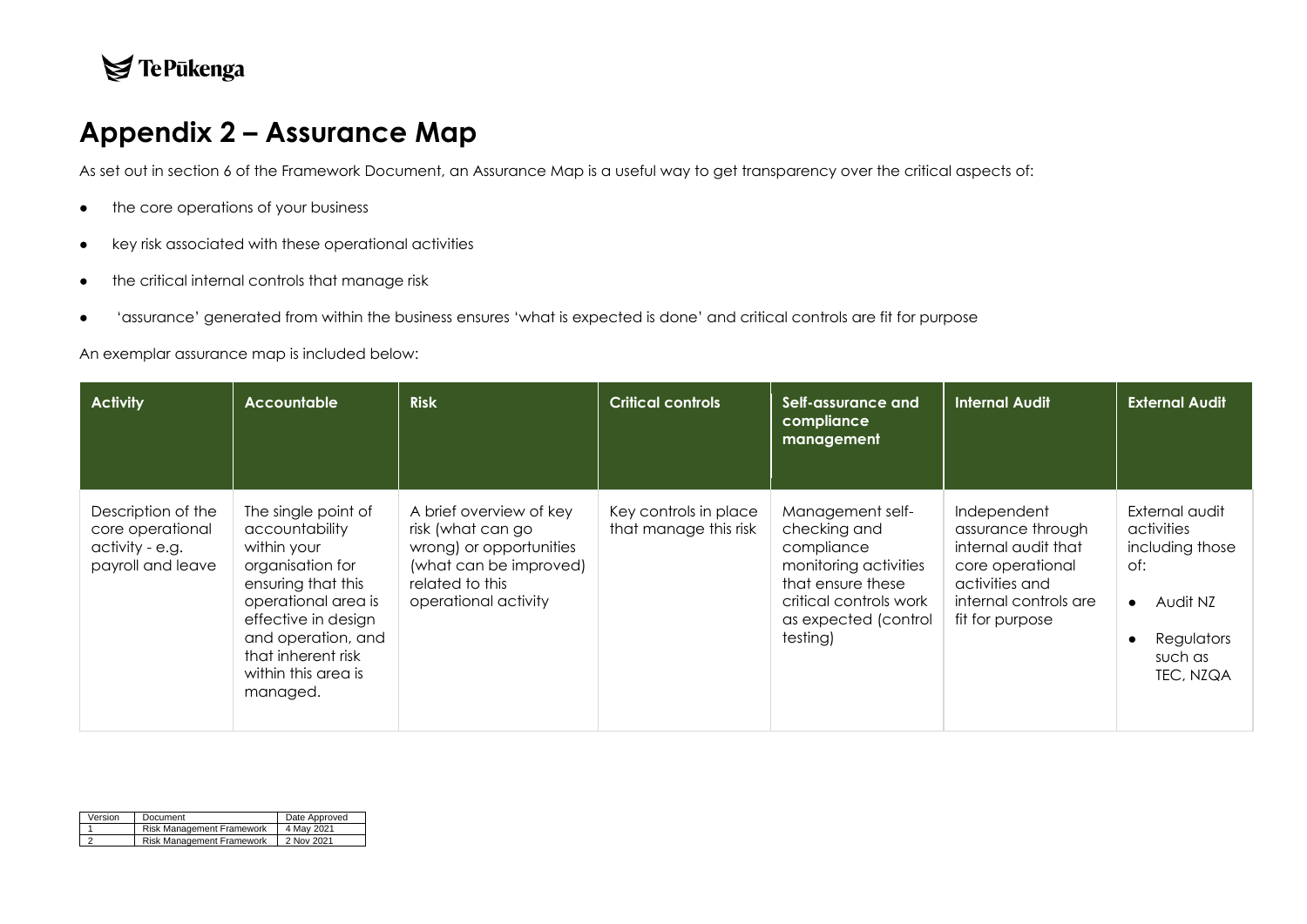# **Appendix 3 – ITP Quarterly Risk Summary Report**

| [Subsidiary Name]: Risk Summary Report [insert quarter/year]                                                                                 |             |                                                       |                                         |                               |                                        |
|----------------------------------------------------------------------------------------------------------------------------------------------|-------------|-------------------------------------------------------|-----------------------------------------|-------------------------------|----------------------------------------|
| The table below reports on the key, relevant risks and the movement of the residual risk rating since the last reporting period, and the key |             | risk categories they have the most impact on.         |                                         |                               | Te Pūkenga                             |
| <b>Risk Description</b>                                                                                                                      | Current     | Residual Risk Rating Residual Risk Rating<br>Previous | <b>Residual Risk</b><br><b>Movement</b> | <b>Risk Category Impacted</b> | <b>KEY</b>                             |
| <b>New Risks</b>                                                                                                                             |             |                                                       |                                         |                               | <b>Risk Rating</b><br><b>Very High</b> |
|                                                                                                                                              |             |                                                       |                                         |                               | <b>High</b>                            |
| 1 Risk title and description - free text                                                                                                     |             |                                                       |                                         |                               | <b>Medium</b><br>Low                   |
| Risk title and description<br>$\overline{2}$                                                                                                 |             |                                                       |                                         |                               | Very Low                               |
| Risk title and description<br>3                                                                                                              |             |                                                       |                                         |                               | N/A                                    |
| <b>Existing Risks</b>                                                                                                                        |             |                                                       |                                         |                               | <b>Risk Category</b>                   |
| Risk title and description<br>4                                                                                                              |             |                                                       |                                         |                               | Financial                              |
| Risk title and description<br>5                                                                                                              |             |                                                       |                                         |                               | <b>Relationships and Reputation</b>    |
| Risk title and description<br>6                                                                                                              |             |                                                       |                                         |                               | Operational                            |
| Risk title and description<br>7                                                                                                              |             |                                                       |                                         |                               | <b>Student &amp; Academic specific</b> |
| Risk title and description<br>8                                                                                                              |             |                                                       |                                         |                               | Legal & Regulatory Compliance          |
| Risk title and description<br>9                                                                                                              |             |                                                       |                                         |                               | People & Culture (Health & safety)     |
| <b>Risk title and description</b><br>10                                                                                                      |             |                                                       |                                         |                               | Project performance                    |
| <b>Significant Incidents</b>                                                                                                                 | Date Raised | <b>Significant Actions</b>                            |                                         | Due Date                      |                                        |
| 1. Free Text                                                                                                                                 | dd/mm/yyyy  | 1. Free Text                                          |                                         | dd/mm/yyyy                    |                                        |
|                                                                                                                                              |             |                                                       |                                         |                               |                                        |
|                                                                                                                                              |             |                                                       |                                         |                               |                                        |
|                                                                                                                                              |             |                                                       |                                         |                               |                                        |
| *Use the dropdown lists to select Risk Rating, Movement and Category                                                                         |             |                                                       |                                         |                               |                                        |

<span id="page-23-0"></span>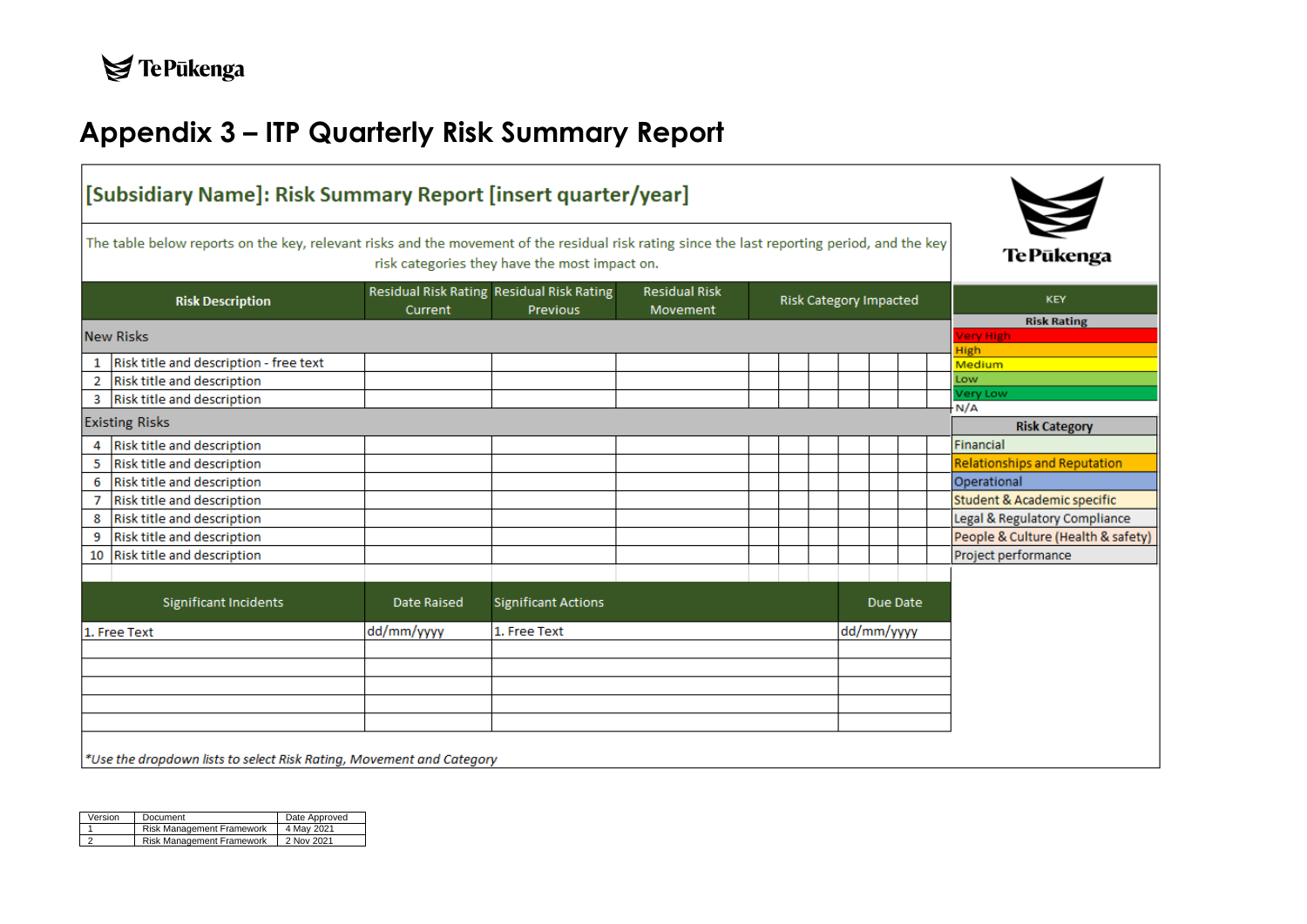# <span id="page-24-0"></span> $\blacktriangleright$  TePukenga **Appendix 4 – Further Guidance for Subsidiaries**

#### **4.1 The Risk Management Framework**

### **What is the Risk Management Framework and why does it matter?**

The Framework is a set of documented principles and expectations on how Te Pūkenga expects risk to be managed across the network.

The Framework is a mechanism for Te Pūkenga to have oversight of risk across the network and ensure that risk is identified in the same way by each member of Te Pūkenga, reported in the prescribed manner and the development of effective risk management.

### **What does this mean for me?**

You are asked to review the Risk Management Framework document and understand your responsibilities, the principles, and requirements you are expected to adhere to when managing risk.

As noted above, each subsidiary of Te Pūkenga is a separate legal entity and bears primary responsibility for managing risk within its business. The role of Te Pūkenga is to oversee the subsidiaries to ensure consistency. This requires each Te Pūkenga subsidiary to report risk to Te Pūkenga periodically and report any 'red-flag' items immediately. You are asked to follow the process set out in this Framework, which is designed to be an active 'no-surprises' early disclosure regime.

### **Why?**

Te Pūkenga needs overarching assurance risk to be managed across the network to a satisfactory standard. For a subsidiary to meet its governance obligations, Te Pūkenga needs to be alerted to high/very high risk within that subsidiary and the reporting platform will facilitate that.

If you have any questions or require further information to better understand your responsibilities in managing risk in your subsidiary, please reach out to Te Pūkenga Risk team on risk@tepukenga.ac.nz.

Periodic training on risk is being provided to Risk Champions within each subsidiary by Te Pūkenga Risk team. This training forms part of our journey to a standardised approach to risk.

| Version Document          | Date Approved |
|---------------------------|---------------|
| Risk Management Framework | 4 May 2021    |
| Risk Management Framework | 2 Nov 2021    |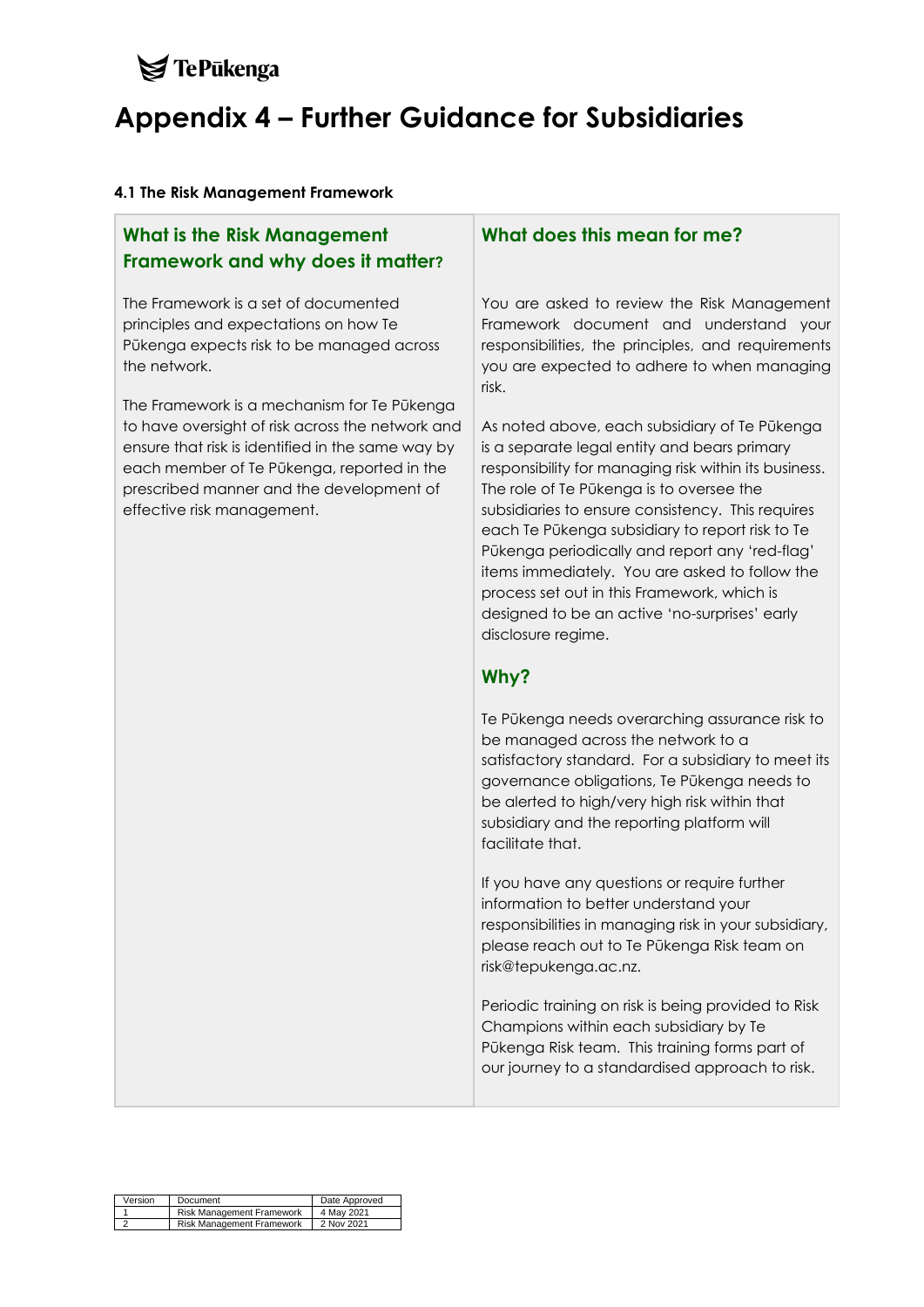### **S**TePūkenga

#### **4.2 Purpose of Risk Management**

Te Pūkenga wants to create and protect value by embedding risk management and set goals for risk management into the culture of Te Pūkenga so that risk management is an everyday business activity and is not seen as a tick-box exercise.

| Risk management should be                                                  | What does this mean in practice?                                                                                                                                                                                                                                                                                                                                                                                                                                                                                                                                                                                                                                                                                                                                                                                                                                                                                                                                                                                                                                                |
|----------------------------------------------------------------------------|---------------------------------------------------------------------------------------------------------------------------------------------------------------------------------------------------------------------------------------------------------------------------------------------------------------------------------------------------------------------------------------------------------------------------------------------------------------------------------------------------------------------------------------------------------------------------------------------------------------------------------------------------------------------------------------------------------------------------------------------------------------------------------------------------------------------------------------------------------------------------------------------------------------------------------------------------------------------------------------------------------------------------------------------------------------------------------|
| Embedded in our normal<br>everyday business and not a<br>once-a-year event | Risk is an inherent part of any discussion on strategy, budget<br>approval, performance review, project management and<br>decision making at each subsidiary and at parent level.<br>Learner and staff well-being are at the core of what we do and<br>a holistic approach to risk is expected to be adopted.                                                                                                                                                                                                                                                                                                                                                                                                                                                                                                                                                                                                                                                                                                                                                                   |
| Part of everyone's role                                                    | It is important that we all have a common understanding of<br>what risk management is and what role we play in the process.<br>As our framework matures, we will look to have risk<br>management and associated capabilities built into our job<br>descriptions and any future capability framework. Risk<br>identification and management will become not just a process<br>but will be a core competency/capability.                                                                                                                                                                                                                                                                                                                                                                                                                                                                                                                                                                                                                                                          |
| A process that adds value- and<br>is proportionate to the risk             | We accept that risk taking is a necessary condition, and we<br>recognise that risk may be both negative and positive (offering<br>both threats and opportunities).<br>Risk management is no longer just about risk reduction or<br>avoidance because that would inhibit growth; it is about<br>operating on the basis of "no surprises" and where there is risk, it<br>is identified before it materialises. This enables the appropriate<br>level of decision making to have had an opportunity to consider<br>the risk and any mitigating strategy before the risk materialises.<br>Given the ongoing tightening of government funding in the<br>tertiary sector, we need to be able to create value by<br>responding to future opportunities whilst also being aware that<br>we are operating with scarce resources and the need to<br>protect value and to minimise negative outcomes. The key is to<br>strike the right balance between risk and reward so that we<br>can grow in a controlled manner that does not stifle innovation<br>or create redundancy/duplication. |

| Version Document                     | Date Approved |
|--------------------------------------|---------------|
| Risk Management Framework 4 May 2021 |               |
| Risk Management Framework 2 Nov 2021 |               |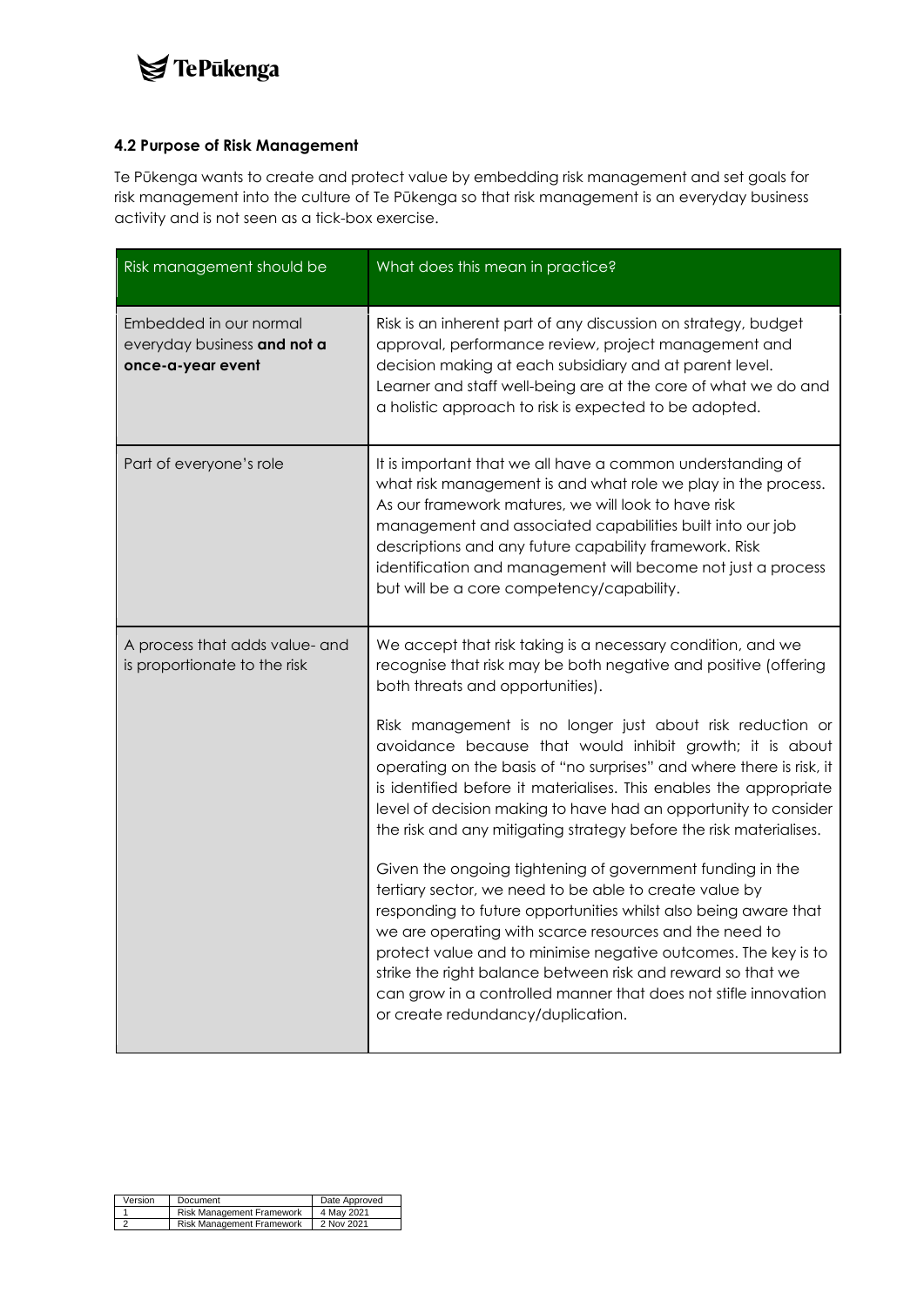

| Risk management should be                              | What does this mean in practice?                                                                                                                                                                                                                                                                                                                                                                                                                                                                                                                                                                                                                                                                                                                                                                                                   |
|--------------------------------------------------------|------------------------------------------------------------------------------------------------------------------------------------------------------------------------------------------------------------------------------------------------------------------------------------------------------------------------------------------------------------------------------------------------------------------------------------------------------------------------------------------------------------------------------------------------------------------------------------------------------------------------------------------------------------------------------------------------------------------------------------------------------------------------------------------------------------------------------------|
| A process that is simple and that<br>we all understand | The process is not complicated, and the vocabulary for risk is in<br>everyday language where possible.<br>Te Pükenga management across the network are strongly<br>encouraged to familiarise themselves with the risk glossary at<br>Appendix 6. The purpose of this glossary is to ensure we are all<br>using the same terminology and have a clear understanding of<br>what we mean when talking about risk. We need everyone to<br>understand their role in risk management and to achieve this,<br>we will educate and train you in risk management. Te Pükenga<br>Risk Team are delivering training material to each of the Risk<br>Champions who have been appointed across the network. We<br>thank each of the appointed Risk Champions for the work, co-<br>operation and leadership demonstrated to date in these roles. |

#### **4.3 Framework Review**

The Framework will be reviewed 6-monthly. review of this document during the transition phase, and assessment of the efficacy of the operation of the risk management process by Te Pūkenga Council and delegated to the Risk and Audit Committee.

Te Pūkenga is currently in the process of determining what the long-term operating model will be. Once the operating model is finalised and an implementation plan initiated, a risk operating model will overlay the operating model with Risk Management Policies and Procedures that will apply across Te Pūkenga.

Pending a risk operating model, each member of the network is required to adopt the objectives set out in this document. Further iterations of, or supplements to, this document are likely to be issued as the risk function of Te Pūkenga matures and the relationship with, and understanding of, the network deepens.

Please refer any conflicts or concerns raised to risk@tepukenga.ac.nz

- Each subsidiary is required to inform their risk appetite as directed by their strategic plan and objectives having regard to the above risk appetite statement and the Council issued Letter of Expectations
- Each subsidiary is asked to review its risk management process and (with support from Te Pūkenga Risk Management team if you need it) align it with the above process.
- We acknowledge that there may be points of overlap between Health, Safety and Wellbeing, Project Risk and Business risk and that subsidiaries may have implemented a specific risk management methodology for managing risk and more than one risk register.
- Irrespective of having multiple processes and risk registers in place, there is an expectation that all relevant risk, whether the risk be Strategic, HSW, Project, Financial or Academic, are reported to the subsidiary Audit and Risk Committee and, where the risk is high to very high

| Version Document<br>Date Approved      |
|----------------------------------------|
| Risk Management Framework   4 May 2021 |
| Risk Management Framework 2 Nov 2021   |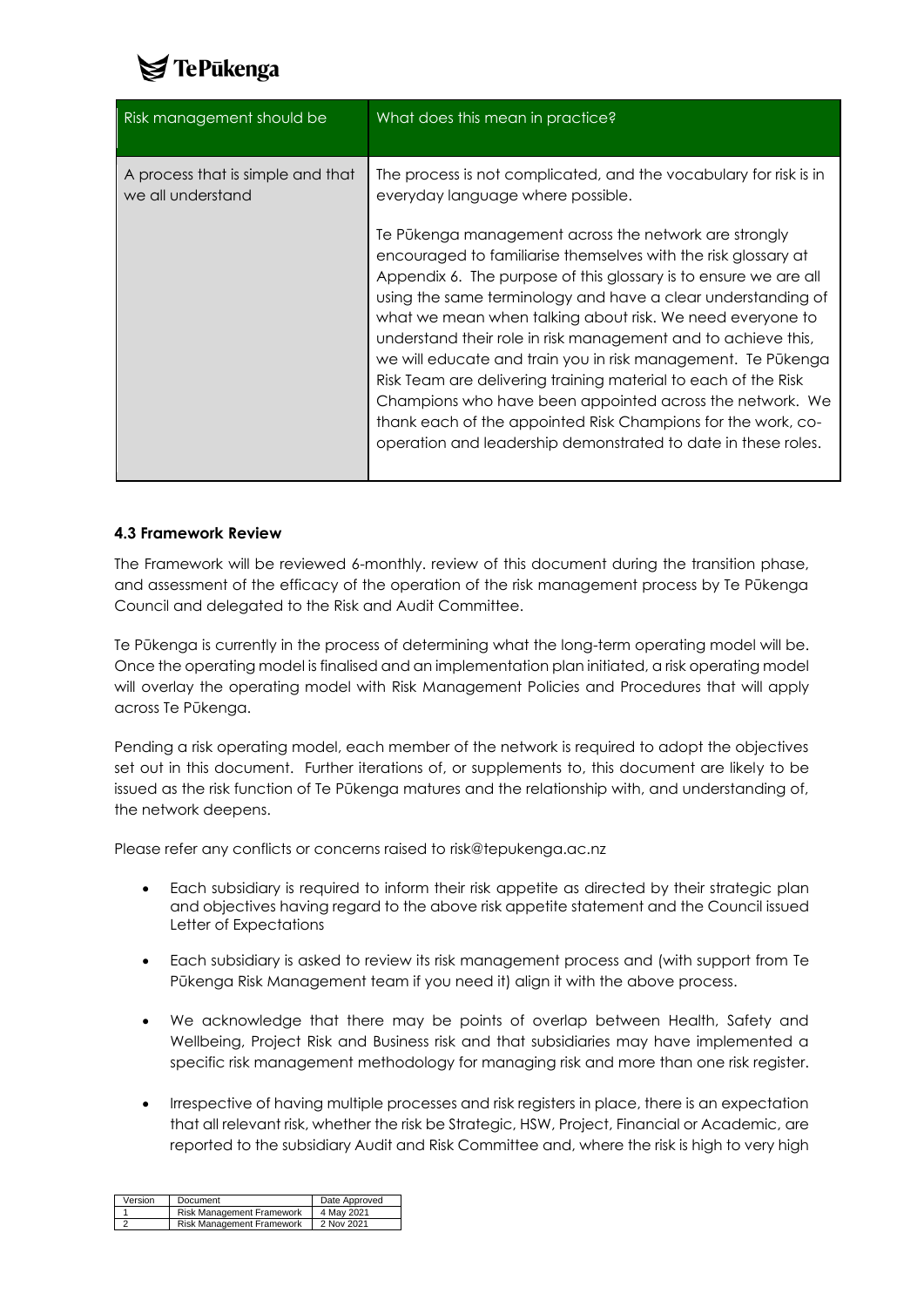# $\blacktriangleright$ TePūkenga

(from an impact perspective) to report to Te Pūkenga Risk Management team so that Te Pūkenga can operate on a "no surprises basis".

• Subsidiaries are expected to complete the quarterly [risk reporting template](about:blank) to be tabled at every subsidiary Risk and Audit Committee meeting.

|        | Version Document<br>Date Approved    |
|--------|--------------------------------------|
|        | Risk Management Framework 4 May 2021 |
| $\sim$ | Risk Management Framework 2 Nov 2021 |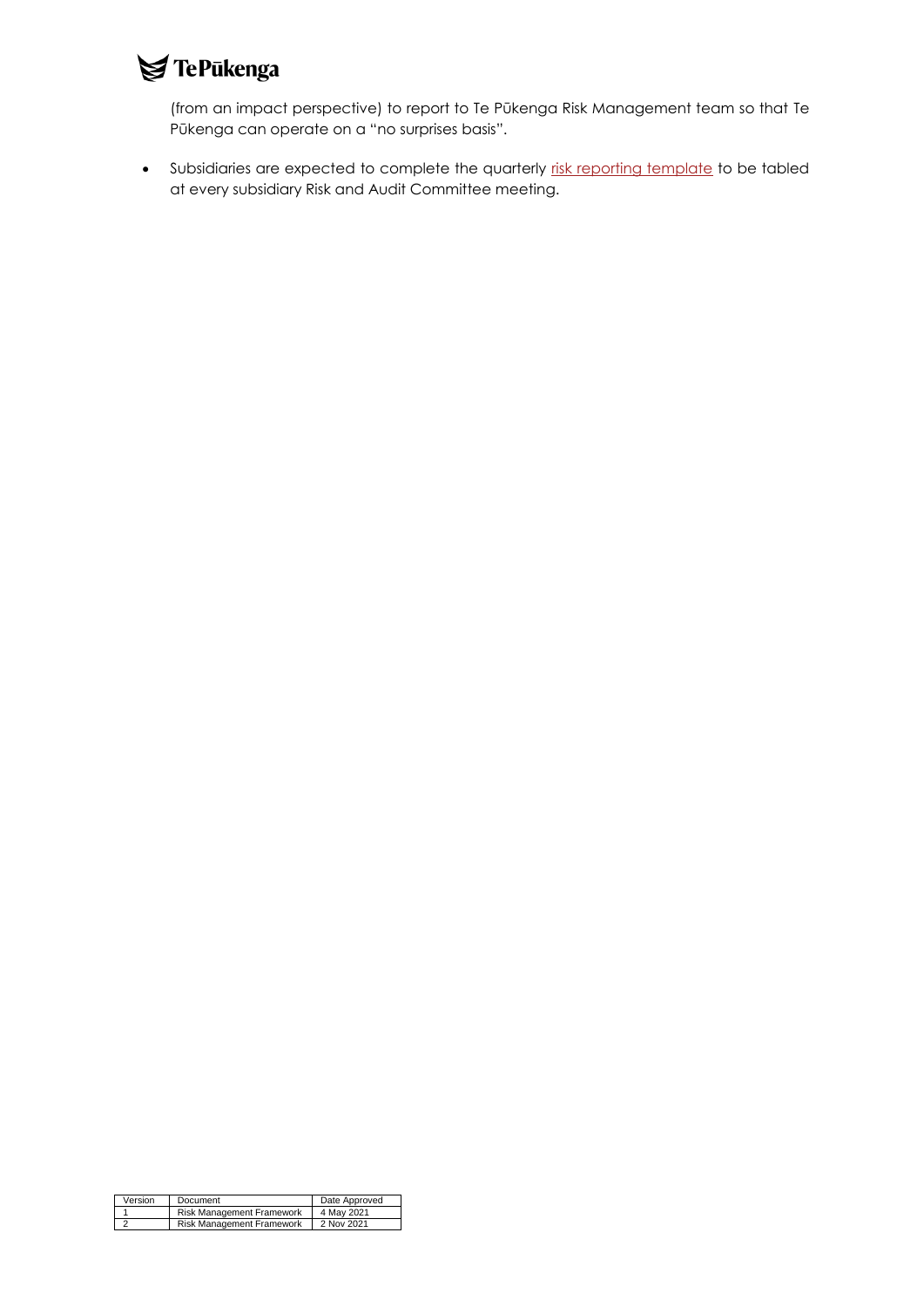# **S**TePukenga

## <span id="page-28-0"></span>**Appendix 5 – Risk Management Process**

#### **Step 1: Establish the Context**

To adequately identify risk, it is important to understand the context in which you operate. Each subsidiary and Te Pūkenga has a defined and measurable strategy and objectives. The pursuit of those strategic objectives create uncertainty, which may be caused by internal or external factors. The uncertainty on those objectives and their potential impact should be identified, understood, and managed as required to contain the risk within an appropriate appetite.

Establishing the context means considering internal and external factors and the interface with the strategic objectives of the subsidiary and, in conjunction with their business plans, goals and project deliverables.

| Examples of internal factors that could                                                                                                                                                                                                                                                                                              | Examples of external factors that could impact                                                                                                                                                                                                       |  |  |
|--------------------------------------------------------------------------------------------------------------------------------------------------------------------------------------------------------------------------------------------------------------------------------------------------------------------------------------|------------------------------------------------------------------------------------------------------------------------------------------------------------------------------------------------------------------------------------------------------|--|--|
| impact our context                                                                                                                                                                                                                                                                                                                   | our context                                                                                                                                                                                                                                          |  |  |
| Strategy and business objectives<br>Organisational structure<br>Operational activities<br>Management practices, processes, and<br>$\bullet$<br>systems<br><b>Functions</b><br>Services<br>Relationships and partnerships<br>Assignment of authority<br>and<br>responsibility<br>Capabilities, in terms of resources and<br>knowledge | External stakeholders<br>Legal, regulatory, and other requirements<br>Market conditions<br>Third party dependencies<br>$\bullet$<br>Adverse events (e.g., pandemic, war, natural<br>disasters)<br>Contractual requirements<br>Strategic partnerships |  |  |

### **Step 2: Identify risk**

Identify any uncertainty that has the potential to compromise the achievement of Te Pūkenga/ subsidiary objectives. When thinking about risk, consider all types of risk. Te Pūkenga has a specific focus on the following categories of risk.

Note: categories are not mutually exclusive for risk reporting purposes (i.e., a risk can be impacted by more than one category).

| <b>Risk Category</b> | <b>Description</b>                                                                                                                                                 | When to consider                                                                                                      |
|----------------------|--------------------------------------------------------------------------------------------------------------------------------------------------------------------|-----------------------------------------------------------------------------------------------------------------------|
| Financial            | Any risk with a funding or financial<br>impact on an individual subsidiary<br>or Te Pūkenga:<br>Budget vs. actuals<br>$\bullet$<br>Revenue loss<br>Increased costs | monthly<br>when the funding,<br>cashflow or economical<br>profile of the organisation<br>changes dramatically;<br>and |

| Version Document | Date Approved                        |
|------------------|--------------------------------------|
| $\overline{a}$   | Risk Management Framework 4 May 2021 |
|                  | Risk Management Framework 2 Nov 2021 |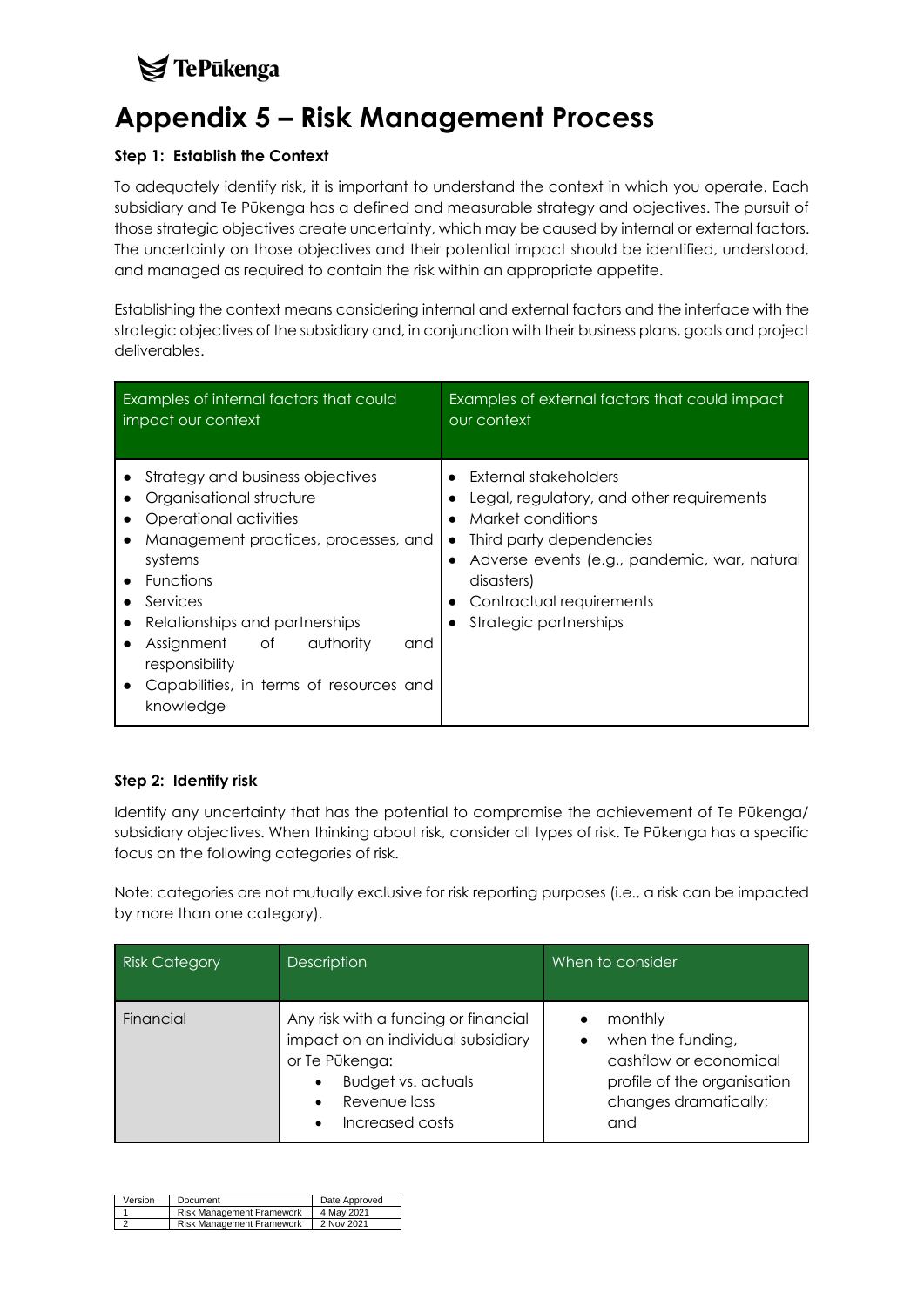

| <b>Risk Category</b>                  | Description                                                                                                                                                                                                                                                                                                                                    | When to consider                                                                                                                                                                                                                                                                                              |
|---------------------------------------|------------------------------------------------------------------------------------------------------------------------------------------------------------------------------------------------------------------------------------------------------------------------------------------------------------------------------------------------|---------------------------------------------------------------------------------------------------------------------------------------------------------------------------------------------------------------------------------------------------------------------------------------------------------------|
|                                       |                                                                                                                                                                                                                                                                                                                                                | at the time of strategic<br>planning and forecasting.                                                                                                                                                                                                                                                         |
| Relationships and<br>Reputation       | Potential damage to Te Pūkenga<br>or subsidiary relationships that can<br>cause reputational harm.                                                                                                                                                                                                                                             | monthly<br>٠<br>adverse media event<br>occurs; and<br>Assess existing / current risk                                                                                                                                                                                                                          |
| Operational                           | Risk related to people, processes,<br>and technology, and<br>sustainability.<br>In the context of Te Pūkenga and<br>a subsidiary it could include:<br>• Technology<br>• People and culture<br>• Infrastructure<br>• Sustainability                                                                                                             | continually<br>uncertainty related to the<br>subsidiary operations<br>impact the objectives.                                                                                                                                                                                                                  |
| Learner &<br>Academic specific        | Risk relating to learners:<br>recruitment, retention, and<br>engagement in relation to<br>on-boarding, course<br>completion, experience,<br>performance of priority<br>learners, equity, and<br>employability. This<br>includes any risk in<br>discharging pastoral care<br>duties to learners under<br>the applicable pastoral<br>care codes. | continually<br>٠<br>monitor key metrics<br>related to learner<br>recruitment, retention,<br>engagement;<br>review aspects such as<br>'The future of work',<br>'equity' and similar;<br>align semester and single<br>data return timeframes;<br>and<br>reach out to learners to<br>monitor learner well-being. |
|                                       | risk to academic<br>accreditation by not<br>meeting requirements of<br>external regulators                                                                                                                                                                                                                                                     | as directed by the internal<br>٠<br>audit plan<br>investigate quality of<br>٠<br>delivery through annual<br>internal (academic)<br>reviews to identify risk; and<br>critical self-reflective<br>practices in academic<br>process to identify risk.                                                            |
| Legal and<br>Regulatory<br>compliance | Risk that relates to Te Pūkenga<br>and/or subsidiary compliance and<br>regulatory obligations:<br>the risk of legislative non-<br>compliance; and                                                                                                                                                                                              | continually as required by<br>٠<br>different regulatory<br>entities; and                                                                                                                                                                                                                                      |

| Version Document                     | Date Approved |
|--------------------------------------|---------------|
| Risk Management Framework 4 May 2021 |               |
| Risk Management Framework 2 Nov 2021 |               |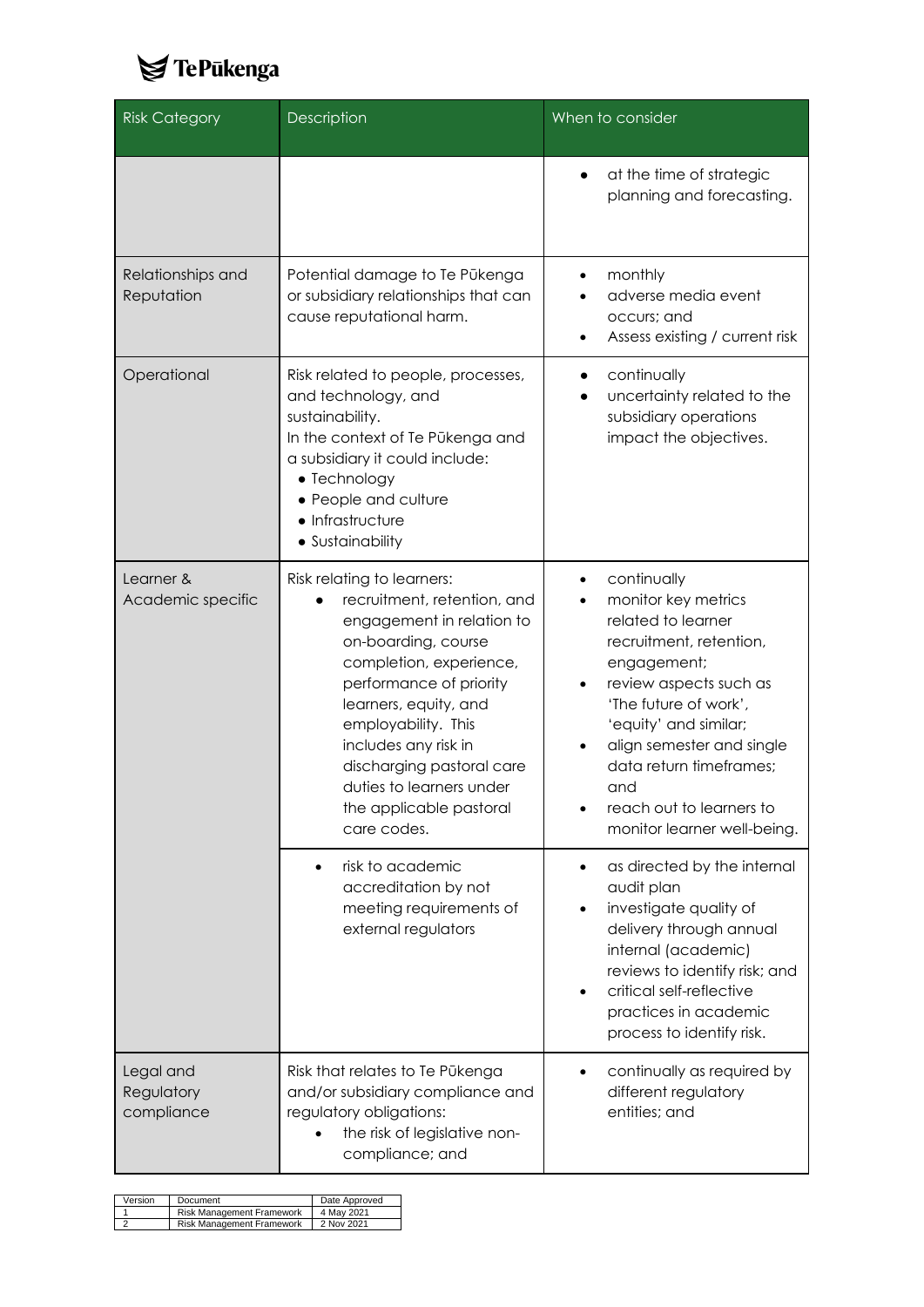

| <b>Risk Category</b>              | Description                                                               | When to consider                                                                                                                                                                                                                                                                                                                                     |
|-----------------------------------|---------------------------------------------------------------------------|------------------------------------------------------------------------------------------------------------------------------------------------------------------------------------------------------------------------------------------------------------------------------------------------------------------------------------------------------|
|                                   | noncompliance to Te Tiriti<br>o Waitangi obligations.                     | when new regulatory<br>requirements are<br>identified.                                                                                                                                                                                                                                                                                               |
| Health, Safety &<br>Environmental | Physical and mental harm to:<br>staff<br>learners: and<br>the environment | continually<br>$\bullet$<br>trends in Health and<br>Safety indicate attention<br>required                                                                                                                                                                                                                                                            |
| Project<br>performance            | Risk related to a particular project<br>or programme of work.             | At concept and developmental<br>stages of:<br>new projects<br>major project review<br>points<br>prior to authorising project<br>variations<br>when risk associated with<br>a project can be identified<br>and assessed by a cross<br>section of representative<br>stake holders inclusive of<br>input from Te Pūkenga risk<br>team where appropriate |
| Strategic                         | Risk related to the implementation<br>of subsidiary strategic objectives. | Annually when working on<br>$\bullet$<br>the subsidiary strategic<br>and business planning<br>processes<br>When there is a change in<br>strategic direction or<br>significant change in risk<br>profile                                                                                                                                              |

| Version Document<br>Date Approved    |
|--------------------------------------|
| Risk Management Framework 4 May 2021 |
| Risk Management Framework 2 Nov 2021 |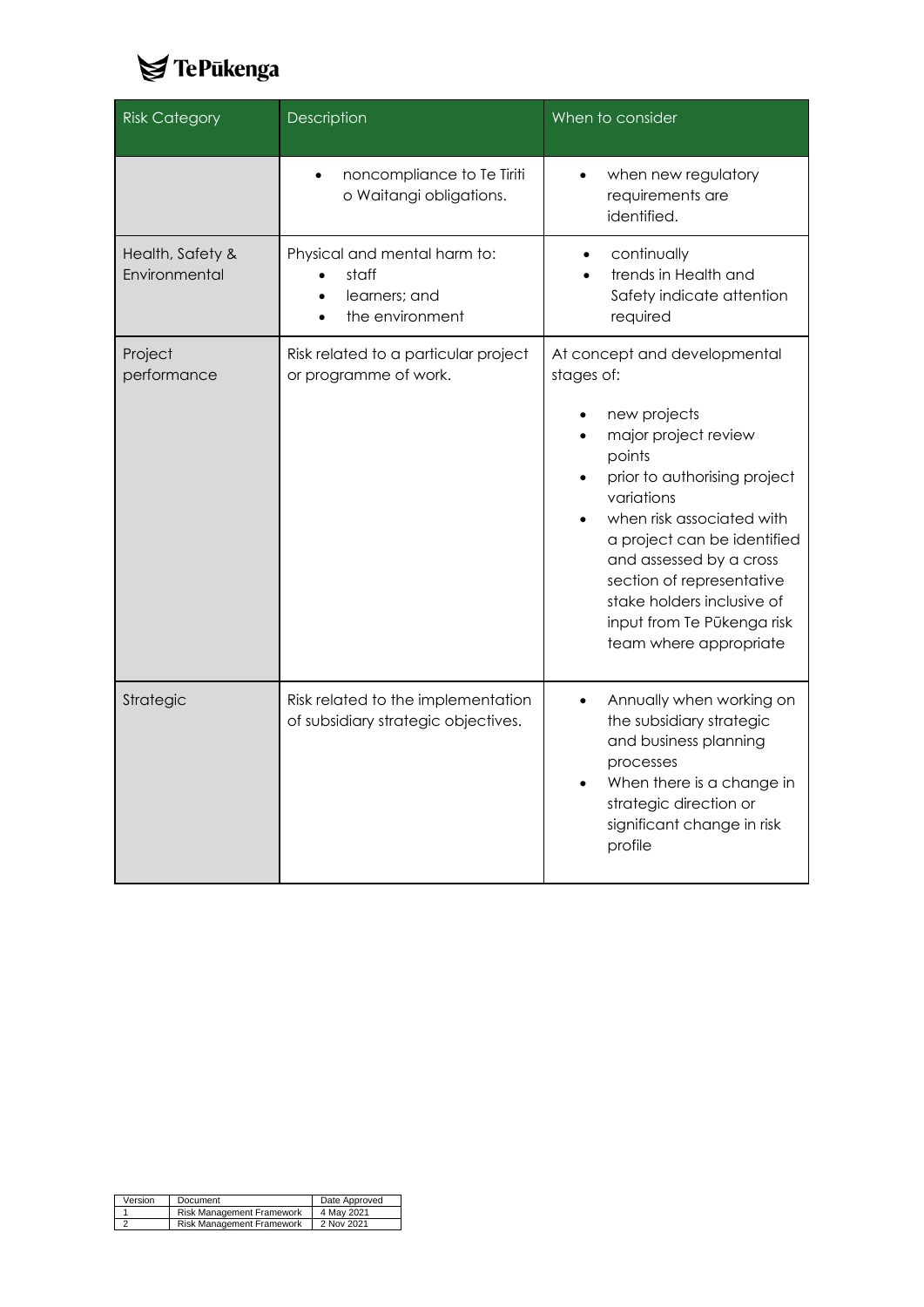# **7** TePūkenga

#### **Where do you capture risk and what other information should be captured?**

Risk is to be consistently captured in Te Pūkenga and each subsidiary's risk register. The risk register is a document designed to record all types of risk and provide a single picture of all risk enabling transparency and understanding of the risk facing the subsidiary and Te Pūkenga. To promote consistency across Te Pūkenga, all subsidiaries and Te Pūkenga will use a common form risk register provided by Te Pūkenga risk management team. Any material risk which Te Pūkenga is to be made aware of is to be reported in the manner prescribed in the Escalation and Reporting Framework set out in step 6 below.

Once the risk has been identified and captured in the risk register, you will need to identify and describe the following:

- **Causes or sources of risk** i.e., an activity, element or condition that has the potential to give rise to risk. Each risk may have more than one cause.
- **Consequence(s) of the risk** i.e., the impact of the risk should it eventuate (e.g., reputational, financial, operational, etc).
- **Risk Owner**  assign an individual owner to each risk identified. The risk owner will be responsible for ensuring that the risk is managed, monitored, and reviewed over time and must have sufficient authority to manage the risk.
- **Control -** the control/s in place to mitigate risk.

Note: The risk owner and the control owner (the person who implements controls to manage the risks) are typically not the same person.

#### **How do we articulate risk?**

The risk should be articulated by populating the boxes in the template risk register in the manner advised.

Writing a good risk statement enables cause and consequence to be clearly understood to be analysed more effectively.

#### **Example:**

"Talent" is not a risk. An example of a risk would be the "Inability to attract and retain key talent".

Once we include the causes that lead to the risk, and consequences of it occurring, this might become:

*"Cause: shortage of key talent due to uncertainty in sector and competition for key talent*

*Consequences: under resourced with remaining staff left stretched too thin with impact on academic performance and engagement."*

| Version Document<br>Date Approved    |
|--------------------------------------|
| Risk Management Framework 4 May 2021 |
| Risk Management Framework 2 Nov 2021 |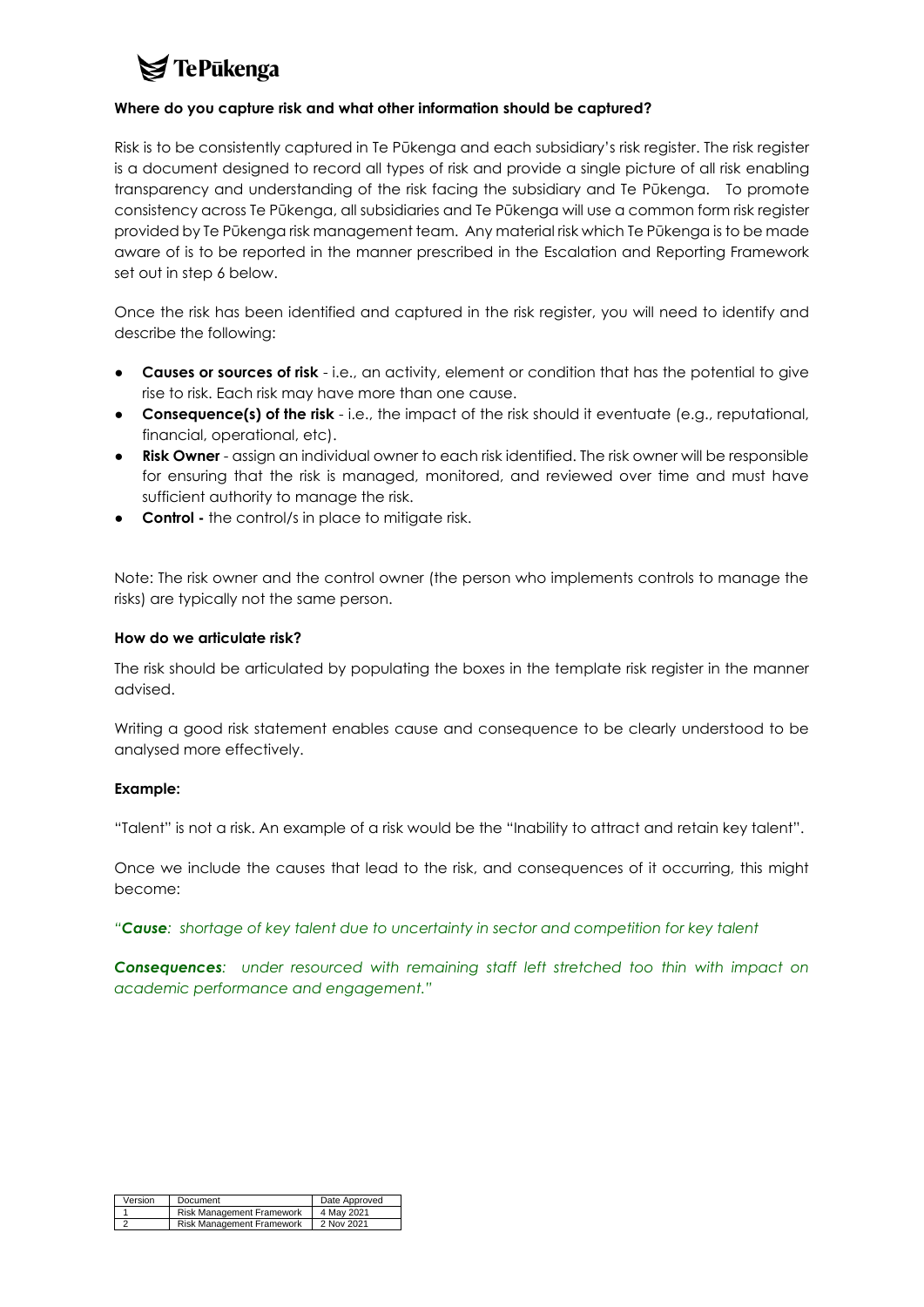## **TePūkenga**

#### **Step 3: Analyse risks**

The purpose of inherent risk analysis is to comprehend the nature of the risk and its characteristics including, where appropriate, the level of risk and includes assessing the following:

| Criteria    | <b>Description</b>                                                                                                                                                     |
|-------------|------------------------------------------------------------------------------------------------------------------------------------------------------------------------|
| Likelihood  | The likelihood of the risk, source, and consequences -> a qualitative or<br>quantitative description of probability without taking into consideration the<br>controls. |
| Consequence | The nature and magnitude of the impact (if the risk eventuates) without<br>taking into consideration the controls.                                                     |

The likelihood and consequence of an *inherent* **risk** should be assessed using the ratings defined in Appendix 1. The numbers are indicative; assigning scores is not intended to be an exact science. The purpose of the evaluation system is to help risk owners in the assessment and prioritisation of risk. It is advisable that risk is identified and scored with input from colleagues; a workshop is one useful way of doing this.

#### **Step 4: Evaluate for residual risk**

Once the inherent risk rating has been established, assess the likelihood and consequence of the risk after considering the effectiveness of controls in place. The *residual risk* rating is the resultant level of exposure after taking into account the effectiveness of existing key controls. The risk rating (Very high, high, medium, or low) represents the level of the current risk exposure.

Risk evaluation involves a detailed consideration of the following:

#### *4.1 Identification and assessment of controls*

A control is an activity that can reduce the likelihood or consequence of the risk to an acceptable level. Controls are often embedded in a process and sometimes may be difficult to identify.

*Some aspects to consider when identifying controls:*

- There may be many controls identified, but not all of them will be **key** A control is key when it **individually** or in **aggregate** is appropriately designed to manage the risk. Think about … 'what controls couldn't we live without?
- Does the control prevent or reduce the likelihood of the risk? (Preventative control)
- Does the control detect the risk when and if it occurs?
- Does the control correct the consequences or risk?
- Does the cost of implementing the control outweigh the cost associated with realising the risk?
- Is there a review or validation performed, either by a person or system?

| the contract of the contract of the contract of | Version   Document        | Date Approved |
|-------------------------------------------------|---------------------------|---------------|
|                                                 | Risk Management Framework | 4 May 2021    |
|                                                 |                           |               |
|                                                 | Risk Management Framework | 2 Nov 2021    |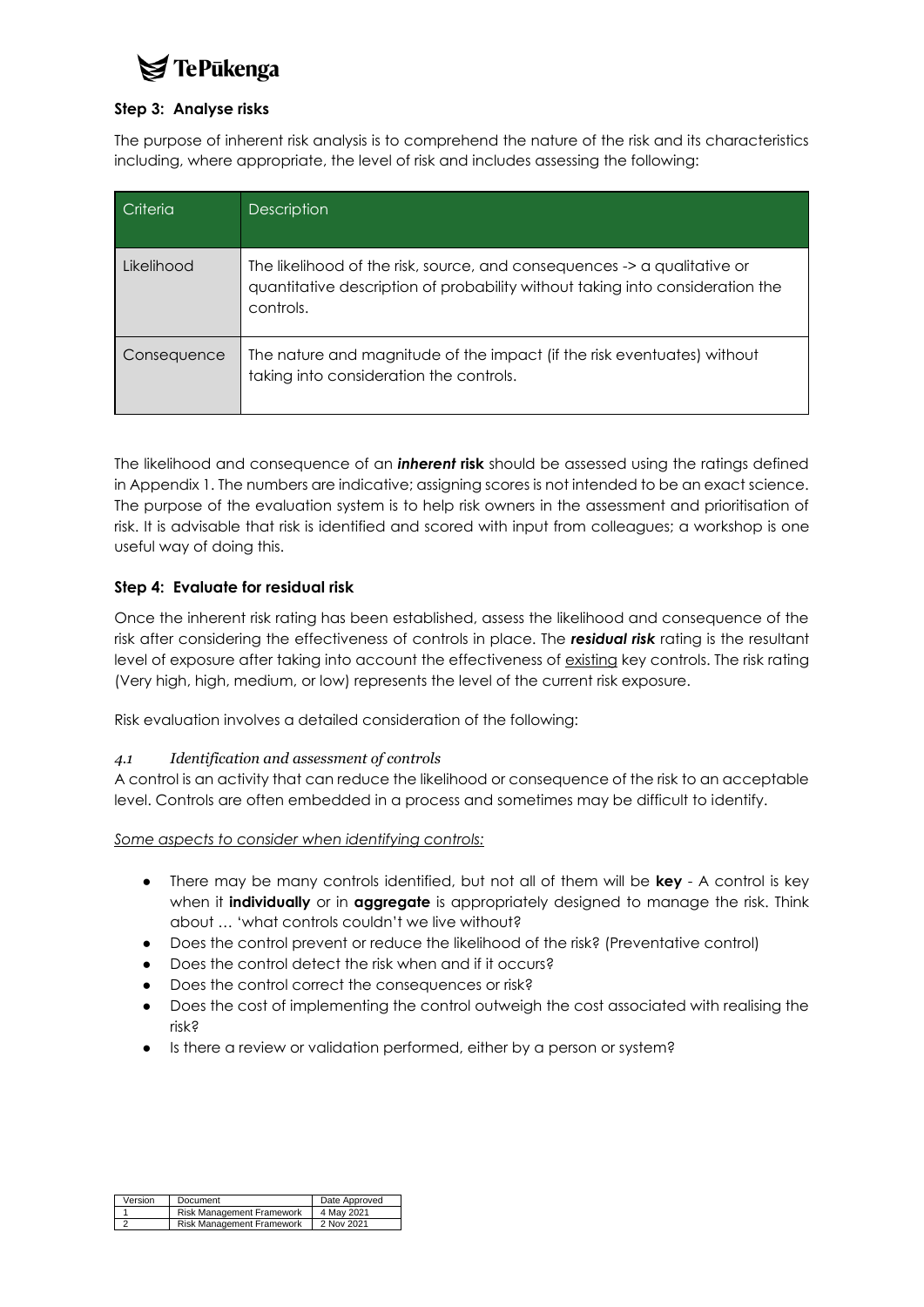

#### *Control attributes:*

- 1. A control **must mitigate a risk**, i.e., reduce the negative effect
- 2. A control will generally be **performed on a periodic basis** (e.g., monthly, weekly, yearly) and **can be evidenced**.
- 3. A control will usually **include review** (whether automated or manual)
- 4. A control will generally **restrict certain activities** or **enforce something** being done in a particular way.
- 5. A control will be tested periodically for effectiveness

#### **Where to capture those controls and what other information needs to be captured?**

The control description is critical in communicating how risk is managed.

Controls should be documented in the risk register and described in sufficient detail so that any person reviewing the risk register can understand the control activity and verify its design and operating effectiveness. The Control description will include:

- **Who** performs the Control? (Responsible)
- **When** is the Control carried out? (Frequency)
- **What** is the action performed by the Control? (The 'thing being controlled')
- **What** is the link of the Control to the risk?
- **How** is the Control evidenced? (And performed, i.e., automated, manual, recon, selfassessment etc)

A Control will be tested to capture the **effectiveness of the control** i.e., whether the control is **effectively** managing the risk and whether it is **operating as expected** in practice.

#### *How to link Key Performance Indicators to Risk Management?*

Your current Key Performance Indicators can be used as an indication of the level of risk and may help you inform your assessment of the likelihood and consequences of the risk event. The table below contains only a small number of examples that could be useful. Subsidiaries should leverage KPIs that are most relevant to them.

| <b>Risk Category</b>           | <b>KPI Examples</b>                                                                                                                                                                                        |
|--------------------------------|------------------------------------------------------------------------------------------------------------------------------------------------------------------------------------------------------------|
| Financial                      | • Cashflow & Liquidity metrics<br>• Funding profile<br>• Capital investment tracking                                                                                                                       |
| Operational                    | • Technology failures<br>• Penetration testing results<br>• People & Culture metrics such as attrition rates and<br>recruitment metrics<br>• Metrics related to facilities and / or property & maintenance |
| Learner & Academic<br>specific | • Speed of on-boarding<br>• Course completion rates (by demographics etc)<br>$\bullet$ Learner welfare<br>• YoY trends in course uptake                                                                    |

| Version Document<br>Date Approved    |
|--------------------------------------|
| Risk Management Framework 4 May 2021 |
| Risk Management Framework 2 Nov 2021 |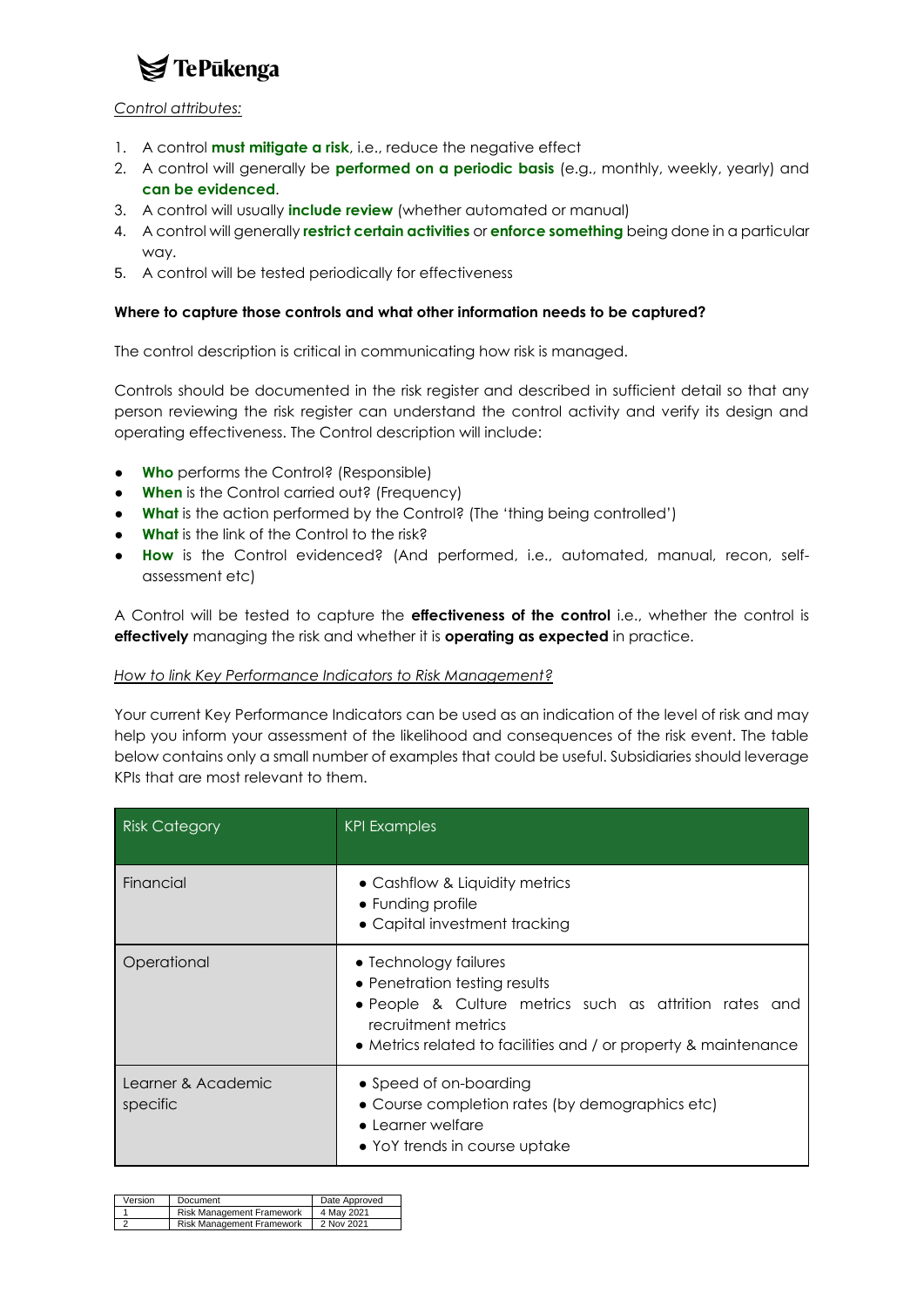# **TePūkenga**

|                                    | • Conversion rates<br>• Learner survey results/complaints<br>• Academic audit/review outcomes                                                                                                                  |
|------------------------------------|----------------------------------------------------------------------------------------------------------------------------------------------------------------------------------------------------------------|
| Legal and Regulatory<br>compliance | • Internal Audit findings on compliance findings<br>• Number of non-compliance self-assessments<br>• Traction on implementation of new regulatory<br>developments<br>• Contractual and/or third-party breaches |
| Health, Safety &<br>Environmental  | • Health & Safety trends<br>• Staff wellbeing and mental awareness                                                                                                                                             |
| Project performance                | • Costs and budget overruns<br>• Scope extensions<br>• Impacts on service delivery                                                                                                                             |

All the information above should be captured in the template risk register.

#### **Step 5: Treat risk**

The next step is to decide on the optimal level of risk (risk threshold) that would better ensure the achievement of objectives. The Risk Appetite Statement provides a context for each criterion. For each risk scoring above the risk threshold, a practical and proportionate response should be identified. The ranks of responses may include:

- **Tolerate** accept the risk and do not attempt to reduce it
- **Transfer** transfer the risk to a third party (e.g., through insurance)
- **Terminate** eliminate the risk (e.g., changing the objective or the approach being taken to achieve it, or by abandoning the objectives entirely)
- **Treat** take action to mitigate either the probability of the risk occurring, or the severity of the impact were it to occur (or both). Such action is known as mitigation through an action.

If it is determined that the current risk level is not acceptable and additional mitigation/control need to be implemented to reduce the risk to an acceptable level, an action plan needs to be developed. As a general rule, risk rated Medium, High and Very High requires action.

#### *Action Plans*

Action plans will be developed to improve or enhance an existing mitigation/control (if it has been assessed as being partially effective or ineffective) or to introduce a new control. Action plans should be:

- documented in the risk register and contain specific and measurable action, the action owner and timeframe for completion. Action owners have the operational responsibility for implementation of the actions documented in the risk register.
- regularly followed up to ensure they have been successfully implemented. Updates should be shared in regular forums (management meetings).

| Version Document                     | Date Approved |
|--------------------------------------|---------------|
| Risk Management Framework 4 May 2021 |               |
| Risk Management Framework 2 Nov 2021 |               |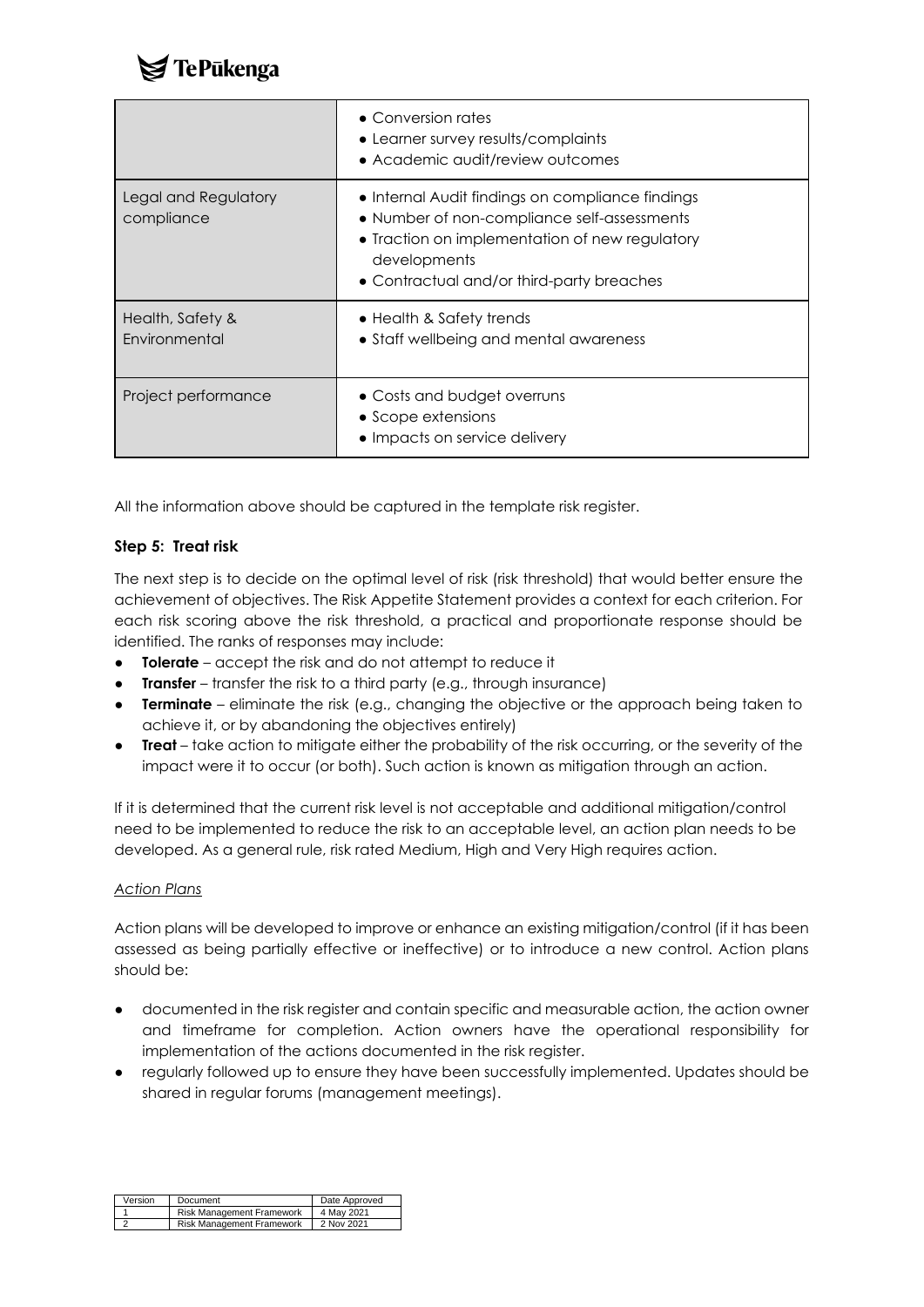# $\blacktriangleright$  TePukenga

#### **Step 6: Monitor, review, and report**

Responsibility for monitoring and reviewing risk identified in the risk register lies with risk owners, management, and governance as covered in the Roles and Responsibilities section above.

At all times, risk should be reviewed and monitored. This incorporates an evaluation of the control(s) further action plans can be developed to ensure risk is managed in a manner that ensures that the level of risk remains acceptable. This is not a static process that occurs at a fixed date, but rather is dynamic and responsive to changes in the objectives of the subsidiary and its environment.

Risk should be part of your normal everyday business. It will be a management team agenda item on a regular basis covering:

- Changes to level of risk
- Changes to controls or control effectiveness ratings
- New or emerging risk that have a potential to threaten/enhance business objectives
- Critical incidents or trends that may impact the risk profile e.g., business growth, compliance, major H&S event, identification of a safety issue etc.
- Action plan resolution status

#### **Step 7: Communicate and consult**

Effective communication and consultation between the subsidiaries and Te Pūkenga is key to successfully implementing the Framework; the objective of which is to increase the level of risk management awareness and understanding at all levels of Te Pūkenga and establish an organisation wide risk aware culture.

Various mechanisms such as awareness campaigns, training and education sessions, subsidiary forum and working group newsletters, etc. will be developed and put into practice to ensure that the communication is effective and reaches every employee across Te Pūkenga and each Te Pūkenga subsidiary.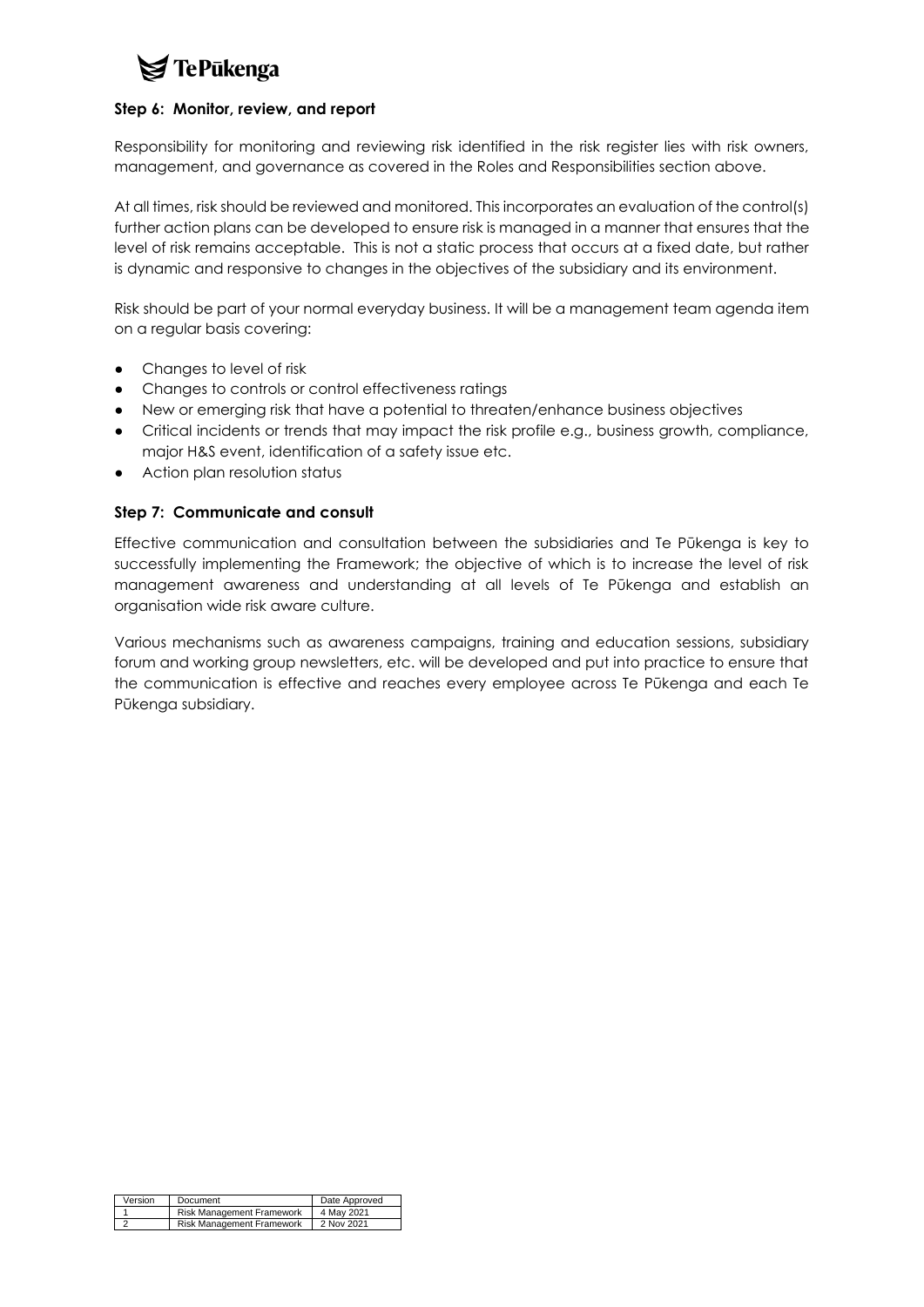

# <span id="page-36-0"></span>**Appendix 6 - Risk Glossary**

| Term                   | Definition                                                                                                                                                                                                                                                                                                                                                                                                                                                                                                                                                                                                                                                                                                                                                                                                                                                                                               |
|------------------------|----------------------------------------------------------------------------------------------------------------------------------------------------------------------------------------------------------------------------------------------------------------------------------------------------------------------------------------------------------------------------------------------------------------------------------------------------------------------------------------------------------------------------------------------------------------------------------------------------------------------------------------------------------------------------------------------------------------------------------------------------------------------------------------------------------------------------------------------------------------------------------------------------------|
| <b>Risk</b>            | An uncertainty that, if it occurs, will impact on our objectives. Risk is<br>expressed in terms of risk source, potential event, consequence, and<br>likelihood                                                                                                                                                                                                                                                                                                                                                                                                                                                                                                                                                                                                                                                                                                                                          |
| <b>Risk Management</b> | Coordinated activity to direct and control an organization with regard to<br>risk                                                                                                                                                                                                                                                                                                                                                                                                                                                                                                                                                                                                                                                                                                                                                                                                                        |
| Stakeholder            | Person or organization that can affect, be affected by, or perceive<br>themselves to be affected by a decision or activity                                                                                                                                                                                                                                                                                                                                                                                                                                                                                                                                                                                                                                                                                                                                                                               |
| Risk identification    | Process of finding, recognising & describing risk                                                                                                                                                                                                                                                                                                                                                                                                                                                                                                                                                                                                                                                                                                                                                                                                                                                        |
| <b>Risk Appetite</b>   | The amount and type of risk, an organisation is willing to accept in pursuit<br>of strategic plans and objectives. Each organisation pursues various<br>objectives to add value and should broadly understand the risk it is willing<br>to undertake in doing so, having regard to Te Pūkenga risk appetite<br>statement set out in the Framework.                                                                                                                                                                                                                                                                                                                                                                                                                                                                                                                                                       |
| <b>Risk Tolerance</b>  | Risk tolerance represents the application of risk appetite to specific<br>objectives and is defined as:<br>The acceptable level of variation relative to achievement of a<br>specific objective, and often is best measured in the same units as<br>those used to measure the related objective;<br>In setting risk tolerance, management considers the relative<br>$\blacksquare$<br>importance of the related objective and aligns risk tolerances with<br>risk appetite. Operating within risk tolerances helps ensure that the<br>entity remains within its risk appetite and, in turn, that the entity will<br>achieve its objectives;<br>Risk tolerances guide the subsidiaries as they implement risk<br>appetite within their sphere of operation. Risk tolerances<br>communicate a degree of flexibility, while risk appetite sets a limit<br>beyond which additional risk should not be taken. |
| <b>Risk Profile</b>    | Analysis of the types of threats an organisation. A risk profile examines:<br>The nature and level of threats faced by an organisation<br>The likelihood and impact of adverse effects occurring<br>The effectiveness of controls in place to management those risk                                                                                                                                                                                                                                                                                                                                                                                                                                                                                                                                                                                                                                      |
| Significant incident   | Reportable incident that due to the severity or the sensitivity of the situation<br>has the potential to materialise as a significant risk (major or extreme) and<br>includes any risk notifiable under applicable legislation.                                                                                                                                                                                                                                                                                                                                                                                                                                                                                                                                                                                                                                                                          |
| Significant actions    | Reportable actions that will be implemented to manage a significant<br>incident.                                                                                                                                                                                                                                                                                                                                                                                                                                                                                                                                                                                                                                                                                                                                                                                                                         |

|                | Version Document                     | Date Approved |
|----------------|--------------------------------------|---------------|
| $\overline{a}$ | Risk Management Framework 4 May 2021 |               |
|                | Risk Management Framework 2 Nov 2021 |               |